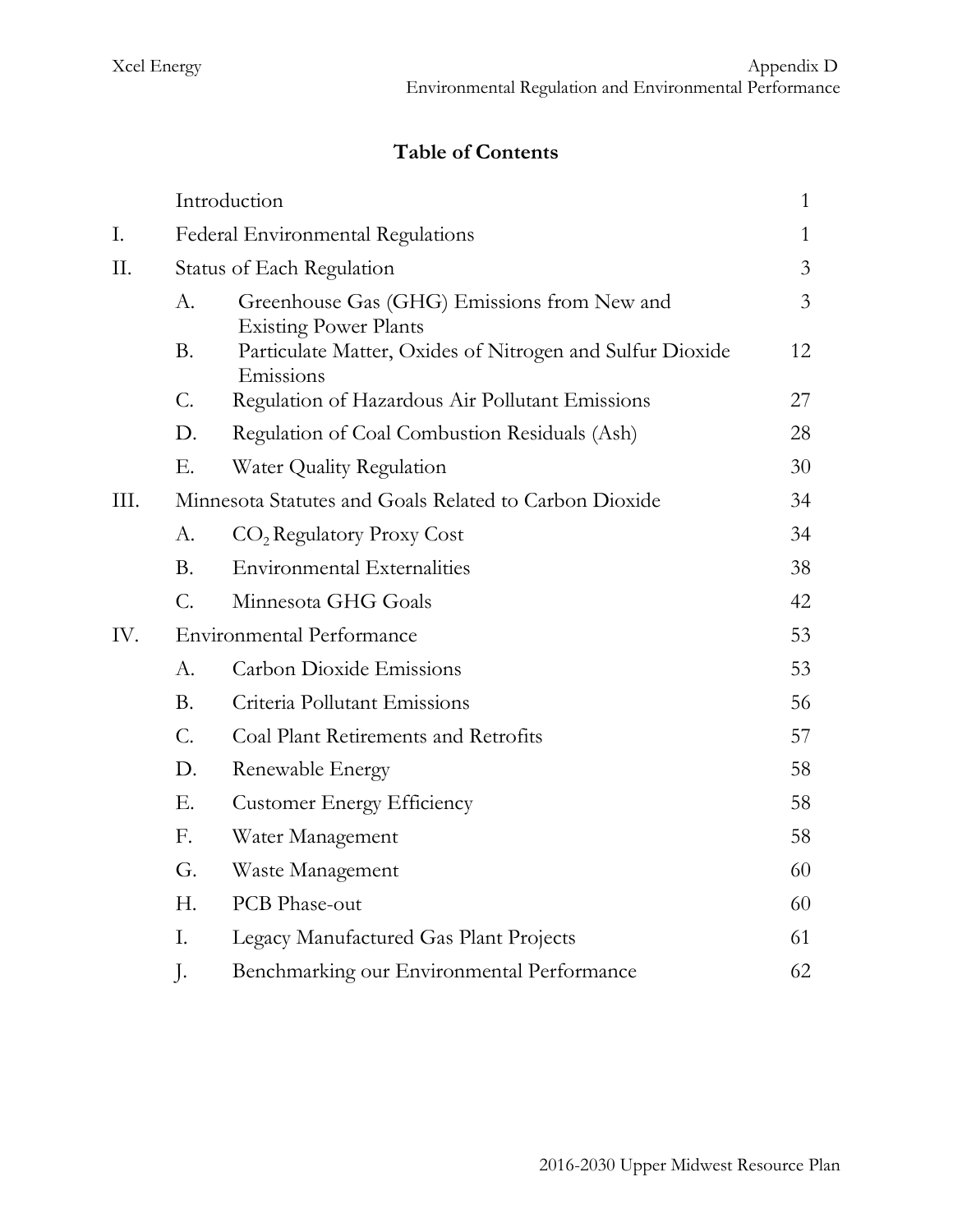## **INTRODUCTION**

Xcel Energy is widely recognized for its commitment to environmental leadership. The proactive measures we have taken and continue to take to modernize our generation fleet and to reduce the environmental impacts of providing electric service position the Company well to manage the uncertainty associated with pending federal and state environmental regulations. We are:

- Ranked by the American Wind Energy Association (AWEA) as the number one wind provider in the country for ten years running;
- Ranked by the Solar Electric Power Association (SEPA) as the number seven utility in the nation for solar capacity on our system;
- On track to meet some of the most aggressive state renewable energy requirements in the country;
- Implementing industry-leading carbon dioxide  $(CO_2)$  emission reduction projects such as the Metropolitan Emissions Reduction Project (MERP) and additional coal plant retirements of our Black Dog and Bay Front units;
- Administering one of the nation's most successful demand side management (DSM) programs; and
- Supporting and pursuing innovative energy technologies such as smart grid technologies, energy storage, and electric vehicles.

Our 2013 annual Corporate Responsibility Report contains more details on these issues and our achievements.<sup>[1](#page-1-0)</sup>

This Appendix provides additional detail regarding the evolving environmental regulations impacting this Resource Plan. In this Appendix, we summarize the complex array of mandates and goals the Company faces and highlight areas of uncertainty where we must make decisions with incomplete information about how these regulations and mandates will evolve in the coming years. This uncertainty makes it important to retain flexibility and a broad array of generation options even while continuing to reduce our overall carbon emissions.

# **I. FEDERAL ENVIRONMENTAL REGULATIONS**

Since the Company's last resource plan, multiple new air, water and waste regulations have been updated and adopted by the U.S. Environmental Protection Agency (EPA),

<sup>&</sup>lt;sup>1</sup> This report is available at:  $\overline{a}$ 

<span id="page-1-0"></span>[http://www.xcelenergy.com/About\\_Us/Our\\_Company/Company\\_Profile/Corporate\\_Responsibility\\_Repo](http://www.xcelenergy.com/About_Us/Our_Company/Company_Profile/Corporate_Responsibility_Report) [rt.](http://www.xcelenergy.com/About_Us/Our_Company/Company_Profile/Corporate_Responsibility_Report)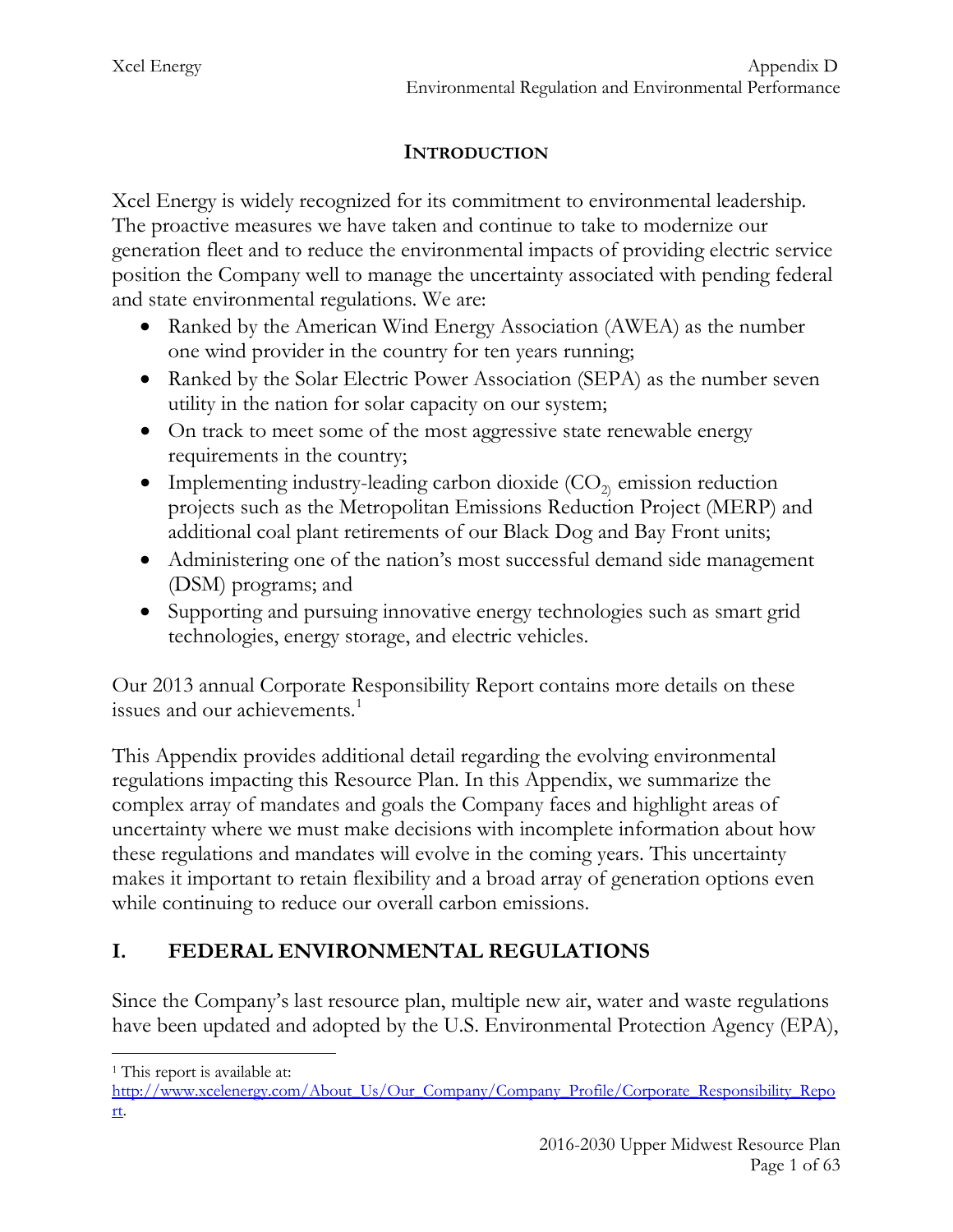increasing our knowledge of what will be required to maintain compliance at our facilities. Regulations for criteria pollutants, particularly oxides of nitrogen, sulfur dioxide, particulate matter, and ozone, continue to be updated and are likely to impose additional pollution controls at some of our power plants at some point in the future. The EPA has been developing updated requirements for water quality at thermal power plants and management of coal combustion residuals at coal-fired power plants.

EPA proposals for regulation of carbon dioxide emissions from both new and existing power plants were released in 2014 and are slated to be finalized in 2015. These  $CO<sub>2</sub>$  regulations could be the most significant regulatory driver affecting our resource planning decisions, but the final rules are not yet available and state implementation plans for  $CO<sub>2</sub>$  regulation at existing power plants will not be final until 2016 to 2018. As a result, we continue to experience significant uncertainty surrounding environmental regulation, which requires us to maintain flexibility in response options.

Figure 1 below illustrates the array of environmental regulations recently adopted or in development that may affect NSP System generation facilities.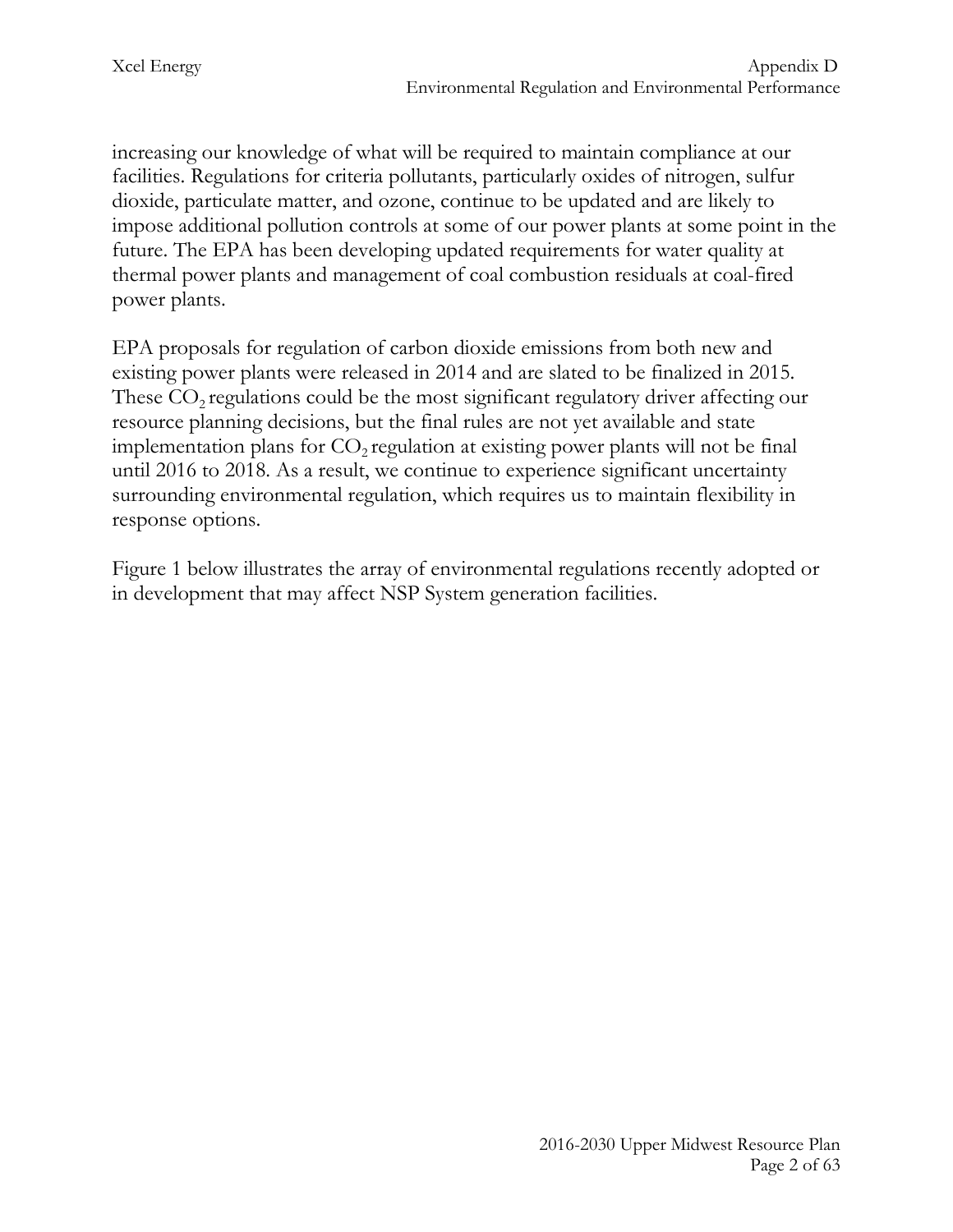## **Figure 1: Reasonably Foreseeable Environmental Regulations Affecting NSP System Generation Facilities**





Updated 03-14-14

*Source: Xcel Energy*

## **II. STATUS OF EACH REGULATION**

This section summarizes the current status and remaining unknowns about each regulation, along with the potential impacts on our thermal generation resources.

#### **A. Greenhouse Gas (GHG) Emissions from New and Existing Power Plants**

The EPA began pursuing the regulation of greenhouse gas emissions as a result of the U.S. Supreme Court's 2007 finding in *Massachusetts v. EPA* that GHGs are "air pollutants" that can be regulated under the Clean Air Act (CAA).<sup>[2](#page-3-0)</sup> In 2009, the EPA

<span id="page-3-0"></span><sup>2</sup> See<http://www.supremecourt.gov/opinions/06pdf/05-1120.pdf> and [http://www.law.cornell.edu/supct/html/05-1120.ZS.html.](http://www.law.cornell.edu/supct/html/05-1120.ZS.html)  $\overline{a}$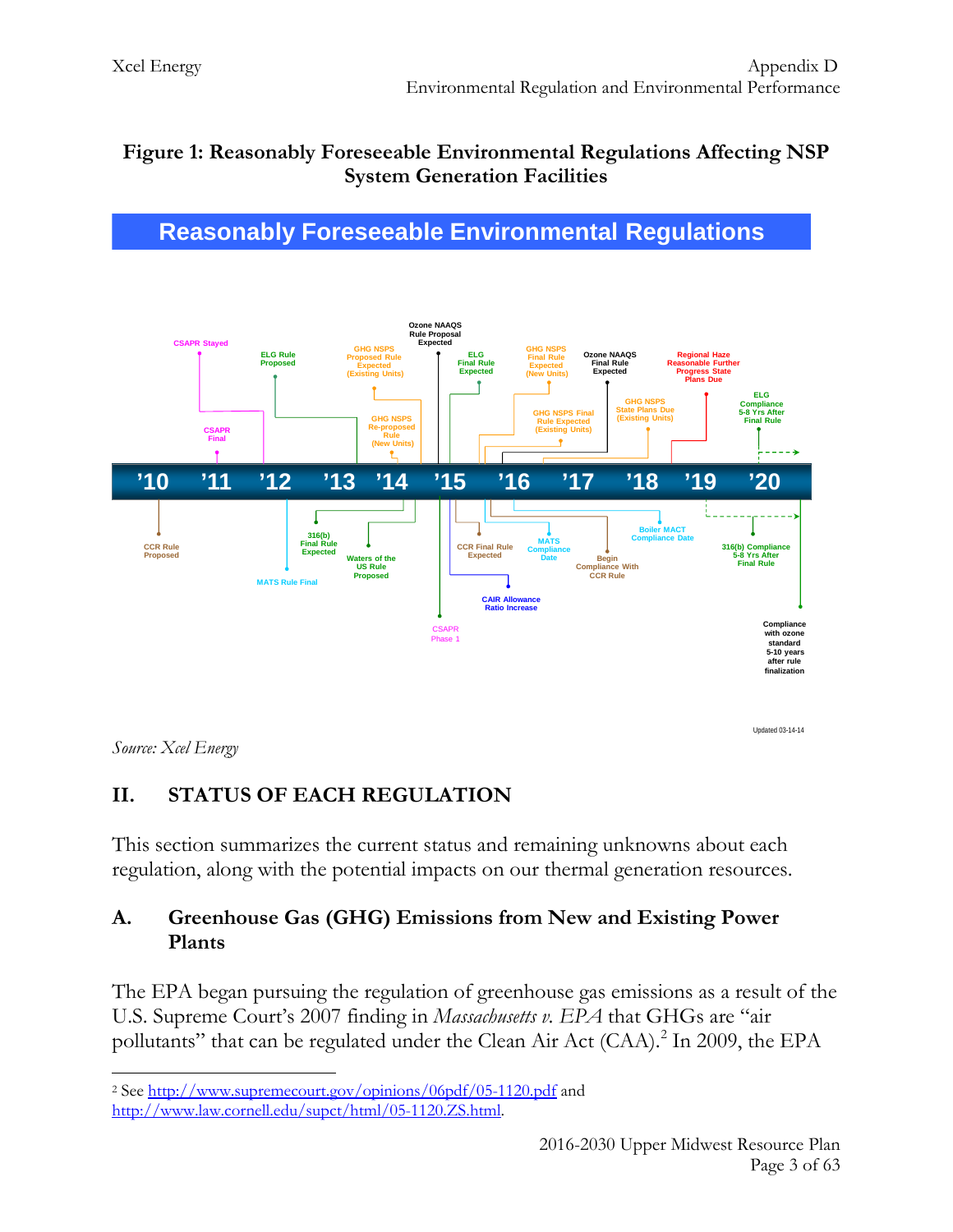issued its "endangerment" finding that GHG concentrations in the atmosphere pose a threat to public health and welfare, and its "cause or contribute" finding that GHG emissions from motor vehicles contribute to these GHG concentrations. [3](#page-4-0) Based on this finding, the EPA adopted GHG emission standards for light and heavy duty vehicles.

Whether or not the EPA would pursue regulation of GHGs under the CAA was, for a time, linked to the possible passage of national climate legislation. The U.S. House of Representatives passed an economy-wide GHG cap-and-trade bill in 2009, but similar legislation failed to pass the Senate. Other federal regulatory approaches – a carbon tax, national renewable portfolio standard, or clean energy portfolio standard – have also been discussed, but none of these approaches appears likely to receive the necessary support for passage in the near term. In the absence of legislation, the EPA is moving forward with GHG regulation under the CAA.

# *1. GHG Permitting*

The EPA adopted permitting requirements for GHG emissions from new and modified large stationary sources that became effective in 2011. These permitting requirements, found under the New Source Review (NSR) and Prevention of Significant Deterioration (PSD) sections of the CAA, are applied to new power plant construction or power plant modifications that increase GHG emissions above a certain threshold. In June 2014, the U.S. Supreme Court held that the EPA may not treat GHGs as an air pollutant for purposes of determining whether a source of GHGs is a major source required to obtain a PSD or operating permit; however, if a new or modified stationary source becomes subject to these permitting requirements by exceeding emission thresholds for other air pollutants (so called "anyway sources"), the EPA could continue to require the permitting process to evaluate the Best Available Control Technology (BACT) for GHG emissions. With respect to such "anyway sources," the EPA is continuing to apply its threshold that any new or modified source increasing its GHG emissions by more than 75,000 tons per year of  $CO<sub>2</sub>$  equivalents  $(CO<sub>2</sub>e)$  must evaluate BACT for GHGs in its permit application.

# *2. GHG Emission Standards for New Power Plants*

In June 2013, President Obama issued a *Presidential Memorandum on Power Sector Carbon Pollution Standards*, directing the EPA to use its authority under Section 111 of the CAA to develop GHG emission standards for new and existing power plants. The

<span id="page-4-0"></span><sup>3</sup> See [http://epa.gov/climatechange/endangerment.](http://epa.gov/climatechange/endangerment)  $\overline{a}$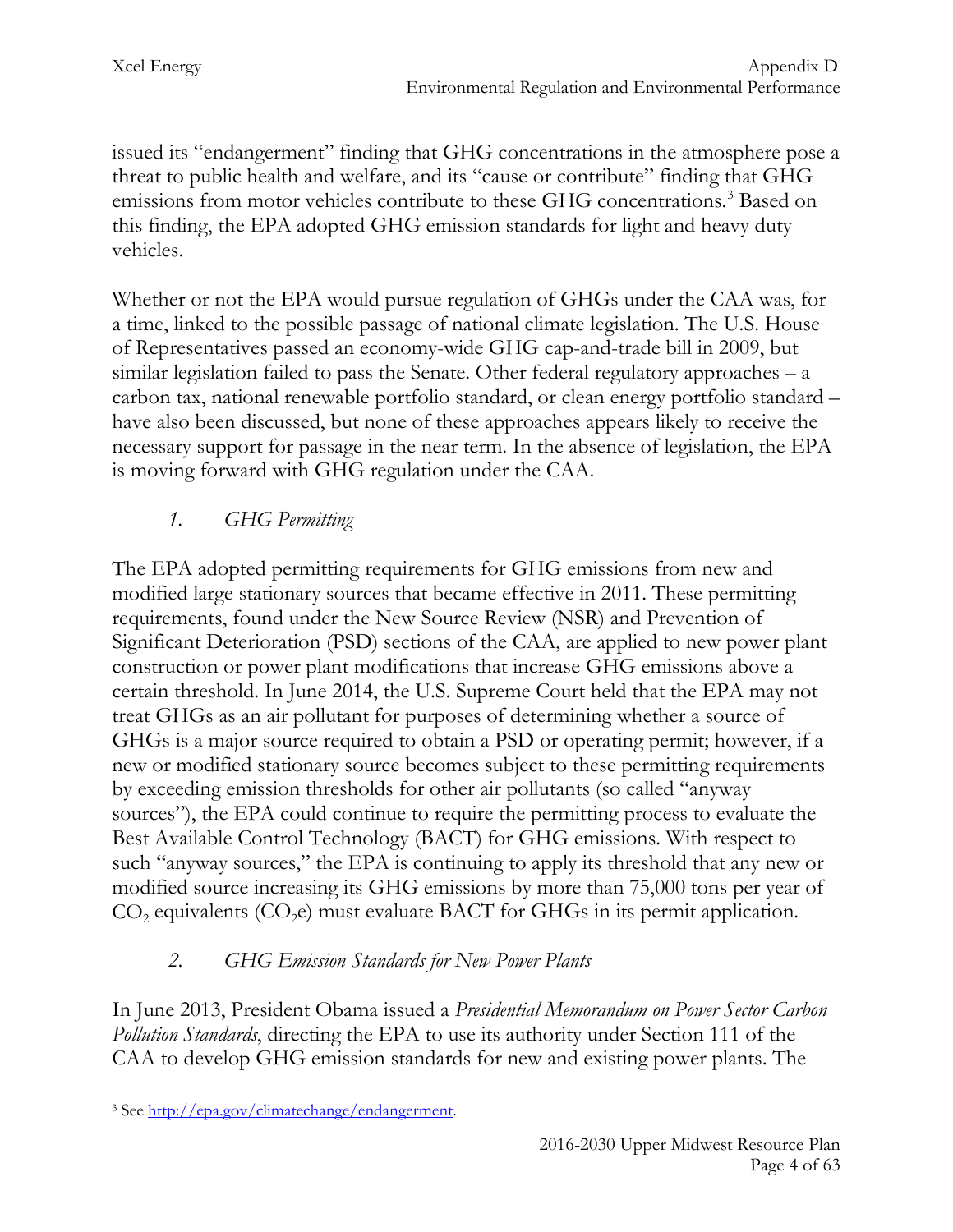memorandum directed the EPA to issue proposed GHG emissions standard for new power plants under Section 111(b) by September 20, 2013. [4](#page-5-0) The EPA did so, and the proposed rule was published in the Federal Register on January 8, 2014.<sup>[5](#page-5-1)</sup>

The EPA's proposed GHG New Source Performance Standard (NSPS) for newlyconstructed power plants creates two regulated source categories: 1) fossil fuel-fired electric utility steam generating units and Integrated Gasification Combined Cycle (IGCC) units, which are required to meet an emission performance standard of 1,100 pounds of  $CO<sub>2</sub>$  per megawatt-hour (lbs  $CO<sub>2</sub>/MWh$ ); and 2) natural gas-fired stationary combustion turbines, of which larger turbines are required to meet a standard of 1,000 lbs  $CO<sub>2</sub>/MWh$  and smaller turbines are required to meet a standard of 1,100 lbs  $CO<sub>2</sub>/MWh$ . The rule effectively bans the construction of new coal power plants unless they capture and sequester around half of their  $CO<sub>2</sub>$  emissions. The EPA is expected to finalize this GHG NSPS for new sources in early 2015.

The EPA proposes that the NSPS will not apply to modified or reconstructed existing power plants. In addition, installation of control equipment on existing plants would not constitute a "modification" to those plants under the NSPS program.

While Xcel Energy disagrees with certain aspects of the proposed rule – including whether carbon capture and sequestration (CCS) meets the statutory tests to qualify as the Best System of Emission Reduction for new coal units – we currently expect this rule to have limited effect on our resource planning. Xcel Energy does not currently plan to build any new coal-fired power plants, with or without CCS, and any new natural gas plants we may build will comply with the proposed NSPS for those units.

## *3. GHG Emission Standards for Modified and Reconstructed Power Plants*

In June 2014, the EPA published a proposed NSPS under CAA Section 111(b) that would apply to GHG emissions from fossil fuel-fired utility boilers, IGCC units, and

it with the January 2014 proposal described here.

<span id="page-5-0"></span><sup>4</sup> See [http://www.whitehouse.gov/the-press-office/2013/06/25/presidential-memorandum-power-sector](http://www.whitehouse.gov/the-press-office/2013/06/25/presidential-memorandum-power-sector-carbon-pollution-standards)[carbon-pollution-standards.](http://www.whitehouse.gov/the-press-office/2013/06/25/presidential-memorandum-power-sector-carbon-pollution-standards) 5 *Standards of Performance for Greenhouse Gas Emissions from New Stationary Sources: Electric Generating Units*, Docket  $\overline{a}$ 

<span id="page-5-1"></span>No. EPA-HQ-OAR-2013-0495, 79 Fed. Reg. 1,430 (Jan. 8, 2014). See [http://www2.epa.gov/carbon-](http://www2.epa.gov/carbon-pollution-standards/2013-proposed-carbon-pollution-standard-new-power-plants)

[pollution-standards/2013-proposed-carbon-pollution-standard-new-power-plants.](http://www2.epa.gov/carbon-pollution-standards/2013-proposed-carbon-pollution-standard-new-power-plants) Note that EPA released its first proposed New Source Performance Standard rule for GHG emissions from new sources in April 2012. This proposal would have required any new fossil fuel-fired electric generating unit (EGU) source to meet an emission performance standard of 1,000 lbs  $CO_2/MWh$ . The EPA has withdrawn that proposal and replaced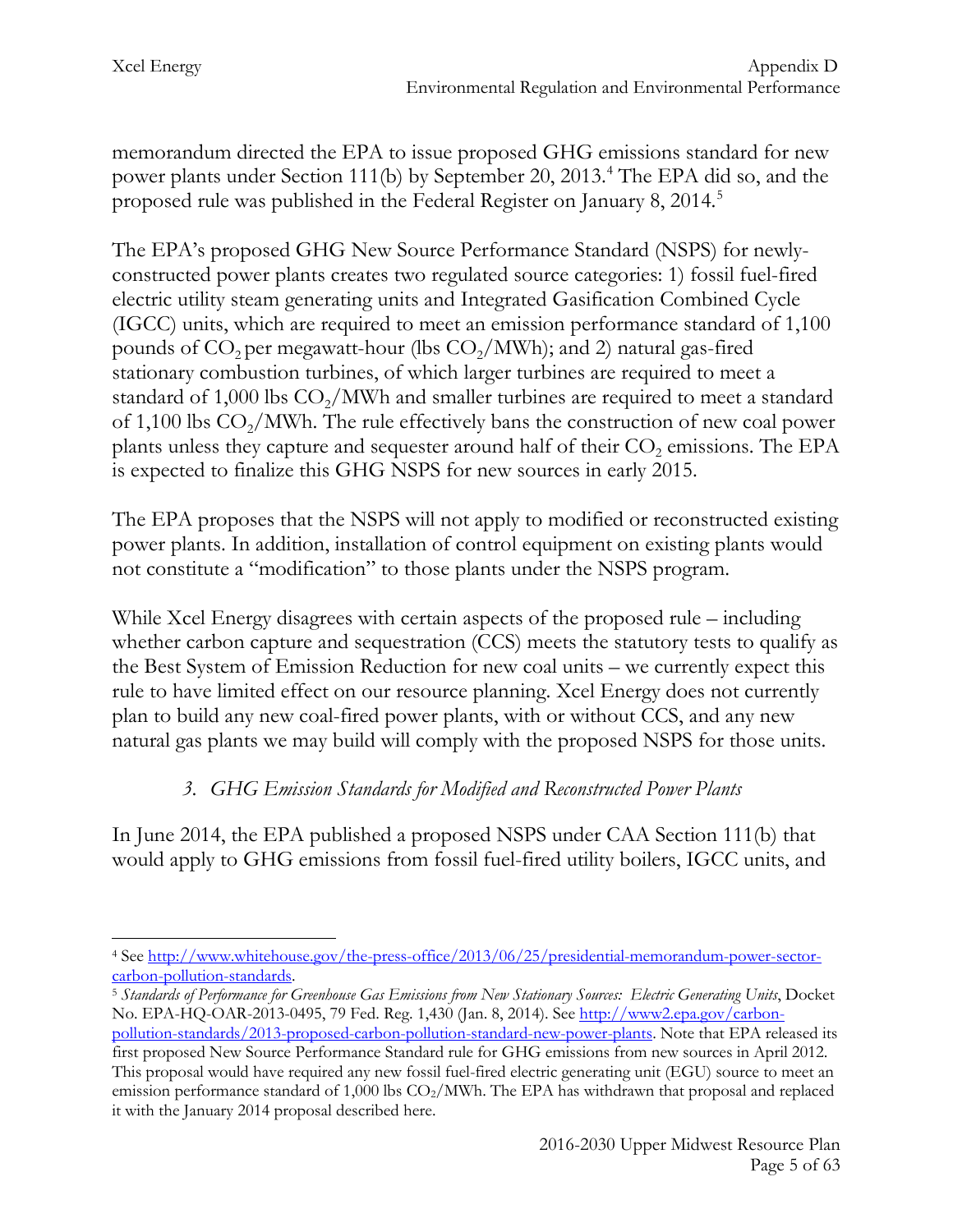natural gas-fired stationary combustion turbines that are modified or reconstructed.<sup>[6](#page-6-0)</sup> A modification is defined as a change to an existing source that increases the source's maximum achievable hourly rate of emissions. A reconstruction is defined as the replacement of components such that the capital cost of the new components exceeds 50 percent of the capital cost of an entirely new comparable unit.

The proposed standards are not based on, and would not require, the installation of CCS technology. Instead, the proposed standard for fossil fuel-fired electric utility steam generating units (utility boilers and IGCC units) would require a combination of best operating practices and equipment upgrades. Modified sources would be required to meet a unit-specific emission limit determined by the unit's best historical annual  $CO<sub>2</sub>$  emission rate (from 2002 to the date of the modification) plus an additional 2 percent emission reduction. In a second "co-proposed" alternative, sources that are modified after becoming subject to a CAA 111(d) would be required to meet a unit-specific emission limit determined by the 111(b) implementing authority based on the results of an energy efficiency improvement audit.

The proposal for gas-fired power plants would require emission standards based on efficient combined cycle technology. Modified sources with heat input greater than 850 MMBtu/hr would be required to meet an emission rate limit of 1,000 lb  $CO<sub>2</sub>/MWh-gross$ ; modified sources with heat input less than or equal to 850 MMBtu/hr would be required to meet an emission rate limit of  $1,100$  lb  $CO<sub>2</sub>/MWh$ gross.

The EPA proposes that all existing sources that are modified or reconstructed after they are already subject to a CAA section 111(d) plan must remain in the CAA section 111(d) plan as existing sources, and remain subject to any applicable regulatory requirements in that plan, *in addition to* being subject to regulatory requirements under CAA section 111(b). This position has been challenged by some groups as contrary to the statute, under which a source can be regulated under either 111(b) or 111(d) but not both. In addition, a source that makes heat rate improvements for 111(d) compliance, or reduces its overall generation or becomes load-following due to greater natural gas and renewable generation envisioned in EPA's 111(d) plan, will have more difficulty meeting the emission standards included in the modified and reconstructed source proposal.

<span id="page-6-0"></span><sup>6</sup> *Carbon Pollution Standards for Modified and Reconstructed Stationary Sources: Electric Utility Generating Units*, Docket No. EPA-HQ-OAR-2013-0603, 79 Fed. Reg. 34,960 (Jun. 18, 2014). See [https://www.federalregister.gov/articles/2014/06/18/2014-13725/carbon-pollution-standards-for](https://www.federalregister.gov/articles/2014/06/18/2014-13725/carbon-pollution-standards-for-modified-and-reconstructed-stationary-sources-electric-utility)[modified-and-reconstructed-stationary-sources-electric-utility.](https://www.federalregister.gov/articles/2014/06/18/2014-13725/carbon-pollution-standards-for-modified-and-reconstructed-stationary-sources-electric-utility)  $\overline{a}$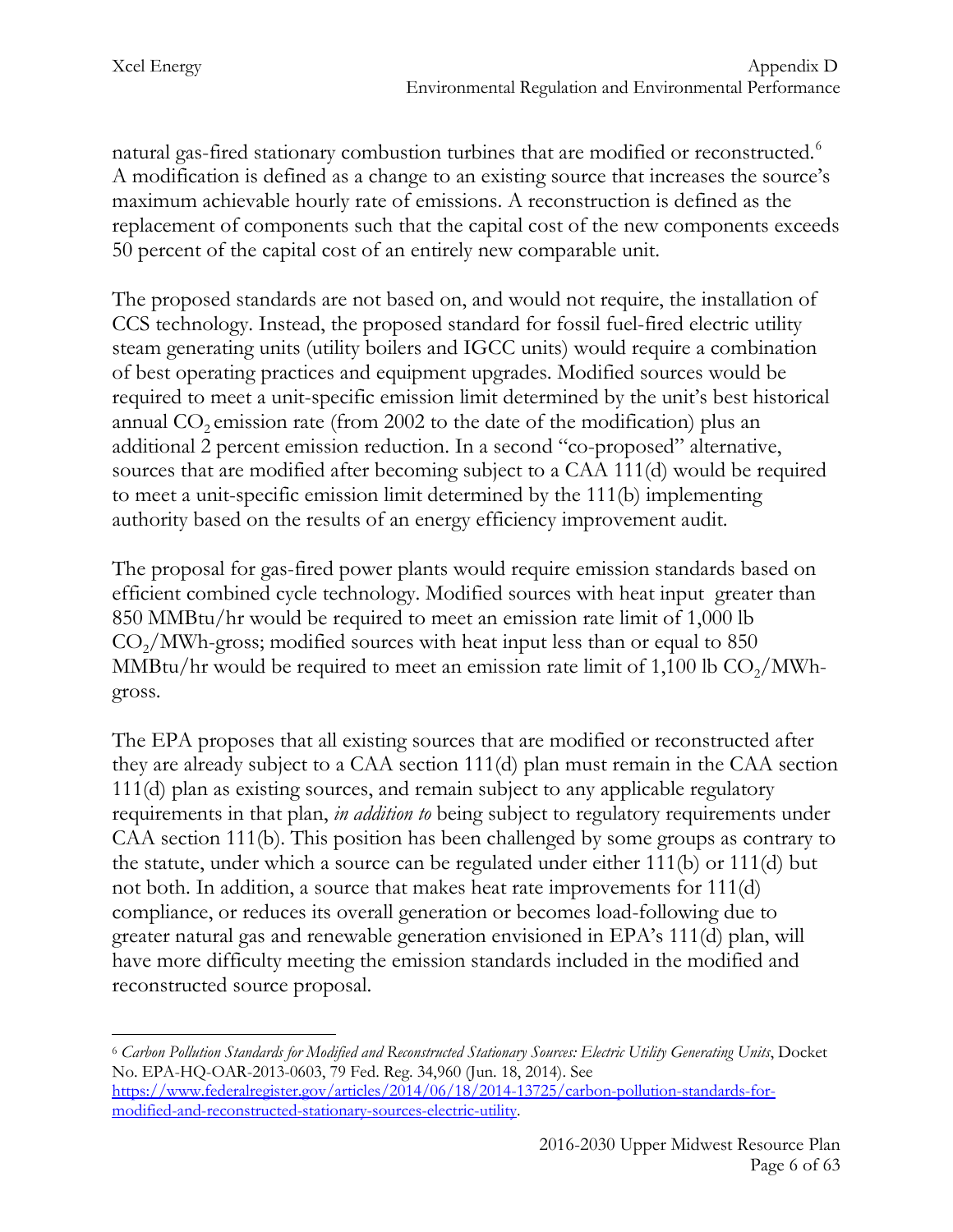Comments on this rule were due to the EPA on October 16, 2014, and a final rule is anticipated in June 2015. It is not possible to evaluate the impact of these proposed standards on our resource planning until the final rule is published. In addition, these requirements, once adopted, would only apply to future changes at NSP power plants if we undertake actions meeting the definitions of modification or reconstruction.

# *4. GHG Emission Standards for Existing Power Plants*

The June 2014 *Presidential Memorandum on Power Sector Carbon Pollution Standards* directed the EPA to issue a proposed GHG emission standard for existing power plants under CAA section 111(d) by June 1, 2014 and a final standard by June 1, 2015, and to require states to submit 111(d) implementation plans to the EPA by June 30, 2016.<sup>[7](#page-7-0)</sup> The EPA released its proposed 111(d) rule, also termed the "Clean Power Plan," in June 2014. Comments were due December 1, 2014.<sup>[8](#page-7-1)</sup>

Unlike the new source rule under 111(b), section 111(d) of the CAA does not give the EPA authority to impose a uniform national emission performance standard for existing power plants. Rather, the statute directs the EPA to create a procedure for states to establish performance standards and to design state plans to achieve emission reduction goals. The EPA retains "backstop" authority to enforce state plans if states fail to do so and to impose a Federal Implementation Plan if a state fails to submit an acceptable plan. The proposed rule has two main components:

- $CO<sub>2</sub>$  intensity goals for each state, based on EPA's view of the Best System of Emission Reduction (BSER) for that state's power sector; and
- Guidance to states for drafting plans to implement the rule.

The proposed rule includes  $CO<sub>2</sub>$  emission rate goals (lb  $CO<sub>2</sub>/MWh$ ) for each state that must be achieved across the electricity system in the state, including an Interim Goal to be achieved on average over the years 2020-2029 and a Final Goal to be achieved in the year 2030 and thereafter. Rather than employing a traditional CAA approach based on emission controls that can be implemented at individual power plants or "inside the fence line," the EPA has proposed goals based on a BSER that is applied to the electricity system statewide, including both regulated power plants ("affected EGUs" in the rule) and activities outside the EPA's CAA jurisdiction such

<span id="page-7-0"></span><sup>7</sup> See [http://www.whitehouse.gov/the-press-office/2013/06/25/presidential-memorandum-power-sector-](http://www.whitehouse.gov/the-press-office/2013/06/25/presidential-memorandum-power-sector-carbon-pollution-standards) $\overline{a}$ 

<span id="page-7-1"></span>[carbon-pollution-standards.](http://www.whitehouse.gov/the-press-office/2013/06/25/presidential-memorandum-power-sector-carbon-pollution-standards) 8 *Carbon Pollution Emission Guidelines for Existing Stationary Sources: Electric Utility Generating Units*, 79 Fed. Reg. 34,830 (June 18, 2014). Also titled the "Clean Power Plan" by the EPA. See [http://www2.epa.gov/carbon](http://www2.epa.gov/carbon-pollution-standards/clean-power-plan-proposed-rule)[pollution-standards/clean-power-plan-proposed-rule.](http://www2.epa.gov/carbon-pollution-standards/clean-power-plan-proposed-rule)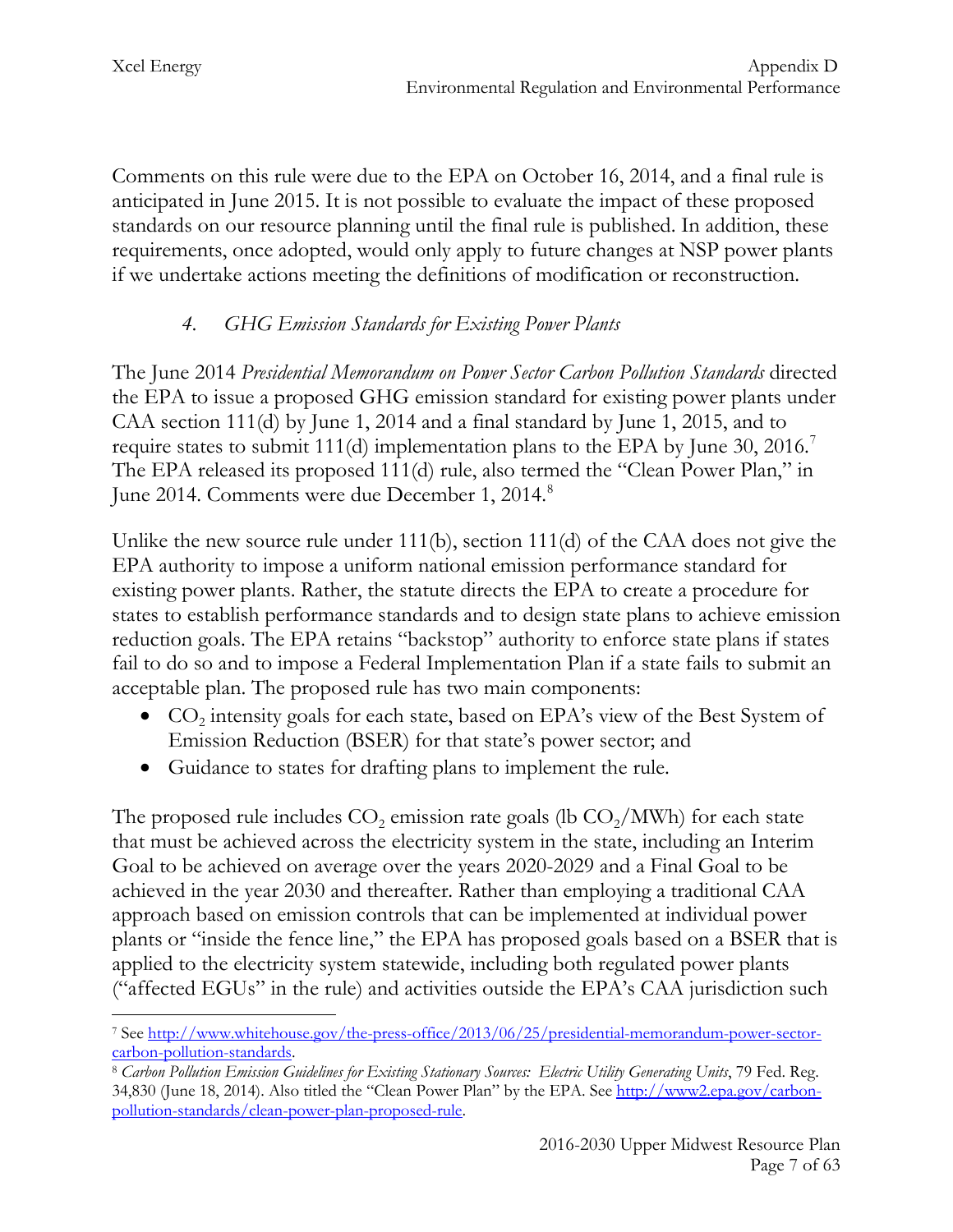as renewable and nuclear energy, energy efficiency, and the re-dispatch of generation from higher to lower  $CO<sub>2</sub>$ -emitting facilities. The EPA's authority to include these "beyond the fence line" activities in its BSER has been questioned, and will likely be one of several areas of legal challenge once the final rule is published.

The rule calculates the state goals by beginning with 2012 emissions and generation from fossil generating units within the state, then sequentially applying the following four emissions reduction "building blocks:"

- 1. Improving coal plant efficiency (heat rate) by 6 percent;
- 2. Increasing utilization of natural gas combined cycle plants to a 70 percent capacity factor, displacing generation from coal and oil/gas steam units;
- 3. Increasing renewable energy and maintaining nuclear plants; and
- 4. Expanding DSM and energy efficiency measures based on national "best practice" levels.

The resulting lbs  $CO<sub>2</sub>/MWh$  rate, with all four building blocks, is calculated as:

$$
\frac{2012 \text{ FOSSIL EMISSIONS}}{2012 \text{ FOSSIL EMISSIONS}} = \text{STATE GOAL}
$$

This goal, or its equivalent in mass terms, must be met at the statewide level, on average from 2020-2029 (for the Interim Goal) and by 2030 (for the Final Goal). The EPA's goal-setting method creates a wide disparity in reduction requirements ― from 11 percent to 72 percent below the 2012 emission rate calculated by the EPA ― across the country. Table 1 below shows the interim and final goals for the states in which the Company operates.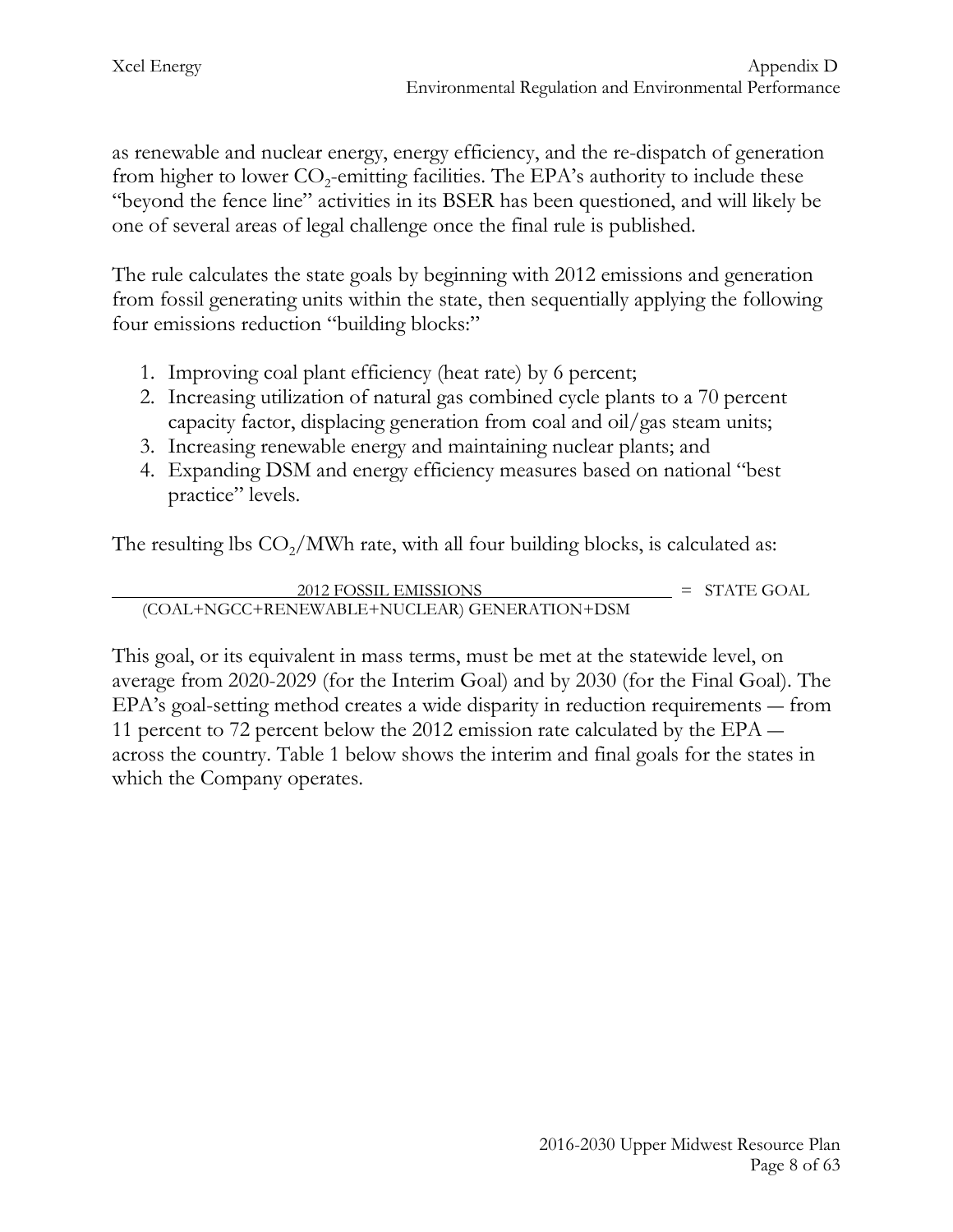| <b>State</b> | 2012 rate<br>(lbs $CO2/MWh$ ) | <b>Interim Goal</b><br>(lbs $CO2/MWh$ ) | <b>Final Goal</b><br>(lbs $CO2/MWh$ ) | <b>Reduction from</b><br>2012 rate $(\frac{0}{0})$ |
|--------------|-------------------------------|-----------------------------------------|---------------------------------------|----------------------------------------------------|
| MN           | 1,470                         | 911                                     | 873                                   | 41                                                 |
| WI           | 1,827                         | 1,281                                   | 1,203                                 | 30                                                 |
| ND           | 1,994                         | 1,817                                   | 1,783                                 | 11                                                 |
| <b>SD</b>    | 1,135                         | 800                                     | 741                                   | 35                                                 |
| МI           | 1,690                         | 1,227                                   | 1,161                                 | 31                                                 |

## **Table 1: Interim and Final Goals for NSP System States in the EPA's Proposed 111(d) Rule**

The proposed rule requires states to propose to the EPA plans for achieving their emission reduction goals. States are provided some flexibility in achieving these goals. They may use:

- Different combinations of the four building blocks used in setting the goals (i.e. less of one building block compensated by more of another);
- Emission reduction measures not considered by the EPA in setting the goals, including but not limited to: transmission and distribution efficiency improvements, biomass co-firing, gas co-firing, inclusion of new NGCC units in the state's plan, CCS retrofits on existing coal plants, adding concentrating solar to the steam cycle of fossil plants, heat rate improvements on gas or oil plants, nuclear uprates, new coal or gas plants going beyond 111(b) requirements (e.g. credit for doing more CCS than required to reach 1,100 lb/MWh NSPS on new coal), CCS on new gas plants, energy storage reducing the amount of fossil generation needed to balance intermittent renewables, industrial CHP, and possibly out-of-sector GHG offsets; $\degree$
- The option to convert the rate-based goals into a statewide mass budget;
- The option to take a multi-state or regional approach, collaborating with other states to design a compliance plan that achieves the rate- or mass-based targets across participating states; and/or

<span id="page-9-0"></span><sup>9</sup> The proposed rule is ambiguous whether out-of-sector GHG offsets would be allowed to be included in state plans. Offsets may be allowed as long as a state can still demonstrate the required level of reductions from affected EGUs.  $\overline{a}$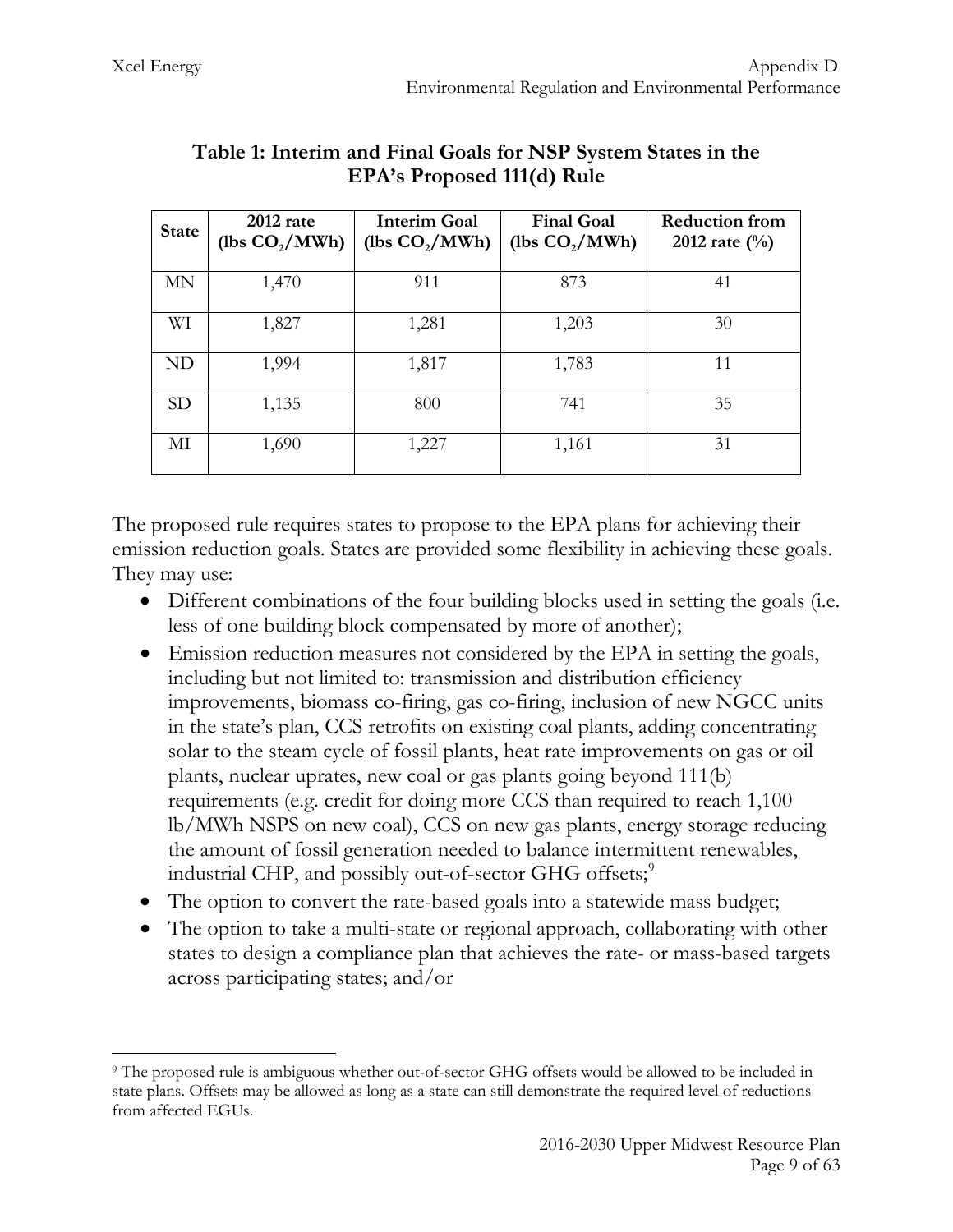• The option to implement cap-and-trade or carbon-pricing programs, or other types of trading.

Any  $CO<sub>2</sub>$  reduction measures are approvable as long as they achieve the required emission reductions by the required date; create enforceable limits for affected EGUs; and are quantifiable, enforceable, and non-duplicative (i.e. avoid double-counting of emission reductions).

State plans are due to the EPA by June 2016; states may apply for a one-year extension to June 2017 or a two-year extension to June 2018 if they are collaborating on a multi-state implementation plan. The EPA aims to approve state plans within one year after receiving them. Compliance would effectively begin in 2020 (with the first required report due in 2022, on the 2020 results). The Interim Goals are binding and states must show that they are on track to meet the Interim Goal on average by 2029. From the year 2030 and on, compliance is demonstrated based on a rolling three-year timeframe.

Table 2 below summarizes the anticipated timeline of GHG rules. Note that litigation could delay the timelines below.

| Action                                            | Timeline                                 |
|---------------------------------------------------|------------------------------------------|
| EPA finalizes new source GHG rule                 | January 2015                             |
| EPA finalizes modified/existing source GHG rule   | June 2015                                |
| EPA finalizes existing source GHG rule            | June 2015                                |
| Existing source rule state plans submitted to EPA | June 2016 – June 2018                    |
| EPA approval of existing source rule state plans  | One year after submission                |
| Compliance begins                                 | 2020                                     |
| Reporting begins                                  | 2022                                     |
| Final Goal must be achieved                       | $2030$ on,                               |
|                                                   | with 3-year rolling compliance reporting |

**Table 2: Estimated GHG Regulatory Timeline**

# *5. Implications of GHG Regulations for Resource Planning*

At the time of submitting this Resource Plan, uncertainty remains about the final form of the three EPA rules (for new, modified/reconstructed, and existing sources) described above. The new and modified/ reconstructed source rules are expected to have less overall impact on the Company's plans – since we do not expect to build new coal-fired power plants, expect any new natural gas combined cycle plant we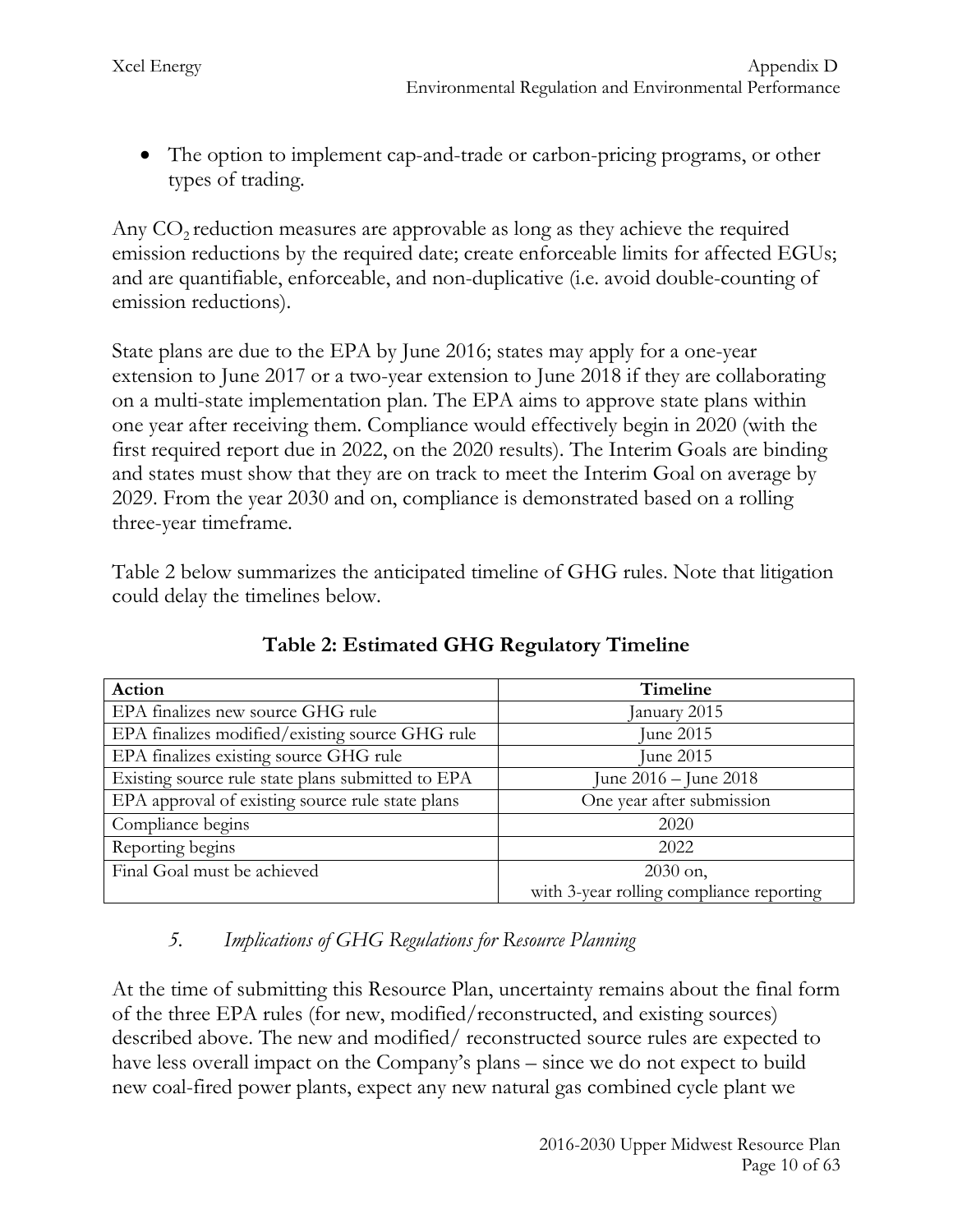build to meet the proposed NSPS for such units, and are not aware of any planned projects on our system that would trigger the modification/ reconstruction definitions. However the existing source rule, and our states' implementation plans, will have significant impacts on our system and at this time we do not know:

- What the final rule may entail, which could include different Interim and Final goals for our states, due to both technical corrections that have been identified, and better recognition of early action that the Company is encouraging the EPA to provide.
- The form that state plans will take in the NSP system's five states; specifically, whether these plans will be based only on direct emission limits for affected EGUs, in effect assigning the full compliance obligation to the owner/operators of these EGUs, or if they will adopt what the EPA has termed a state-driven or utility-driven portfolio approach, both of which would assign a portion of the compliance obligation to affected entities other than EGU owner/operators.
- Whether our states will prepare state-only compliance plans or collaborate with any other states within or outside the NSP system.
- Whether our states will implement rate-based plans, planning and measuring compliance against the lb  $CO<sub>2</sub>/MWh$  goals in the final rule, or instead exercise their option to convert these goals to mass budgets (total tons of  $CO<sub>2</sub>$  per year).
- How much of the emission reduction obligation the states must achieve will be assigned to the Company and how much to other utilities in the state.

These "known unknowns" make it difficult to predict how the final rule and state 111(d) plans will affect our system over the resource planning period. However, unless the final rule is dramatically different from the proposal, we expect that the Company will face pressure to continue our downward carbon trajectory, while at the same time facing challenges for our fossil resources, affordability, and maintenance of fuel diversity. These expectations are a key driver of the Preferred Plan we are proposing. In particular, our Preferred Plan is guided by the following factors:

- The need to be proactive. Because of the long planning periods typical of the utility industry, we need to act early and make decisions about our resources despite the fact that GHG regulation remains in flux. We are proposing a proactive plan that will achieve significant carbon reductions while maintaining a diverse generation portfolio and avoiding premature retirement of facilities.
- There is no single silver bullet. The Company must rely on a diverse portfolio of resources to bridge the gap to a clean energy future. Integrated transmission planning will be a critical component of this strategy because it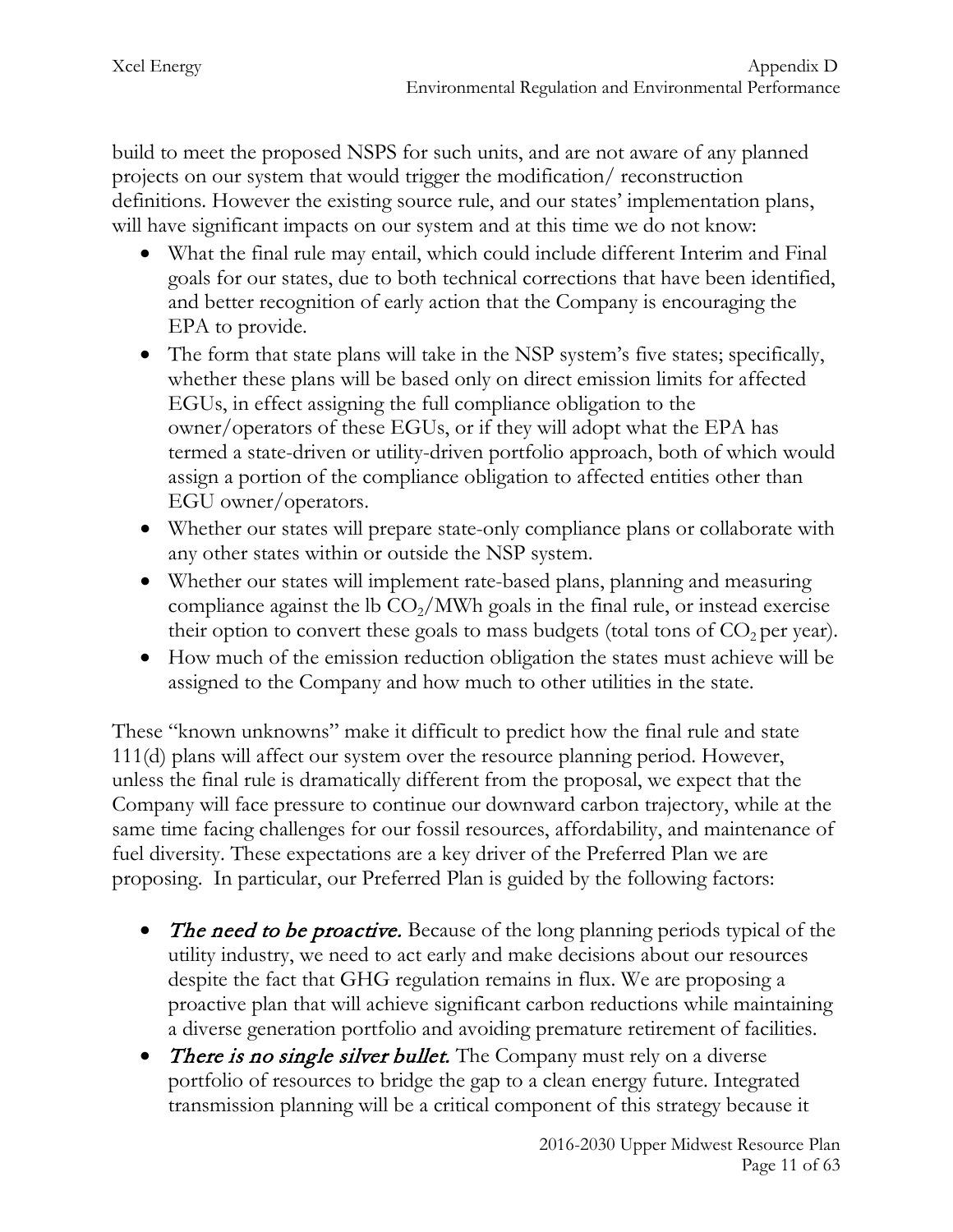can link utility customers to distant renewable energy resources. New gas supply infrastructure will also be key, to the extent 111(d) compliance is achieved through increased utilization of existing and construction of new gas plants.

• *Flexibility is key.* As energy generation, transmission, distribution, and storage technologies evolve, we must have the flexibility to adjust our strategies. Further investment in research, development and deployment will be needed to meet the challenges of the new energy landscape. Fundamental changes in the utility regulatory structure may also take place.

#### **B. Particulate Matter, Oxides of Nitrogen and Sulfur Dioxide Emissions**

Particulate matter (PM, including "coarse" PM under 10 micrometers in diameter  $(PM_{10})$  and "fine" PM under 2.5 micrometers  $(PM_{25})$ , nitrogen dioxide  $(NO_{2})$  and sulfur dioxide  $(SO<sub>2</sub>)$  are three of the six "criteria pollutants" regulated by the EPA under the CAA. These pollutants are regulated under three primary programs: National Ambient Air Quality Standards (NAAQS), CAA programs that address interstate transport of air pollution, and CAA programs that address visibility impairment in national parks and wilderness areas. Each of these is addressed in turn.

#### *1. National Ambient Air Quality Standards*

The CAA requires the EPA to set NAAQS to protect public health and the environment. NAAQS include both (1) primary standards to protect public health, including the health of sensitive populations, such as asthmatics, children and the elderly, and (2) secondary standards to protect public welfare, including protection against damages to animals, crops and buildings. The EPA has established NAAQS for six criteria pollutants: PM,  $NO_2$ ,  $SO_2$ , ozone  $(O_3)$ , carbon monoxide (CO), and lead (Pb). The EPA is required to review the NAAQS every five years and revise them as appropriate to protect public health and welfare. The NAAQS program has been in place since the early 1970s.

Once the EPA adopts or revises a NAAQS, states have two years to monitor their air, analyze the data and submit to the EPA their classification of the state into Attainment Areas (areas having monitored ambient air quality concentrations below the NAAQS), Nonattainment Areas (areas having monitored ambient air quality concentrations above the NAAQS), and unclassifiable areas. The EPA reviews the state's submittal and determines the final area designations a year later. When the EPA designates an area as Nonattainment, the state is generally given three years to develop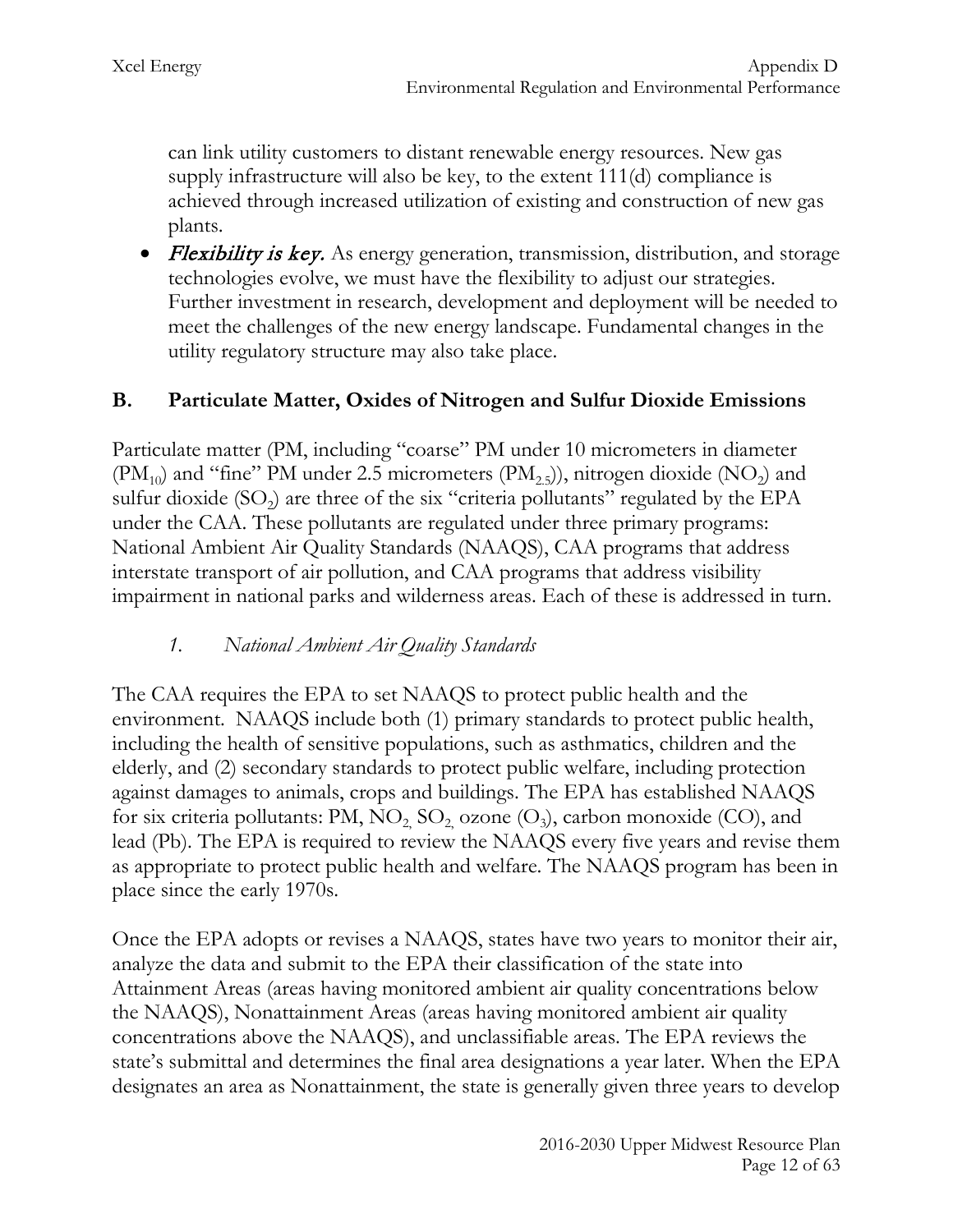a new State Implementation Plan (SIP) which identifies actions to be taken to bring the area back into Attainment. A SIP must include emission reduction requirements needed to demonstrate that air quality will attain the NAAQS in the timelines required by the CAA – usually within two to seven years after the SIP is submitted to the EPA for approval. Since the NAAQS are individually reviewed and revised for each pollutant, the descriptions below show the timelines that apply to current and upcoming NAAQS revisions by pollutant.

> a. Coarse Particulate Matter  $(PM_{10})$  and Fine Particulate Matter  $(PM_{2.5})$

On January 15, 2013, the EPA finalized NAAQS for both  $PM_{10}$  and  $PM_{2.5}$ . The EPA lowered the primary (health-based) NAAQS for annual PM<sub>2.5</sub> from 15 to 12  $\mu$ g/m<sup>3</sup>, and retained the established 24-hour  $PM_{2.5}$  standard, which was set at 35  $\mu$ g/m<sup>3</sup> in 2006. The EPA also retained the existing standards for  $\mathrm{PM_{10}}^{\mathrm{^{10}}}$  $\mathrm{PM_{10}}^{\mathrm{^{10}}}$  $\mathrm{PM_{10}}^{\mathrm{^{10}}}$ 

The EPA established the following timeline for implementation of the new  $\text{PM}_{2.5}$ NAAQS in Minnesota:

| Action                                                              | Timeline     |
|---------------------------------------------------------------------|--------------|
| EPA finalizes revised particle NAAQS                                | January 2013 |
| MPCA submits designation recommendations to the EPA                 | 2014         |
| EPA designates areas as Attainment, Nonattainment or Unclassifiable | 2015         |
| State Implementation Plans due to the EPA                           | 2018         |
| Attainment Date (5-10 years after Nonattainment designation)        | 2020-2025    |

**Table 3: Estimated PM Regulatory Timeline**

Current monitored air concentrations of  $PM_{2.5}$  in Minnesota are below both the 24hour and the annual primary standard. In 2010, two  $\text{PM}_{2.5}$  monitors in Saint Paul recorded values that would have exceeded the 2013 24-hour standard. In recent years, 24-hour  $PM_{2.5}$  levels have returned to compliant levels. The 2010 exceedances, however, indicate a possible risk for future nonattainment with the  $\text{PM}_{2.5}\text{NAAQS}$ .

The EPA has projected that Minnesota would remain in Attainment for the new annual standard for  $PM_{2.5}$ . In December 2013, the MPCA submitted its air quality data to the EPA and asked that all areas of Minnesota be designated as in Attainment of the new annual standard. In August 2014, the EPA issued its proposed designations,

<span id="page-13-0"></span><sup>&</sup>lt;sup>10</sup> The EPA established the PM<sub>2.5</sub> NAAQS in 1997. In 2006, the EPA lowered the daily PM<sub>2.5</sub> standard from 65 μg/m<sup>3</sup> to 35 μg/m<sup>3</sup>.  $\overline{a}$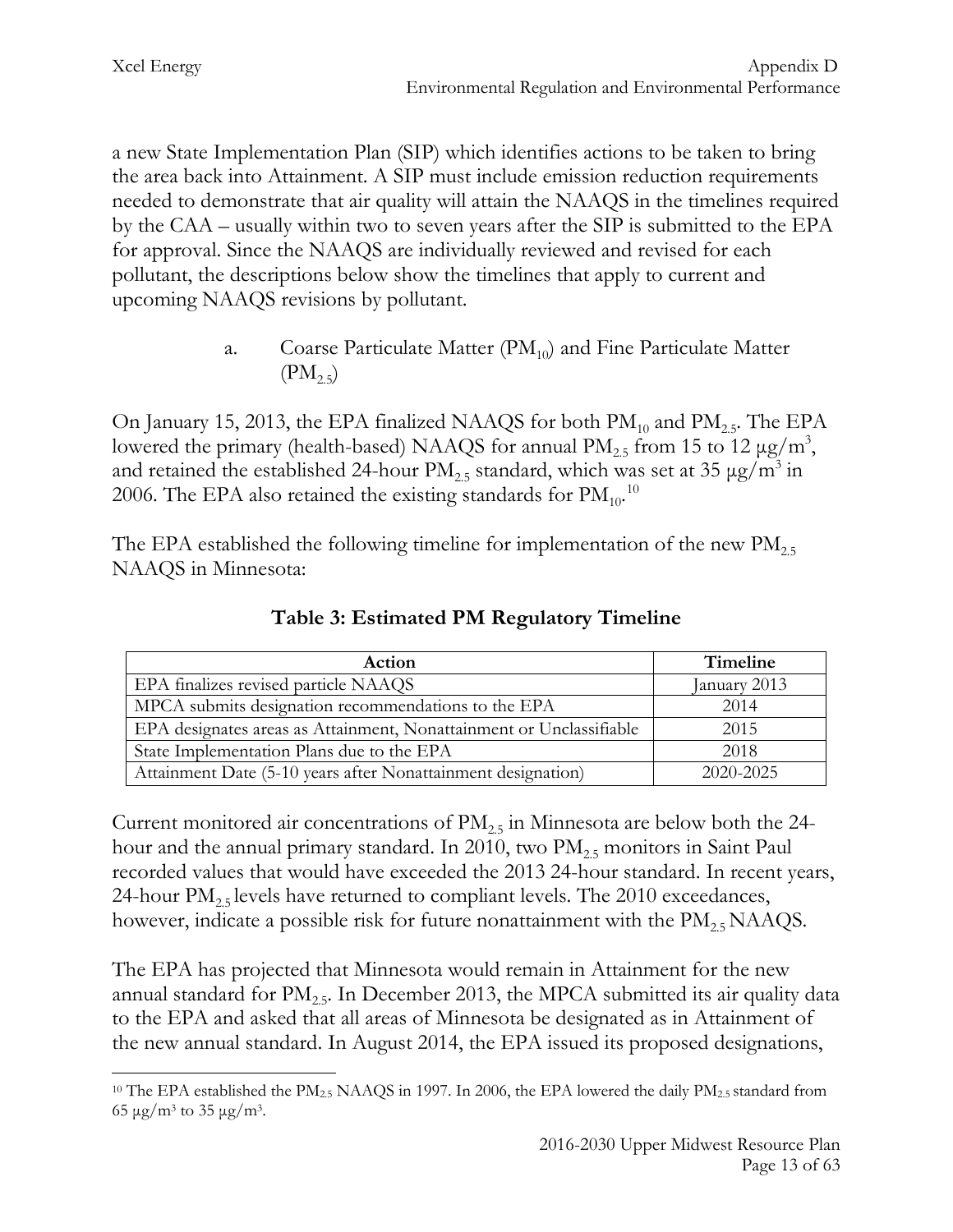which did not include any Nonattainment areas in the states in which NSP operates. In December 2014, the EPA finalized those designations and did not classify any areas as Nonattainment in any of NSP's five states.<sup>[11](#page-14-0)</sup> If areas were to be designated as Nonattainment for  $PM_{2.5}$  at some point in the future, this could require  $SO_2$  and/or NOx emission reductions from our thermal generation units as these pollutants are precursors to  $PM_{2.5}$ .

Every five years, the EPA reviews the scientific data on health effects and decides whether any revision to the PM NAAQS is needed. It is not known what adjustments to the PM NAAQS, if any, the EPA may make after its next review cycle, which will occur in the 2018-19 timeframe. If the NAAQS were to be made more stringent, and if part of Minnesota were to become Nonattainment for the NAAQS, the MPCA would conduct a SIP planning process to assess Minnesota's air quality, evaluate emission reduction options and impose appropriate emission reduction requirements on similar time intervals as shown in Table 3 above for the 2013 standards, but starting in 2018 with final compliance in the 2025-2030 timeframe.

b. Ozone  $(O_3)$ 

Ozone (also called smog) is formed from the reaction of oxides of nitrogen  $(NO_x)$ and volatile organic compounds (VOCs) in the presence of sunlight. Ozone levels are highest in the summer months. In 2008, the EPA finalized the current NAAQS for ozone, which is more stringent than the previous ozone NAAQS that was adopted in 1997. The primary NAAQS for ozone is an eight-hour standard of 75 parts per billion (ppb). The EPA has designated all of Minnesota as in attainment of the 2008 ozone NAAQS.

In April 2014, the U.S. District Court for the Northern District of California issued an order directing the EPA to propose a revised NAAQS for ozone by December 1, 2014, and to issue a final rule by October 1, 2015. The EPA released its proposed Ozone NAAQS on November 25, 2014, proposing to set both the primary (public health) and secondary (public welfare) standards as 8-hour standards within a range of 65 to 70 ppb. The EPA is seeking comment on levels for the primary standard as low as 60 ppb.

We estimate that the regulatory process to implement a new standard in Minnesota will develop on the following schedule:

<span id="page-14-0"></span><sup>11</sup> See all designated Nonattainment areas at [http://www.epa.gov/pmdesignations/2012standards/regs.htm.](http://www.epa.gov/pmdesignations/2012standards/regs.htm)  $\overline{a}$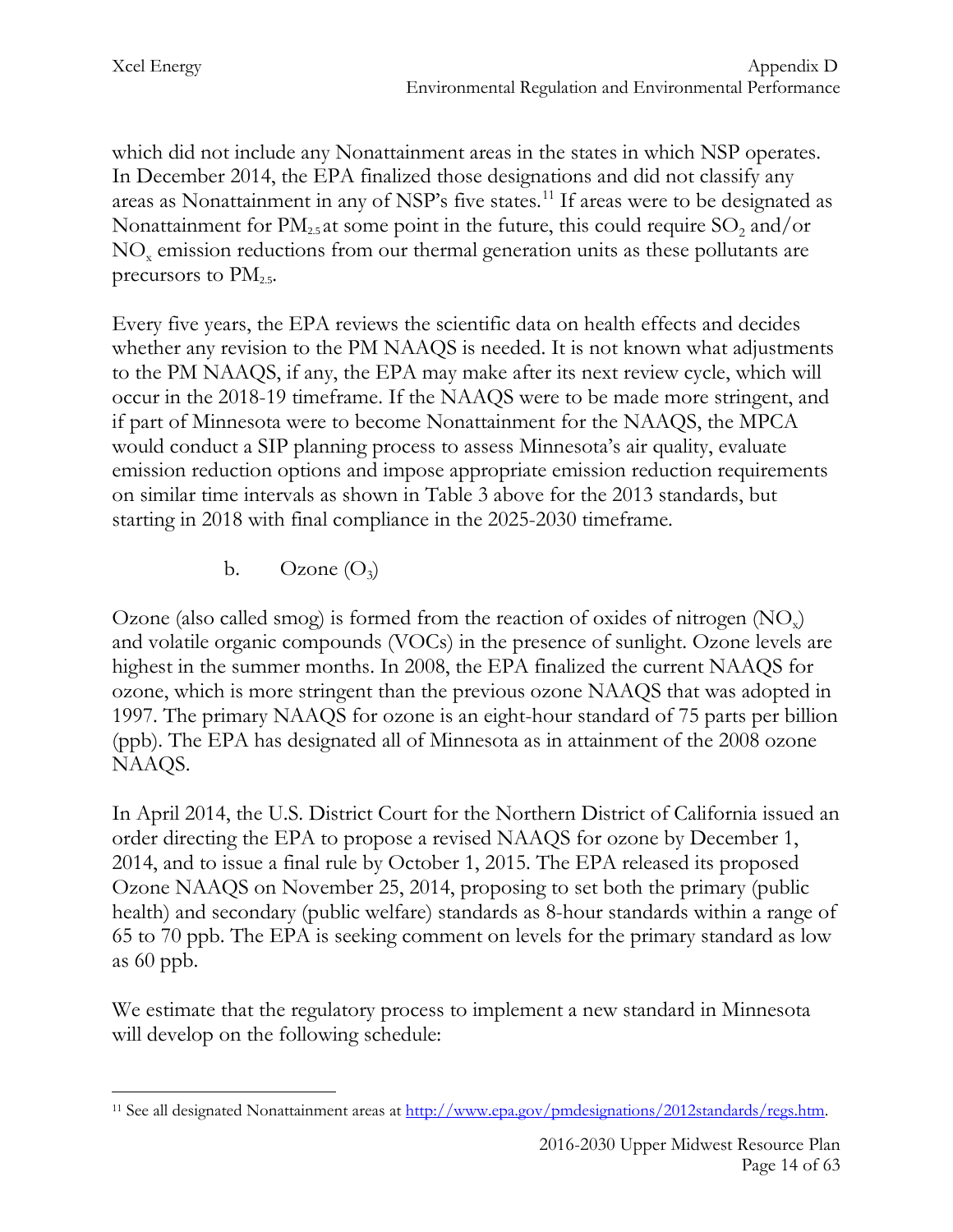| Action                                                              | Timeline     |  |
|---------------------------------------------------------------------|--------------|--|
| EPA proposes new ozone NAAQS                                        | Late 2014    |  |
| EPA finalizes new ozone NAAQS                                       | October 2015 |  |
| MPCA submits designation recommendations to the EPA                 | 2016         |  |
| EPA designates areas as Attainment, Nonattainment or Unclassifiable | 2017         |  |
| State Implementation Plans due to the EPA                           | 2019-2020    |  |
| Attainment Date (5-10 years after nonattainment designation)        | 2022-2027    |  |

## **Table 4: Estimated Ozone Regulatory Timeline**

Depending upon the level of the final standard, portions of Minnesota may not be in Attainment with the standard. For example, based on current monitoring data, all of Minnesota would be expected to attain an ozone standard of 70 ppb, but areas near the Twin Cities may not attain a standard of 65 ppb, and areas throughout the state may not attain a standard of 60 ppb. [12](#page-15-0) If part of Minnesota is designated Nonattainment for ozone, the MPCA would be required to develop a SIP to achieve further emissions reductions of compounds that contribute to ozone formation on the approximate timeline shown above. Such a SIP would consider reductions needed and possible from many different sources of ozone precursors. The largest sources of NO<sub>y</sub> in Minnesota today are mobile and non-point sources, and NO<sub>y</sub> emissions from point sources have declined by 49 percent from 2000 to 2010.<sup>[13](#page-15-1)</sup> Thus an ozone SIP may focus primarily on reducing NO<sub>x</sub> emissions from mobile and non-point sources, but installation of additional  $NO<sub>x</sub>$  controls at our fossil power plants might be required. It is also possible that Minnesota can avoid Nonattainment for ozone, resulting in no requirement for additional controls.

#### c. Nitrogen Dioxide  $(NO<sub>2</sub>)$

In 2010, the EPA finalized a revised primary  $NO<sub>2</sub> NAAQS$ . The EPA retained the existing annual average  $NO<sub>2</sub> NAAQS$  of 53 ppb, and set a new one-hour standard of 100 ppb. Currently, all Minnesota sites meet the annual and one-hour  $NO<sub>2</sub> NAAQS$ . The EPA completed area designations in early 2012, finding no area in the country to be in Nonattainment. The MPCA reported that in 2011, monitors showed concentrations in Minnesota at levels less than half of the levels allowed by the  $NO<sub>2</sub>$ NAAQS.

<span id="page-15-0"></span><sup>12</sup> *Ozone in Minnesota: 2014 Proposed Revision to Federal Ozone Standard*. Presentation to the Metropolitan Energy Policy Coalition. Frank Kohlasch, MPCA, December 4, 2014.  $\overline{a}$ 

<span id="page-15-1"></span><sup>13</sup> See MPCA, January 2013: *Air Quality in Minnesota: 2013 Report to the Legislature*. Available at [http://www.pca.state.mn.us/index.php/about-mpca/legislative-resources/legislative-reports/air-quality-in](http://www.pca.state.mn.us/index.php/about-mpca/legislative-resources/legislative-reports/air-quality-in-minnesota-reports-to-the-legislature.html)[minnesota-reports-to-the-legislature.html.](http://www.pca.state.mn.us/index.php/about-mpca/legislative-resources/legislative-reports/air-quality-in-minnesota-reports-to-the-legislature.html)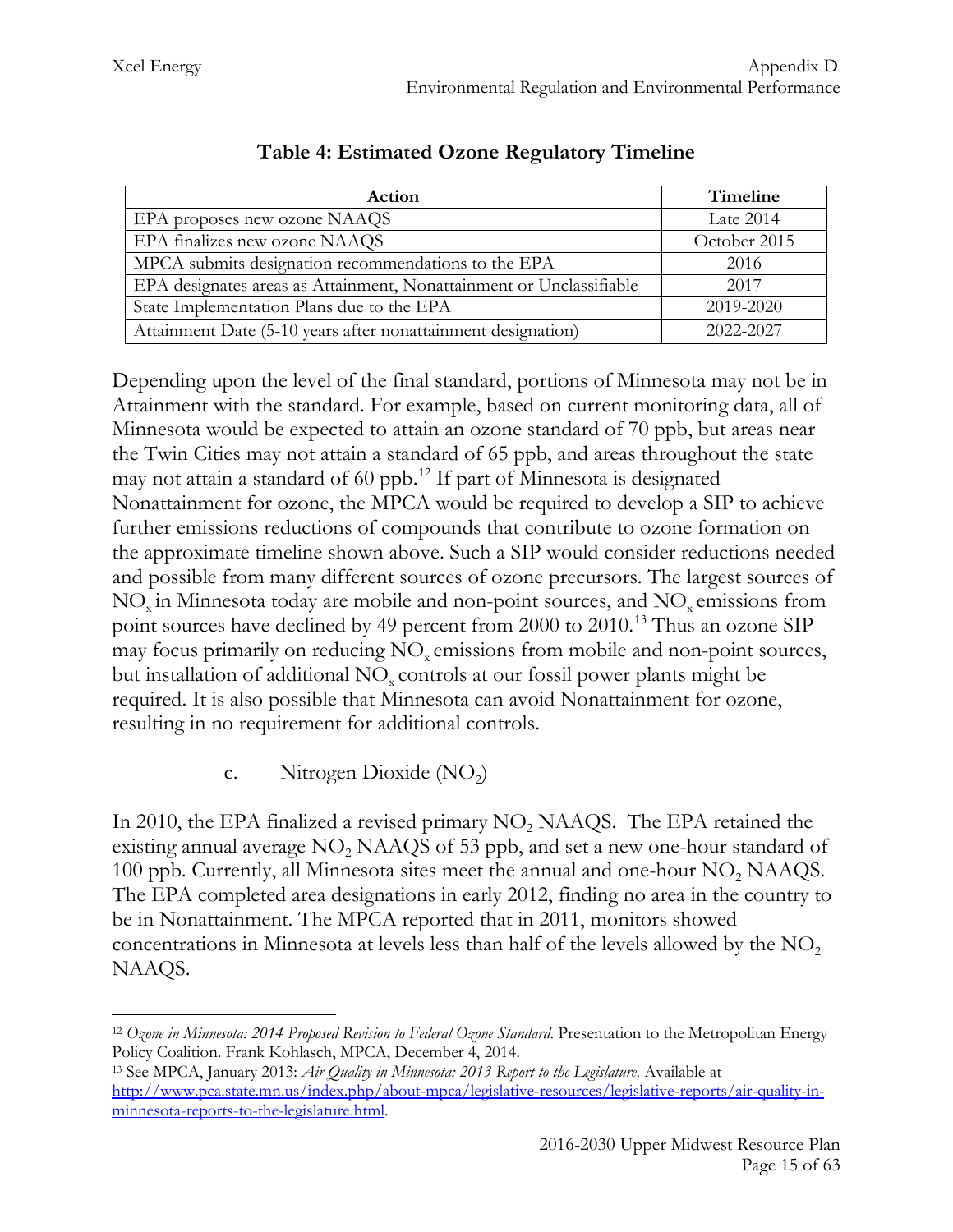$NO<sub>2</sub>$  concentrations near roads are usually higher than at other locations due to mobile sources. To take this into account, the new  $NO<sub>2</sub> NAAQS$  changed the requirements for state ambient air monitoring networks. The EPA recently established a phased schedule for states to amend their monitoring network plans to include near-road monitors, requiring them to be operational starting in the years between 2014 and 2017. The first near-road monitor is already in operation by the MPCA and the second is expected to be operational January 2015. While current monitoring data shows concentrations of  $NO<sub>2</sub>$  in Minnesota at 46 percent of the NAAQS,<sup>[14](#page-16-0)</sup> we anticipate that the near-road monitors will show higher levels of  $NO<sub>2</sub>$ than previously monitored due to mobile source emissions. These higher  $NO<sub>2</sub>$  levels may lead to Nonattainment with the NAAQS. The regulatory process to address Nonattainment, if any, would develop on approximately the following schedule:

#### Table 5: Estimated NO<sub>2</sub> Regulatory Timeline

| Action                                                   | <b>Timeline</b> |
|----------------------------------------------------------|-----------------|
| New NO <sub>2</sub> roadway monitoring begins            | 2014-2017       |
| EPA issues Nonattainment Redesignations                  | 2017-2018       |
| State Implementation Plans due to the EPA                | 2020            |
| Attainment Date (5-10 years after date of Nonattainment) | 2022-2027       |

If Minnesota cannot attain the  $NO<sub>2</sub>$  standard, the MPCA would need to develop a SIP to address the nonattainment. It is not clear what strategy the MPCA would take in this situation, since roadway monitors would record emissions mostly from mobile sources. The MPCA's 2013 report shows a 49 percent reduction in point source  $NO<sub>2</sub>$ emissions from 2000 to 2010, indicating that point sources, such as power plants, are not the primary contributors to any elevated concentrations at a near-road monitoring site.<sup>[15](#page-16-1)</sup> We believe that the MPCA would be more likely to target mobile sources for reductions if Nonattainment is based on results from a near-road monitor.

d. Sulfur Dioxide  $(SO<sub>2</sub>)$ 

The EPA last revised the primary  $SO<sub>2</sub>$  NAAQS in 2010, setting a one-hour standard of 75 ppb and a three-hour standard of 0.5 ppm. Minnesota is currently in Attainment with both of the SO<sub>2</sub> NAAQS, with levels at 32 percent of the standard, and SO<sub>2</sub> emissions from point sources have declined by 44 percent from 2000 to 2010.<sup>16</sup> The

<span id="page-16-0"></span><sup>14</sup> MPCA, January 2013: *Air Quality in Minnesota: 2013 Report to the Legislature*, page 4.  $\overline{a}$ 

<span id="page-16-1"></span><sup>15</sup> MPCA, January 2013: *Air Quality in Minnesota: 2013 Report to the Legislature*, page 3.

<span id="page-16-2"></span><sup>16</sup> MPCA, January 2013: *Air Quality in Minnesota: 2013 Report to the Legislature*, pages 3-4.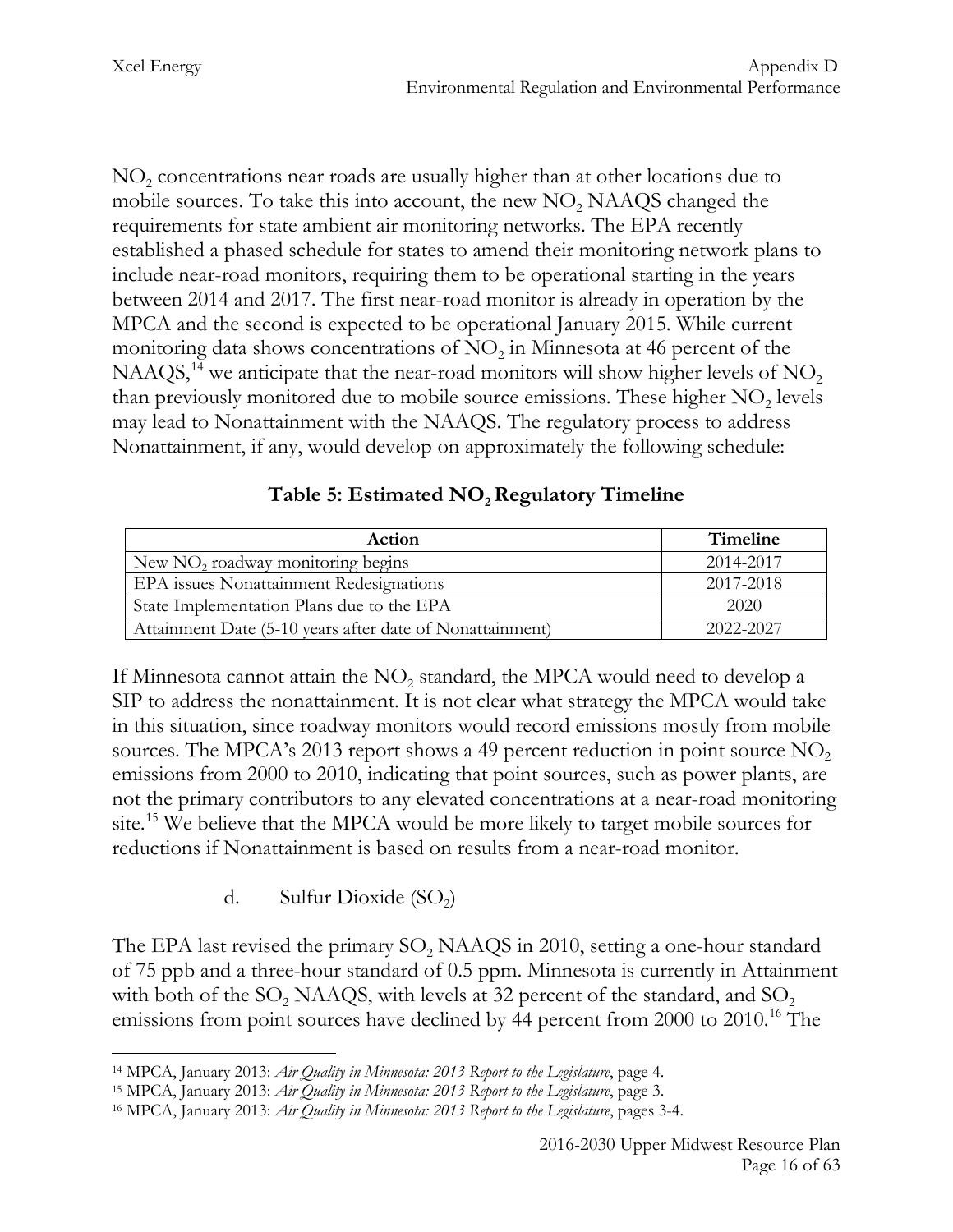EPA made its final designations for areas not attaining the  $SO_2$  NAAQS in 2013, and did not include any areas in Minnesota.

We do not anticipate requirements for additional controls at our power plants due to  $SO_2$  emissions.  $SO_2$  scrubbers are already installed on all NSP system coal plants, and gas plants emit  $SO_2$  at extremely low rates. If any new requirements were imposed, it would be expected that these would be aimed at additional ways to optimize the existing scrubbers on our coal units, if any exist.

e. Carbon Monoxide (CO)

The EPA completed its review of the primary CO NAAQS and in 2011 published its final determination to maintain the existing eight-hour standard at 9 ppm and the onehour standard at 35 ppm. Minnesota is currently in Attainment with the carbon monoxide NAAQS. We do not foresee that status changing in the near future.

f. Lead

In 2008, the EPA finalized a new NAAQS for lead that made the standard substantially more stringent at  $0.15 \mu g/m^3$  (rolling three-month average). With the exception of a monitoring site located near Gopher Resource Corporation's lead recycling facility in Eagan, existing lead monitoring sites within Minnesota meet the lead NAAQS. Between 2000 and 2010, point source lead emissions dropped by 71 percent in Minnesota[.17](#page-17-0) We do not foresee any further areas of Nonattainment in Minnesota in the near future.

g. Implications of NAAQS Regulatory Developments

The revisions to all six NAAQS were finalized between 2008 and 2012 to reflect the latest scientific information about the health effects of these air pollutants. Despite several NAAQS being significantly tightened, there are at present no Nonattainment areas in the state of Minnesota that might result in SIP emission reduction requirements being imposed. The next possibility that  $SO_2$  or  $NO<sub>x</sub>$  emission reductions might be required would be if Minnesota has areas that do not meet a new ozone NAAQS set at the lower end of EPA's proposed 65-70 ppb range, or at some future time becomes Nonattainment for  $PM_{2.5}$ . According to the NAAQS implementation schedules shown in the tables above, further reductions might be

<span id="page-17-0"></span><sup>17</sup> MPCA, January 2013: *Air Quality in Minnesota: 2013 Report to the Legislature*, page 3.  $\overline{a}$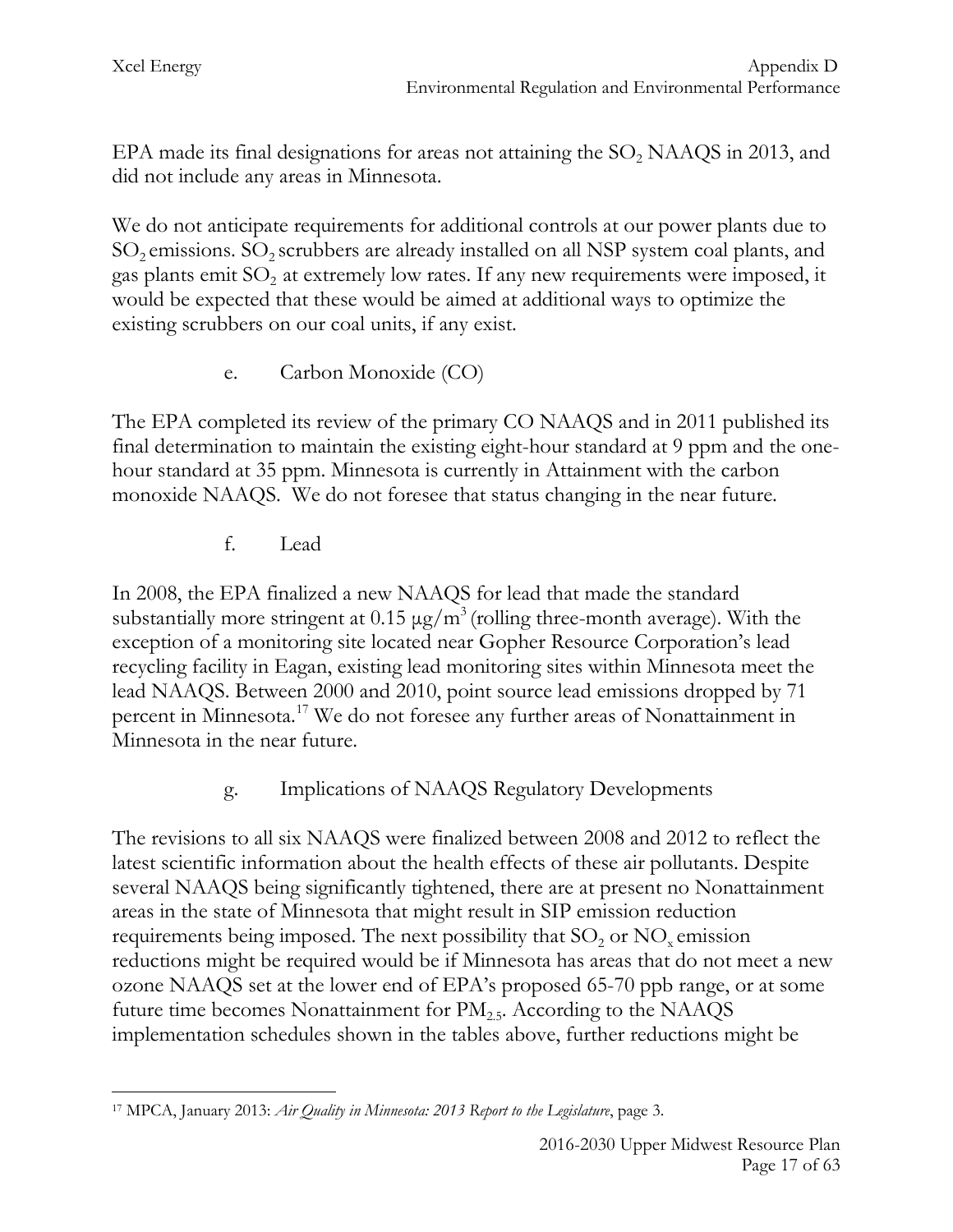required to be achieved in the early to mid 2020s, but only if Minnesota enters Nonattainment for ozone or particulate matter.

If areas of the state are classified Nonattainment with any of the NAAQS, this would tend to affect state planning more than utility resource planning. When developing the SIP to address Nonattainment, the MPCA would need to address point source emissions inside of the Nonattainment area, mobile source emissions inside of the Nonattainment area, area and residential source emissions inside of the Nonattainment area, and transport of air pollution across state boundaries.

The MPCA in their 2013 report to the Minnesota Legislature stated,

*The majority of air pollutants of most concern today come from smaller wide-spread sources that are not regulated in the way power plants and factories are. These non-point sources include cars, trucks, construction equipment, residential wood burning, and residential garbage burning. The current regulatory structure will not help much with pollution from these sources.[18](#page-18-0)*

This statement suggests that while further emissions reductions from larger point sources such as power plants are possible, the primary focus is likely to be on numerous small sources in order to achieve the needed emission reductions to address the causes of Nonattainment if it should occur.

If our system were to be impacted by future Nonattainment, it already is equipped with much of the pollution control equipment that could be required. With the retirement of Black Dog Units 3 and 4 in early 2015, our remaining coal plants are all equipped with scrubbers to control SO<sub>2</sub> emissions as well as baghouses to control PM emissions. All three Sherco units are equipped with  $NO<sub>x</sub>$  combustion controls that have significantly reduced NO<sub>x</sub> emissions from the units. The King plant and our combined cycle gas plants are also equipped with Selective Catalytic Reduction (SCR) technology to control NOx emissions.

The only additional control equipment that could be required would be SCR technology to further reduce NO<sub>x</sub> emissions from one or more of the Sherco units. Given the NAAQS timetables shown in the tables above, SCR installation could be required, if at all, at the earliest in the early to mid-2020's. Depending on where the ozone NAAQS standard is set, it is also possible that Minnesota could remain in Attainment for ozone (requiring no additional  $NO<sub>x</sub>$  controls), or that Minnesota could be in Nonattainment but emission reductions would be required from other sectors.

<span id="page-18-0"></span><sup>18</sup> MPCA, January 2013: *Air Quality in Minnesota: 2013 Report to the Legislature*, Summary page 2.  $\overline{a}$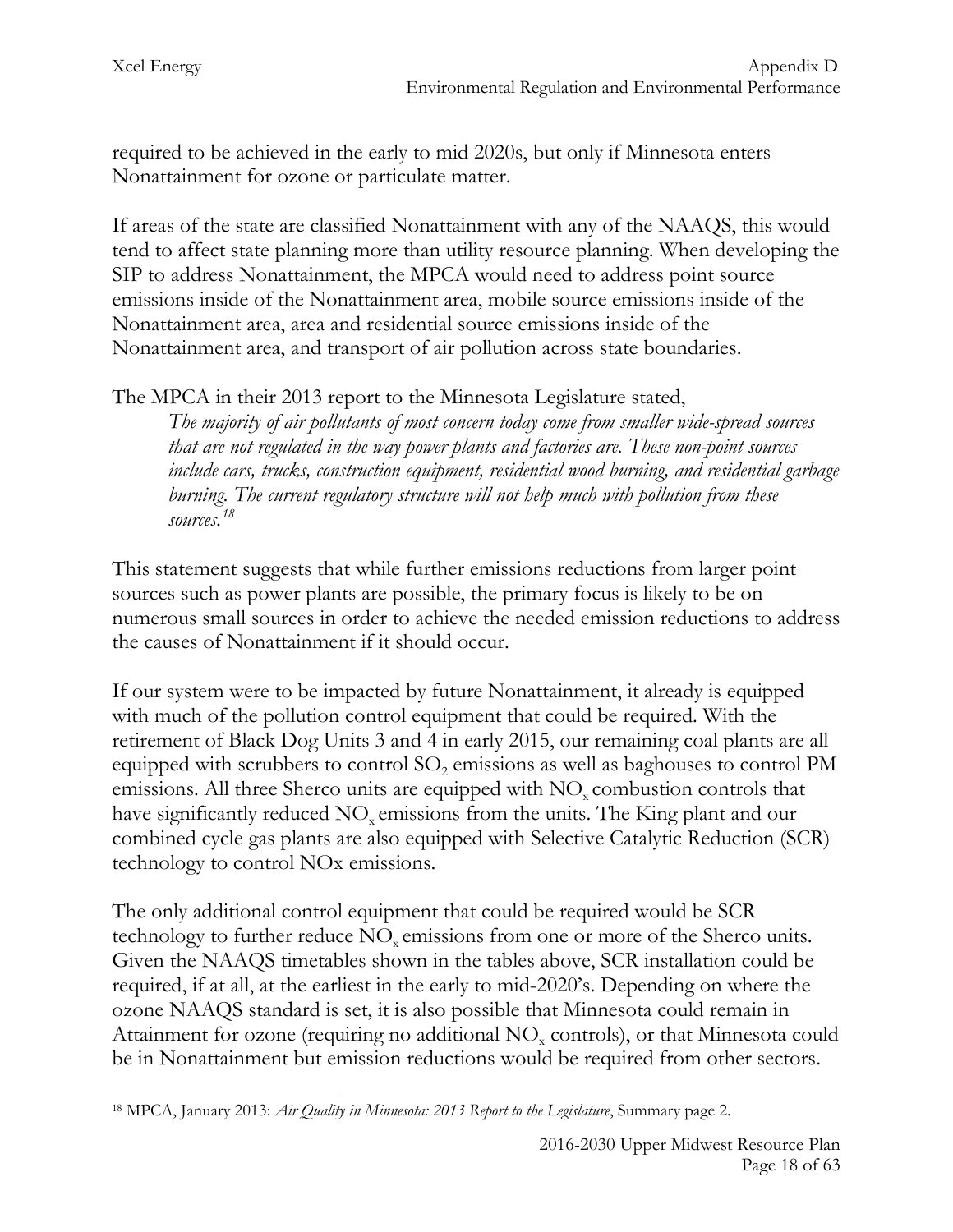# *2. Interstate Transport of Air Pollution*

The CAA also requires that NAAQS SIPs include provisions that prevent sources within a state "from emitting any air pollutant in amounts which will ... contribute significantly to nonattainment in, or interfere with maintenance by, any other State with respect to any" NAAQS.<sup>[19](#page-19-0)</sup> The EPA has developed programs for the Eastern U.S. that would reduce interstate transport of pollutants that are precursors to ozone and fine particles. Oxides of nitrogen are a precursor to ozone and fine particle formation, while  $SO_2$  is a precursor to fine particle formation. For the utility industry, the current program is the Cross-State Air Pollution Rule (CSAPR).

CSAPR was designed as a "cap-and-trade" program that reduces overall emissions from EGUs. This means that total emissions from EGUs in a state or region are limited (the cap), and each ton of emissions allowed is represented by an emission allowance that can be transferred among EGUs (the trade). A cap-and-trade program thus reduces total emissions to the capped amount, but provides flexibility for EGUs to meet their individual emission reduction requirements through installation of control equipment, purchase of emission allowances from other EGUs, or a combination of both.

Depending on the EPA's analysis of an upwind state's contribution to Nonattainment in downwind states, CSAPR imposes one or both of the following emission limitations: (1) summer season  $NO<sub>x</sub>$  emissions (to address ozone), and/or (2) annual  $NO<sub>x</sub>$  and  $SO<sub>2</sub>$  emissions (to address fine particles). In Minnesota's case, the impact of concern has been fine particle Nonattainment areas in downwind states, rather than ozone. The CSAPR applies to Minnesota for fine particle precursors, requiring reductions in annual  $NO<sub>x</sub>$  and  $SO<sub>2</sub>$  emissions starting in 2015.

There has been significant litigation related to CSAPR. In December 2011, the D.C. Circuit stayed the effectiveness of CSAPR and instructed the EPA to continue administering a predecessor rule (the Clean Air Interstate Rule, CAIR) pending the court's resolution of the appeals filed against the CSAPR. In August 2012, the U.S. Circuit Court of Appeals for the D.C. Circuit issued an opinion finding the CSAPR to contradict the CAA, vacated it, and instructed the EPA to continue administering the CAIR pending adoption of a valid replacement.

<span id="page-19-0"></span><sup>19</sup> CAA, 42 U.S.C. section 7410(a)(2)(D)(i)(I).  $\overline{a}$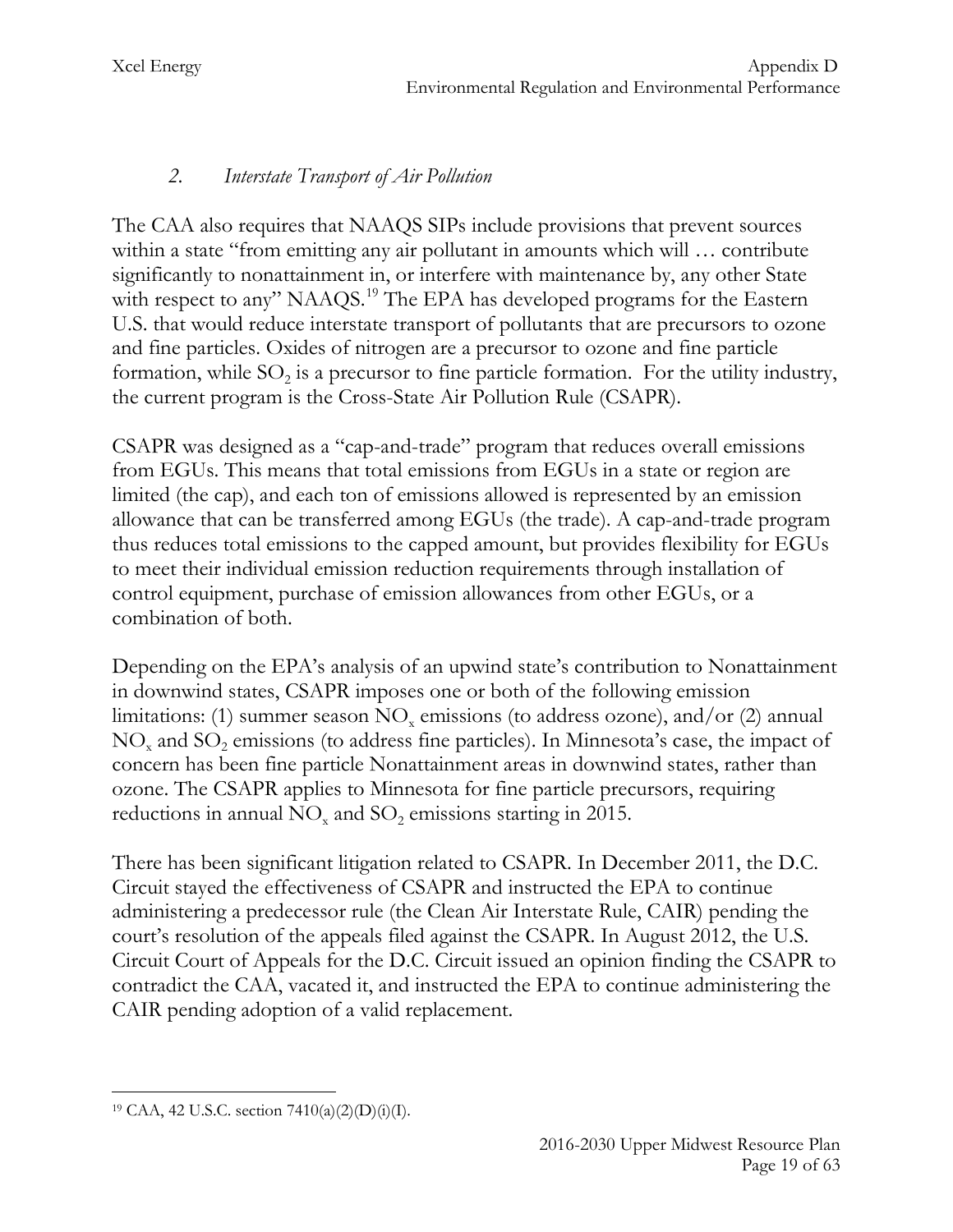In April 2014, the U.S. Supreme Court reversed and remanded the case to the D.C. Circuit. The Supreme Court held that the EPA's design of CSAPR did not violate the CAA, and that states had received adequate opportunity to develop their own plans. Because the D.C. Circuit overturned the CSAPR on two over-arching issues, there are many other issues the D.C. Circuit did not rule on that will now need to be considered on remand. $^{20}$  $^{20}$  $^{20}$ 

In October 2014, the D.C. Circuit granted an EPA motion to lift its stay of CSAPR.<sup>[21](#page-20-1)</sup> The CSAPR Phase I requirements (which would have started in 2012 without the stay) will now apply in  $2015$  and  $2016$ .<sup>[22](#page-20-2)</sup> These requirements replace the CAIR requirements that have applied to NSP-Wisconsin in the past. While there is a Phase II of the CSAPR program that would start in 2017, the Minnesota and Wisconsin Phase II emission limitations are either the same as those in Phase I (Minnesota) or only slightly lower (Wisconsin).

NSP-Minnesota can operate within its CSAPR emission allowance allocations without installation of additional controls, particularly given the cessation of coal operations at Black Dog Units 3 and 4 in early 2015. NSP-Wisconsin can operate within its CSAPR emission allowance allocation for  $SO<sub>2</sub>$  due to cessation of coal combustion at Bay Front Unit 5. NSP-Wisconsin anticipates compliance with the CSAPR for NO<sub>x</sub> in 2015 through operational changes or allowance purchases. NSP-Wisconsin's compliance with CSAPR will not require significantly different actions than what NSP-Wisconsin has been doing since 2009 to comply with CAIR.

## *3. Visibility Impairment in National Parks and Wilderness Areas*

Visibility impairment is caused when sunlight encounters pollution particles in the air. Some light is absorbed and other light is scattered before it reaches an observer, reducing the clarity and color of what the observer sees. In 1977, the CAA established a national goal of remedying existing and preventing future visibility impairment from man-made air pollution in specified "Class I" areas – national parks and wilderness

<span id="page-20-0"></span><sup>20</sup> NSP-Minnesota appealed the CSAPR, seeking the allocation of additional emission allowances for NSP-Minnesota. NSP-Minnesota contended that the EPA's method of allocating allowances arbitrarily resulted in fewer allowances for its Riverside and High Bridge plants than should have been awarded to reflect their operations during the baseline period, which included coal-fired operations prior to the conversion of these plants to natural gas. NSP-Minnesota also requested that EPA reconsider and amend the CSAPR to address this issue. Because of the court's overall ruling on CSAPR, these issues have not yet been addressed.  $\overline{a}$ 

<span id="page-20-1"></span><sup>&</sup>lt;sup>21</sup> See [http://www.epa.gov/airmarkets/airtransport/CSAPR/pdfs/CSAPR\\_Stay\\_Lift.pdf](http://www.epa.gov/airmarkets/airtransport/CSAPR/pdfs/CSAPR_Stay_Lift.pdf)

<span id="page-20-2"></span><sup>22</sup> See [http://www.epa.gov/crossstaterule/pdfs/CSAPRinterimfinal11\\_12\\_14.pdf](http://www.epa.gov/crossstaterule/pdfs/CSAPRinterimfinal11_12_14.pdf)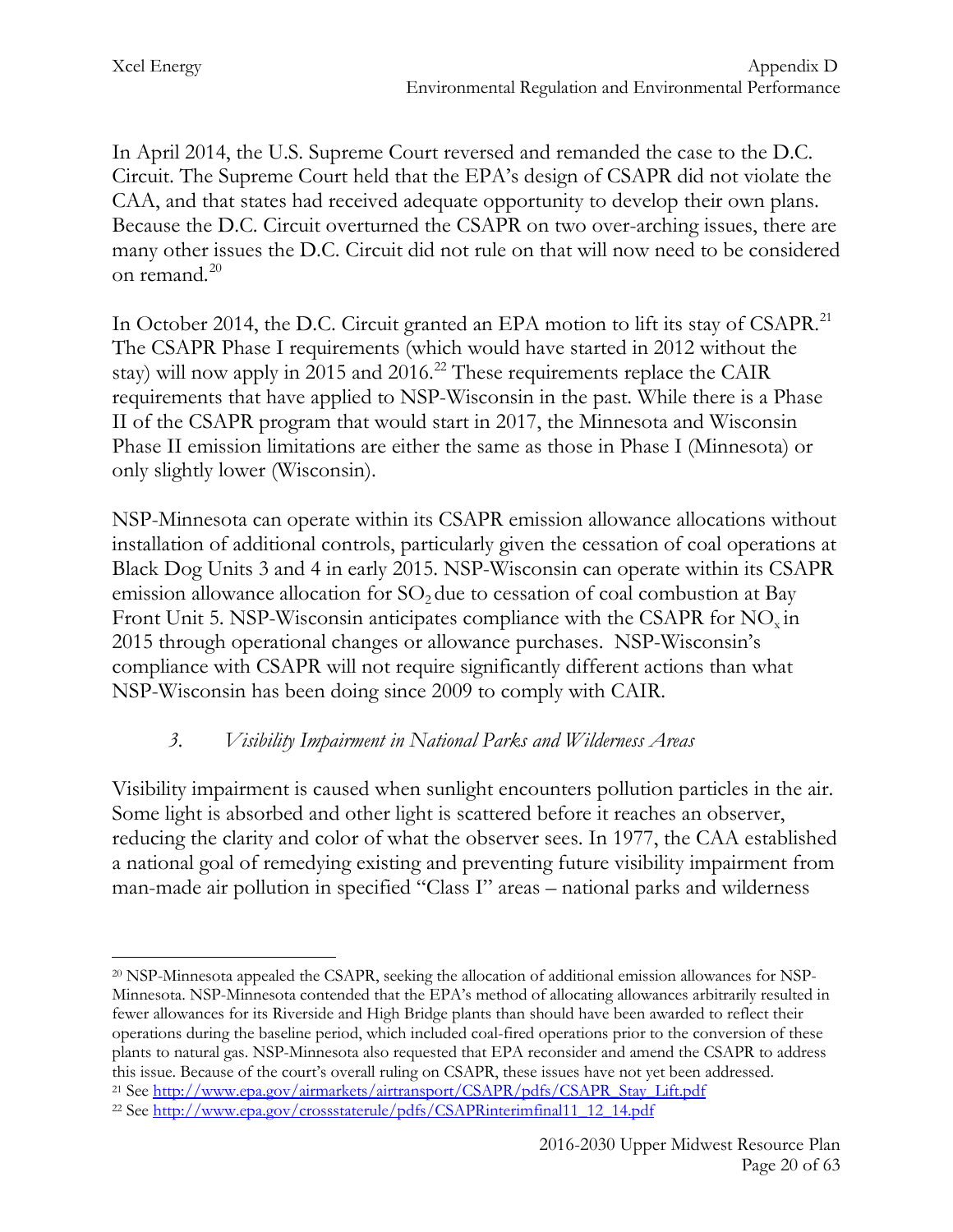areas throughout the United States, including the Boundary Waters Canoe Area and Voyageurs National Park in Minnesota.

The EPA has taken a two-phased approach to implement this program. The first phase, "reasonably attributable visibility impairment" (RAVI), was implemented in the 1980s to address visibility impairment reasonably attributable to a specific source. The EPA adopted regulations for this program designed to address plume blight, defined as "smoke, dust, colored gas plumes, or layered haze emitted from stacks which obscure the sky or horizon and are relatable to a single source or a small group of sources."

The second phase was designed to address widespread, regionally homogeneous haze that results from emissions from a multitude of sources. In 1999, the EPA adopted its Regional Haze Rule (RHR) to address this type of visibility impairment. State environmental agencies are required to submit SIPs that develop and implement their strategy to reduce emissions that may contribute to regional haze. RHR SIPs also must include reasonable progress goals and periodic evaluation/revision cycles designed to make appropriate progress toward the national goal of no man-made visibility impairment in Class I areas by 2064. These SIPs focus on emissions of  $SO<sub>2</sub>$ , NOx and particulate matter, and must be revised approximately every ten years to continue reasonable progress toward reaching the 2064 national goal.

a. Implementation of the Regional Haze Program in Minnesota

The MPCA began developing the Minnesota Regional Haze SIP after the EPA issued its final Best Available Retrofit Technology (BART) Guidelines in 2005. BART applies to major emission sources that were placed into operation between 1962 and 1977, if they are found to reasonably contribute to visibility impairment in one or more Class I areas. In this initial round of Regional Haze SIP development, the MPCA was required to identify sources subject to BART requirements and determine what constitutes BART for each source. A "BART Determination" is a case-by-case analysis that "take[s] into consideration the costs of compliance, the energy and nonair quality environmental impacts of compliance, any existing pollution control technology in use at the source, and the degree of improvement in visibility which may reasonably be anticipated to result from the use of such technology."[23](#page-21-0) The MPCA identified multiple units in the utility and taconite industries as "subject to BART," including Sherco Units 1 and 2.

<span id="page-21-0"></span><sup>23</sup> CAA, 42 U.S.C. section 7491(g)(2).  $\overline{a}$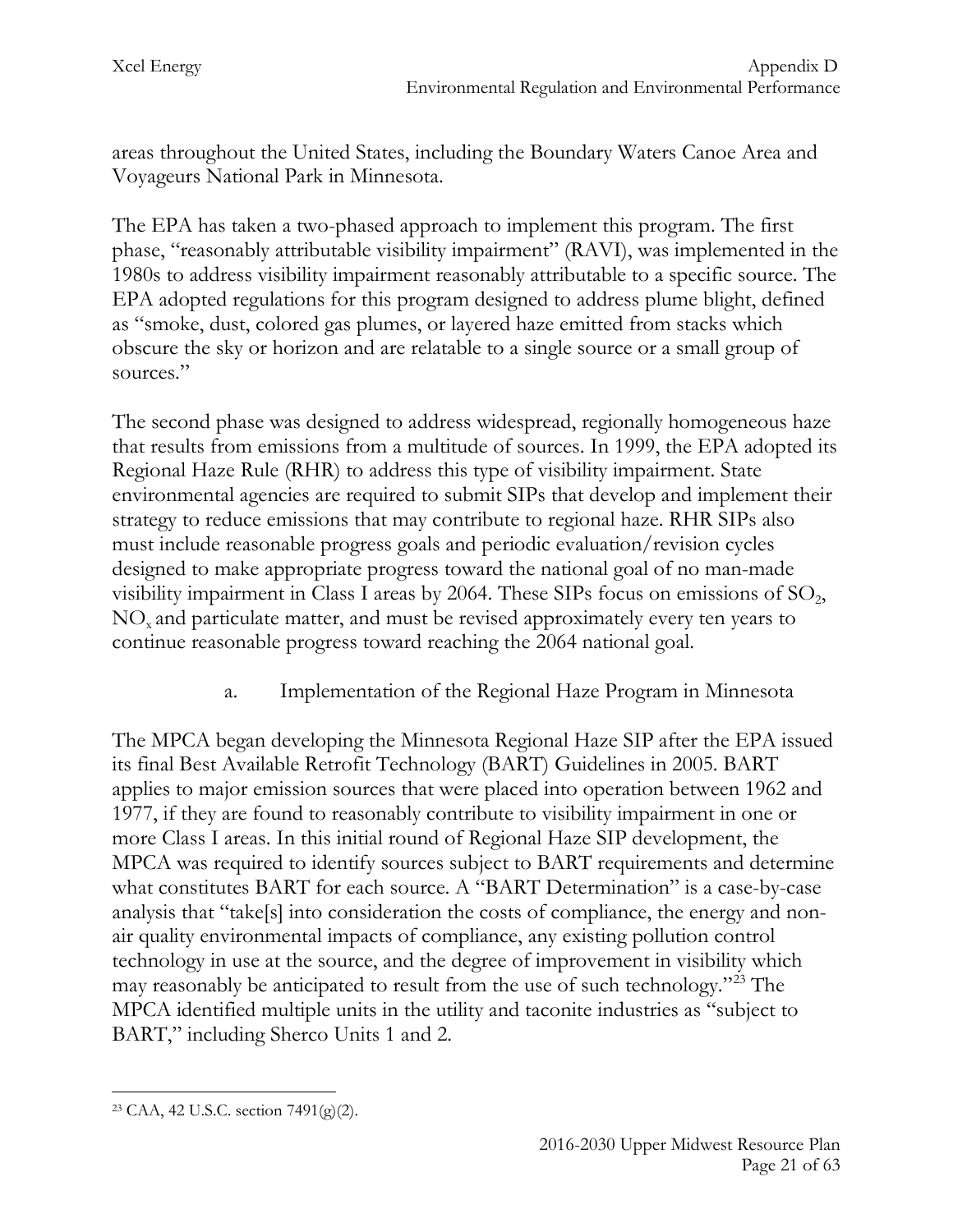In December 2009, the MPCA approved the Regional Haze SIP for Minnesota, which included the BART determination for Sherco Units 1 and 2. The MPCA's BART controls for Sherco Units 1 and 2 consisted of combustion controls to reduce  $NO<sub>x</sub>$ (Over-Fire Air (OFA), combustion controls and Low-NO<sub>x</sub> burners) and scrubber upgrades to reduce  $SO<sub>2</sub>$ . The MPCA concluded that  $SCR$  should not be required because the minor additional visibility benefits do not outweigh the substantial additional costs.<sup>[24](#page-22-0)</sup> The installation of the combustion controls on Sherco Units 1 and 2 was completed several years ago, and currently their operation is being fine-tuned. The scrubber upgrades are underway and are scheduled to be complete by 2015. The MPCA submitted this Regional Haze SIP to EPA for review and approval.

Following its adoption of CSAPR in 2011, the EPA determined that the requirements of the CSAPR satisfy the requirements for an approvable "BART Alternative" under the RHR. This rule allows states subject to CSAPR to utilize compliance with CSAPR in lieu of source-specific BART emission limits for EGUs. In April 2012, the MPCA approved a supplement to its 2009 Regional Haze SIP, finding that the CSAPR meets BART for EGUs in Minnesota. The supplement also included an Administrative Order that established source-specific BART emission limits for Sherco Units 1 and 2 that reflected the MPCA's 2009 determination. In June 2012, the EPA issued its final approval of the Minnesota Regional Haze SIP for EGUs. This included approval of the source-specific emission limits for Sherco Units 1 and 2 as strengthening the SIP, but EPA avoided characterizing them as BART limits.

The MPCA is required to make its five-year progress report on implementation of the Regional Haze SIP in 2014. The MPCA has issued its draft report, which states that it expects to meet its 2018 goals and that no further changes are needed before the MPCA is scheduled to next revise its plan in 2018. The MPCA also documented that point source  $SO<sub>2</sub>$  and NOx emissions from facilities such as power plants and other industrial sources have already been reduced beyond the goals set for 2018 in the 2009  $SIP.<sup>25</sup>$  $SIP.<sup>25</sup>$  $SIP.<sup>25</sup>$ 

The MPCA will also be required to revise its SIP by 2018 to consider additional emission reductions that may be necessary to maintain reasonable progress toward achievement of the national visibility goal by 2064. In this SIP revision, the MPCA would be anticipated to consider whether additional control technology should be required for the Sherco plant, as well as on multiple other sources of emissions in Minnesota.

<span id="page-22-0"></span><sup>24</sup> *Regional Haze State Implementation Plan*, at 899-906, MPCA (Dec. 2009).  $\overline{a}$ 

<span id="page-22-1"></span><sup>25</sup> *Five-Year Regional Haze Progress Report, State Implementation Plan*, Dec. 2014, at pages 20, 22 and 33.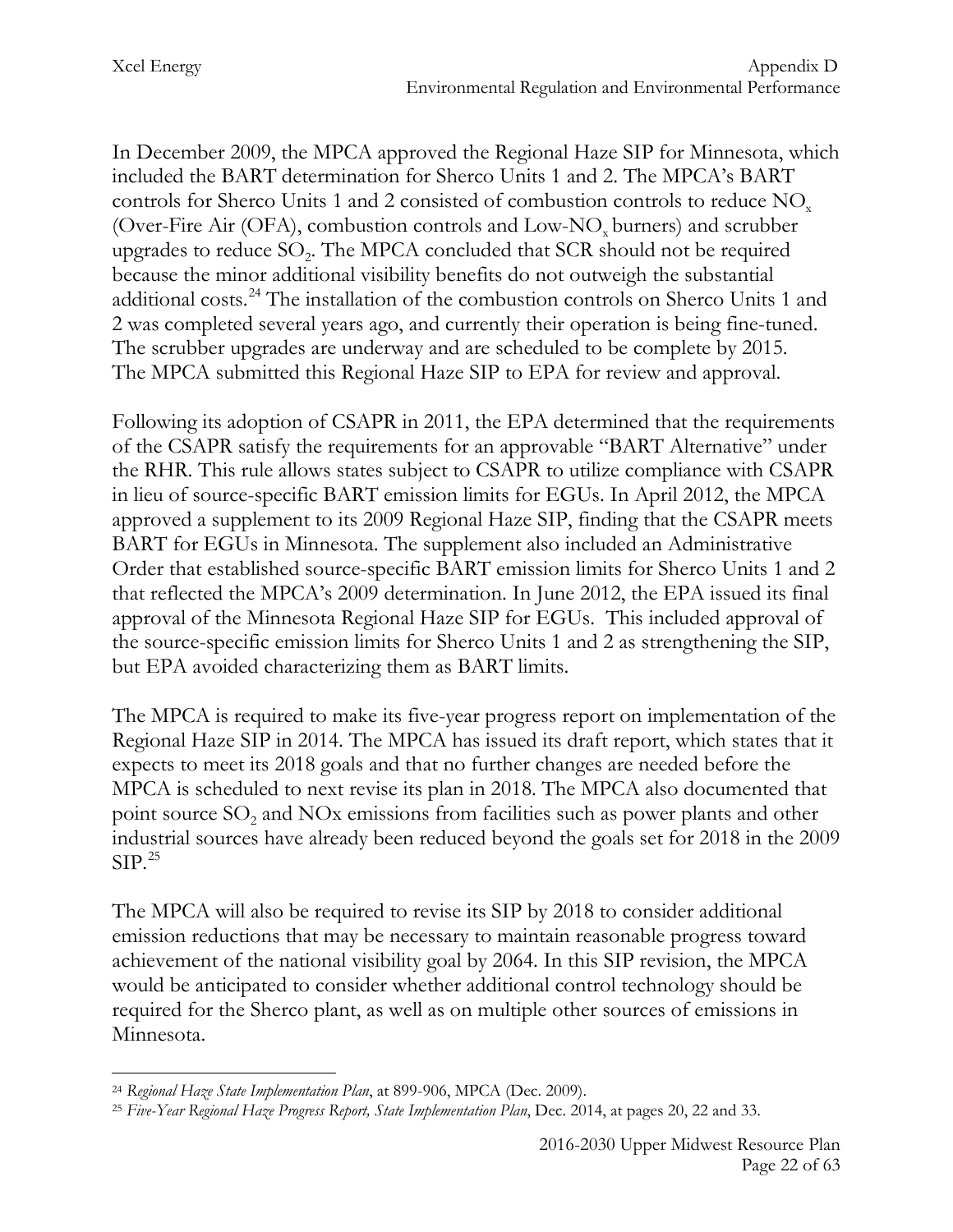In August 2012, the National Parks Conservation Association, Sierra Club, Voyageurs National Park Association, Friends of the Boundary Waters Wilderness, Minnesota Center for Environmental Advocacy, and Fresh Energy appealed the EPA's approval of the Minnesota Regional Haze SIP to the U.S. Court of Appeals for the Eighth Circuit (Eighth Circuit). NSP-Minnesota and other regulated parties were denied intervention. In June 2013, the Eighth Circuit ordered this case to be held in abeyance until the U.S. Supreme Court decided the CSAPR case. In October 2014, the Eighth Circuit set a briefing schedule. The case will be briefed by early 2015. An argument date has not been set. If this litigation ultimately results in further EPA proceedings concerning the Minnesota Regional Haze SIP, such proceedings may consider whether SCR should be required for Sherco Units 1 and 2.

#### b. Implementation of the RAVI Program in Minnesota

Following initial adoption of the RAVI program, in 1985 the EPA began adopting federal implementation plans (FIPs) for those states that had failed to submit SIPs to implement RAVI. Since Minnesota had not a submitted a SIP, the EPA adopted a FIP for Minnesota that included general visibility requirements and long-term strategies, and determined that it was not necessary to revise the FIP for Minnesota to include BART requirements. After detailed study, the EPA made a finding in 1988 that there was no RAVI impairment in Voyageurs National Park.

However, in October 2009, the Department of the Interior (DOI) certified that a portion of the visibility impairment in Voyageurs National Park, as well as Isle Royale National Park in Michigan, is reasonably attributable to emissions from Sherco Units 1 and 2. The EPA is required to make its own determination whether there is RAVItype impairment in these parks and examine which sources may cause or contribute to any RAVI impairment that is identified. After studying the national parks and evaluating multiple sources, if the EPA finds that Sherco Units 1 and 2 cause or contribute to RAVI in the national parks, the EPA would then evaluate whether the level of controls required by the MPCA is appropriate. The EPA has said that it plans to issue a separate notice on the issue of BART for Sherco Units 1 and 2 under the RAVI program.

In December 2012, a lawsuit against the EPA was filed in the U.S. District Court for the District of Minnesota by the National Parks Conservation Association, Minnesota Center for Environmental Advocacy, Friends of the Boundary Waters Wilderness, Voyageurs National Park Association, Fresh Energy, and Sierra Club. The lawsuit alleges that the EPA has failed to perform a nondiscretionary duty to determine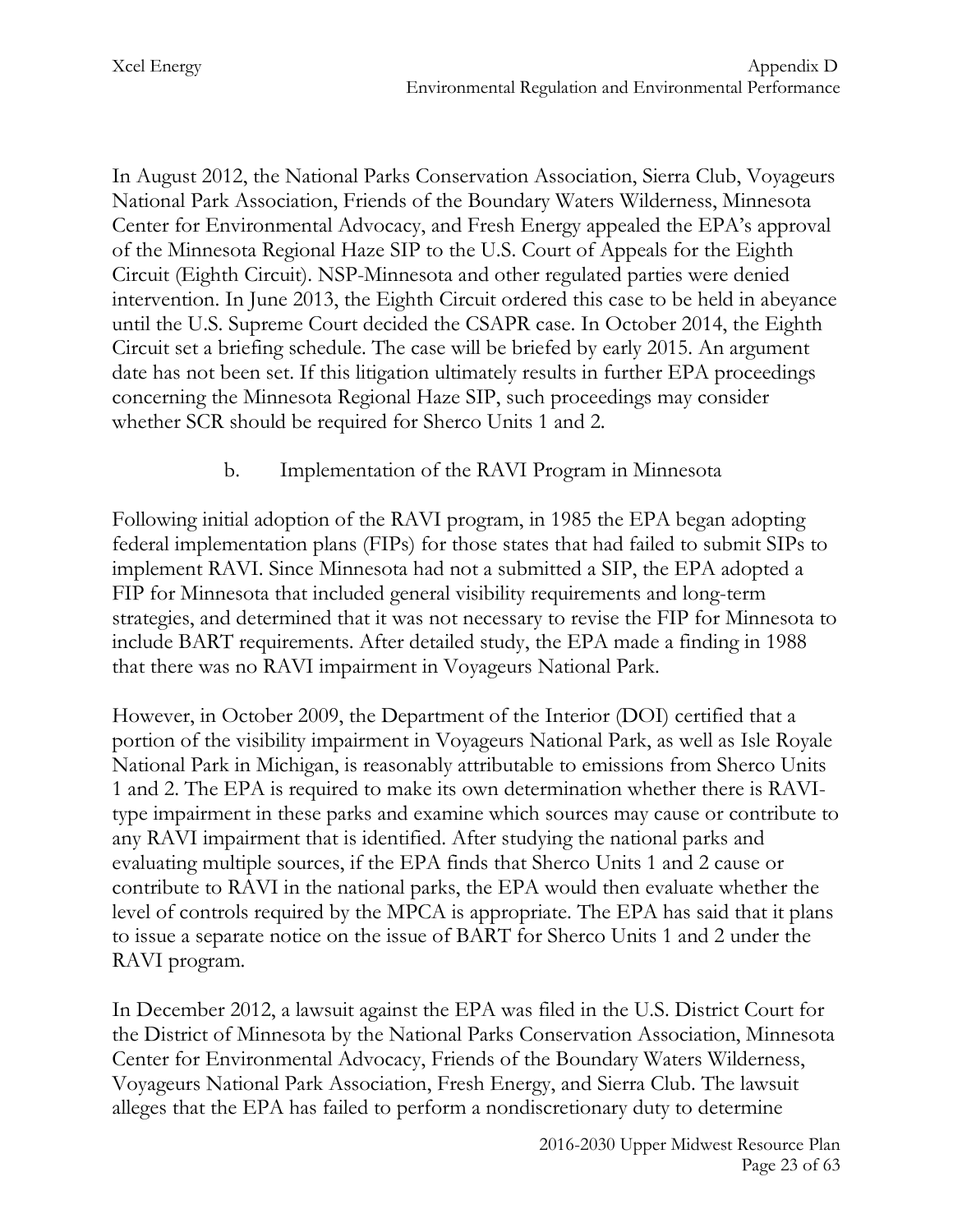BART for the Sherco Units 1 and 2 under the RAVI program. The EPA filed an answer denying the allegations. The District Court denied NSP-Minnesota's motion to intervene. NSP-Minnesota appealed this decision to the Eighth Circuit, which on July 23, 2014, reversed the District Court decision and found that NSP-Minnesota has standing and a right to intervene.

In June 2014, the EPA and the plaintiffs lodged a draft consent decree with the District Court. If entered, the consent decree would establish a schedule whereby the EPA would issue a proposal on February 27, 2015, determining whether visibility impairment in the national parks is reasonably attributable to Sherco Units 1 and 2. If the EPA determines that it is, the consent decree would require the EPA to make a final RAVI BART determination for these units by August 31, 2015. If the EPA determines that it is not, the EPA would not determine BART for Sherco Units 1 and 2. NSP-Minnesota filed comments opposing the proposed consent decree and will object to its entry given NSP-Minnesota's right to intervene in the litigation and thus participate in the negotiation of any purported settlement of the case.<sup>26</sup>

# c. Implications of Visibility Program Regulatory Developments

The RAVI and Regional Haze programs focus on reducing emissions of PM, SO<sub>2</sub> and NOx as pollutants that can result in visibility impairment. Based on the current level of controls for PM and the upgraded controls for  $SO<sub>2</sub>$  at Sherco Units 1 and 2, it is not expected that any further reductions would be required due to implementation of visibility programs. For  $NO<sub>x</sub>$ , SCR on one or both units could be required to obtain further emission reductions.

If the litigation on Regional Haze results in new revisions to Minnesota's Regional Haze SIP, the currently selected controls for Sherco Units 1 and 2 might continue to be required, or the BART determination might be revised to include SCR on one or both units. If the litigation on RAVI results in a new BART determination process for Sherco Units 1 and 2, the currently selected controls for Sherco Units 1 and 2 might

<span id="page-24-0"></span><sup>26</sup> NSP-Minnesota disputes the contention that emissions from Sherco Units 1 and 2 are having a direct RAVI-type impact on the national parks. Sherco Units 1 and 2 were among numerous units found subject to BART under the Regional Haze program, which is meant to reduce haze that results from the combined emissions of a large number of sources over a broad regional geographic area. RAVI-type impacts are distinct from regional haze. Complex tracer studies and visibility impairment event back trajectory analyses are necessary to determine if any individual source in Minnesota, including multiple sources far closer to the national parks, might have this uncommon impact.  $\overline{a}$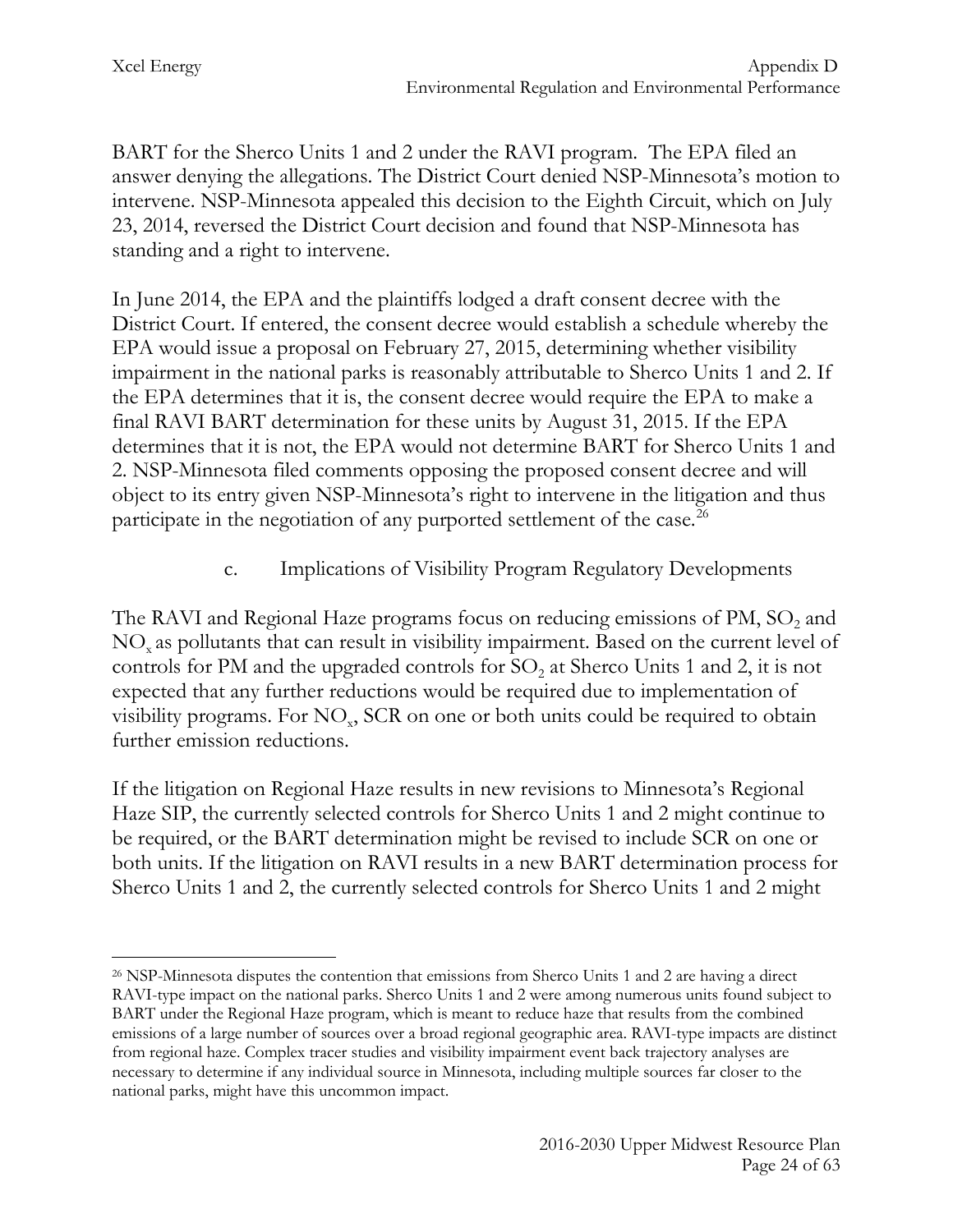continue to be required, or the BART determination might be revised to include SCR on one or both units.

The timeframe in which SCR might be required is expected to be 2020-2022 at the earliest, but likely later. This time estimate would pertain if the EPA: (1) commenced a RAVI proceeding in 2015-2016, and determined a new BART for Sherco Units 1 and 2 without performing the required studies to first test whether the units have a RAVItype impact, or (2) evaluated the Minnesota Regional Haze SIP in 2015-2016 if the Eighth Circuit reverses the EPA's approval of the Minnesota Haze SIP, disapproves the MPCA's BART determination, and requires SCR. Sources are generally given up to five years to complete installation of controls after they are required, so if one or both units require SCRs, they would need to be installed and operating by 2020-2022 at the earliest.

If SCR is not required as an outcome of the litigation as described above, but is required as part of the 2018 revisions to the Minnesota Regional Haze SIP, the timeframe for installation and operation would be the mid-2020s, since the five-year timeline starts when the EPA approves the SIP, which usually takes at least two years after the state submits a SIP. Further controls on emission units in the state would be considered as part of each succeeding revision to the MPCA's Regional Haze SIP.

Since BART applies only to major emission sources that were placed into operation between 1962 and 1977, Sherco Unit 3 is not subject to BART; however, this unit would be considered in the MPCA's 2018 revision to the Regional Haze SIP.

Our system already is equipped with almost all of the pollution control equipment that could be required in future regional haze planning cycles. With the retirement of Black Dog Units 3 and 4 in early 2015, our remaining coal plants all have scrubbers installed to control SO<sub>2</sub> emissions and have baghouses to control PM emissions. All three Sherco units are equipped with  $NO<sub>x</sub>$  combustion controls that have significantly reduced  $NO<sub>x</sub>$  emissions from the units. The King plant and our combined cycle gas plants are also equipped with SCR technology to control NO<sub>x</sub> emissions.

## *4. Potential Requirements for SCR at Sherco Units 1 and 2*

As explained above, while the emissions of oxides of nitrogen from Sherco Units 1 and 2 are currently in compliance with all applicable environmental regulations through the controls (low-NO<sub>x</sub> burners and over-fire air) currently installed on those units, there are as-yet-unknown regulatory and legal developments that could require further reduction in  $NO<sub>x</sub>$  emissions in the future. One option to reduce  $NO<sub>x</sub>$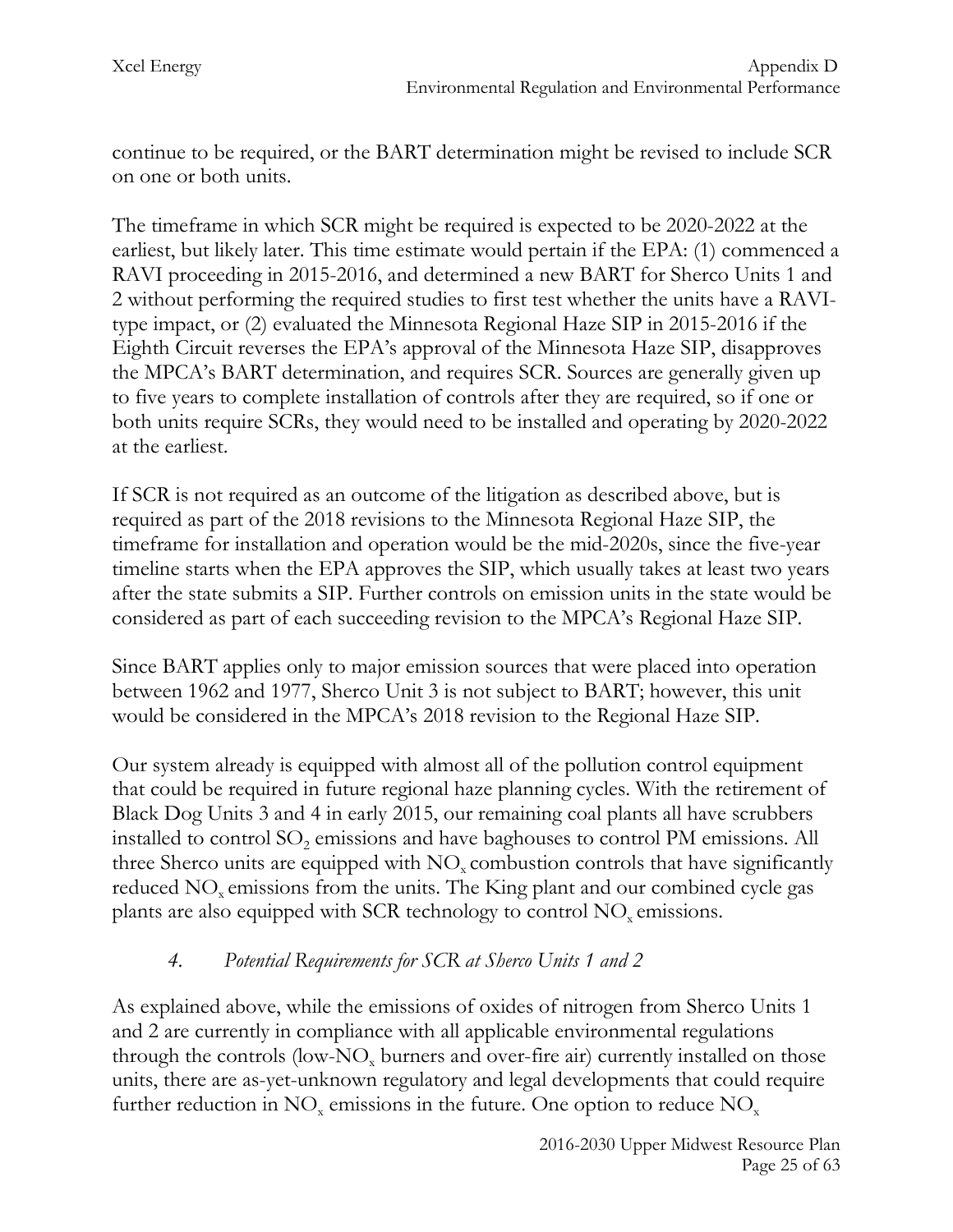emissions would be the installation of selective catalytic reduction (SCR). However, all of these potential developments are subject to uncertainty, making it difficult to predict when or if further  $NO<sub>x</sub>$  emission reductions would be required.

- **Particulate matter**: As of December 2014, the EPA has finalized its area designations for the  $2012 PM_{2.5} NAAQS$ , and did not classify Nonattainment areas in any of NSP's five states. Therefore an SCR mandate driven by  $PM_{2.5}$ concentrations is unlikely.
- **Ozone**: The EPA released its proposed ozone NAAQS on November 25, 2014, proposing an 8-hour standard within a range of 65 to 70 ppb. Some areas in Minnesota may not attain a standard of 65 ppb, raising the possibility we could be required to achieve further NO<sub>x</sub> reductions at Sherco 1 and 2. However, we do not know where the EPA will set the final standard; whether areas of the state will be classified as Nonattainment; if so, whether the MPCA will seek additional power plant NO<sub>x</sub> emission reductions or focus instead on mobile and non-point sources. We believe the earliest SCR could be required is the mid-2020s, but SCR may not be required.
- **Regional Haze**: SCR has in the past been considered as a potential BART for haze compliance; however, the MPCA in its 2009 state implementation plan concluded that SCR should not be required because the minor additional visibility benefits do not outweigh the added costs. The MPCA has made its five-year progress report, stating that it expects to meet its 2018 goals and no further changes are needed before the 2018 regional haze plan revision. There is pending litigation, on which the Eighth Circuit will rule in late 2015, which challenges the EPA's decision to approve the Minnesota plan. If the EPA's approval is reversed, the EPA may consider whether SCR should be required for Sherco Units 1 and 2. The timeframe in which SCR might be required is the mid-2020s (five years after EPA approval of the 2018 regional haze plan revision), but SCR may not be required.
- **RAVI:** There is pending litigation on whether visibility impairment in two national parks is reasonably attributable to Sherco Units 1 and 2. If the EPA determines that it is, the EPA would make a final RAVI BART determination, possibly as early as late 2015. The timeframe in which SCR might be required is 2020-2022 at the earliest, but SCRs may not be required.
- **Environmental externalities:** The Minnesota Commission recently initiated a proceeding to update the externality cost values assigned to  $NO<sub>x</sub>$  and other pollutants (see Section III.B below). We will not know until late 2015 or early 2016 the updated value assigned to  $NO<sub>x</sub>$  and what effect this may have on the decision to pursue further  $NO<sub>x</sub>$  reductions.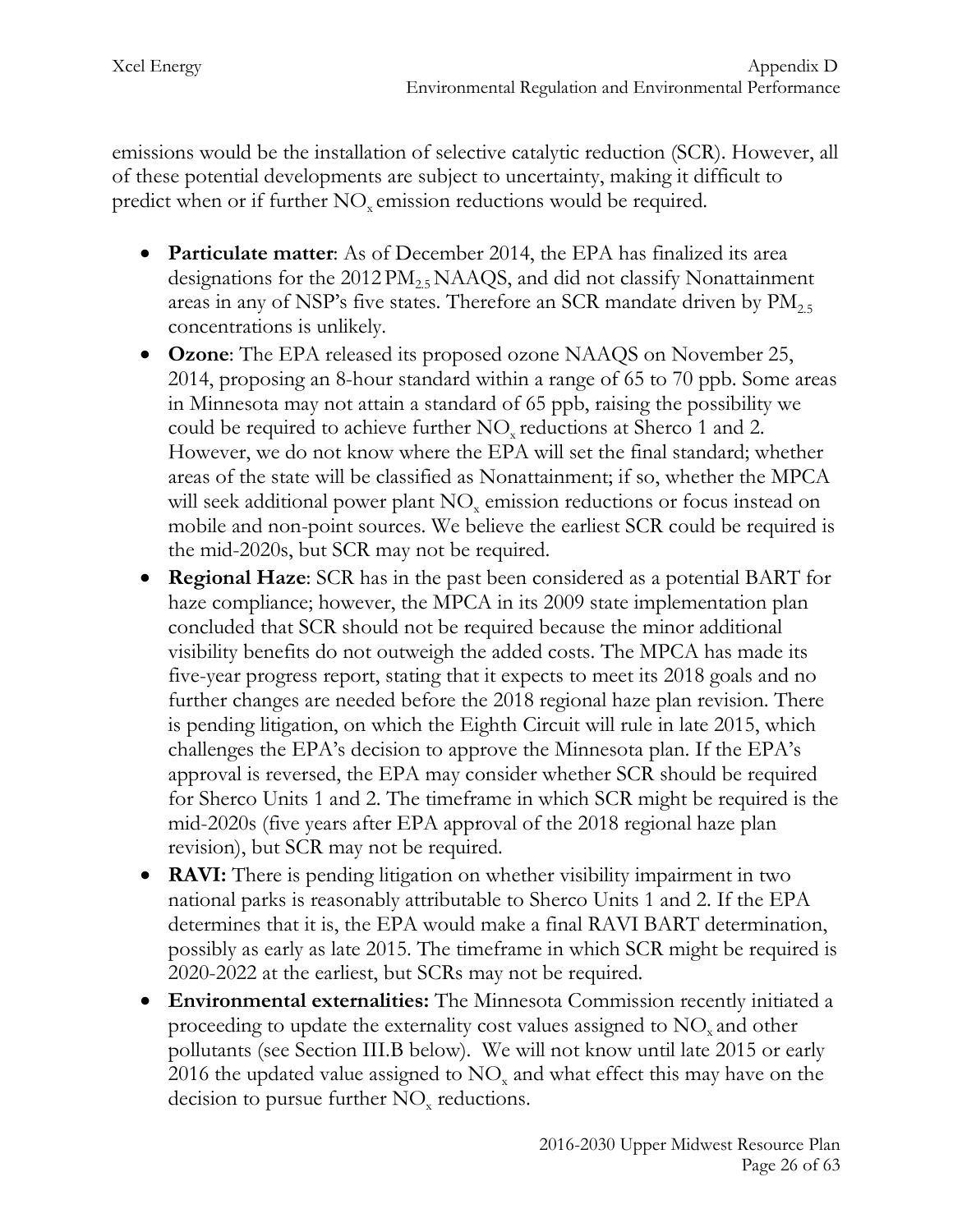In summary, the earliest further  $NO<sub>x</sub>$  reductions could be required on Sherco Units 1 and 2 is 2020-2022 under RAVI or the mid-2020s under regional haze or ozone rules. However, this depends on as yet unresolved litigation and future regulations. Minnesota could remain in ozone Attainment, or could be in Nonattainment but the MPCA not require  $NO<sub>x</sub>$  reductions from those units; the MPCA's 2018 regional haze plan revision may not find SCR to be BART for the units; a RAVI proceeding may conclude that the units do not cause a reasonably attributable visibility impairment in the national parks or, if attribution is found, may not require SCR as BART.

Considering these regulatory and legal uncertainties, we are not proposing installation of SCR on Sherco Units 1 and 2 in a specific timeframe in the Preferred Plan. In the event one of them develops in a way that makes it clear further NO<sub>y</sub> emission reductions are required by a given year, we will consider whether SCR installation, unit retirement or another strategy is in our customers' interests, and propose the preferred strategy in a future Resource Plan.

# **C. Regulation of Hazardous Air Pollutant Emissions**

Both state and federal regulations require reductions in Hazardous Air Pollutant emissions from power plants. In 2006, the Minnesota Legislature passed the Minnesota Mercury Emissions Reduction Act (MMERA). The MMERA provided a process for implementation and cost recovery for utility efforts to reduce mercury emissions at certain power plants, in our case the King and Sherco generating facilities. Mercury controls have already been installed and are operational on Sherco Unit 3 and at King. The Minnesota Commission has also approved installation of activated carbon injection for mercury removal on Sherco Units 1 and 2, to be operational by early 2015.

In 2012, the EPA adopted its final rule establishing National Emission Standards for Hazardous Air Pollutants for coal- and oil-fired power plants. This rule is often referred to as the Mercury and Air Toxics Standard (MATS). Coal-fired power plants must meet emission rate limits for mercury, non-mercury metals and acid gases. Particulate matter is a surrogate for non-mercury metals and sulfur dioxide is a surrogate for acid gas emissions. Plants are expected to rely upon control technologies, work practices and compliance strategies to meet these limits.

Compliance with the MATS is required by April 16, 2015 for our Sherco and King facilities. The King plant can rely upon the pollution control equipment upgrades installed during the MERP project to comply with the MATS. Sherco Unit 3 can also meet the MATS requirements utilizing existing controls. For Sherco Units 1 and 2, the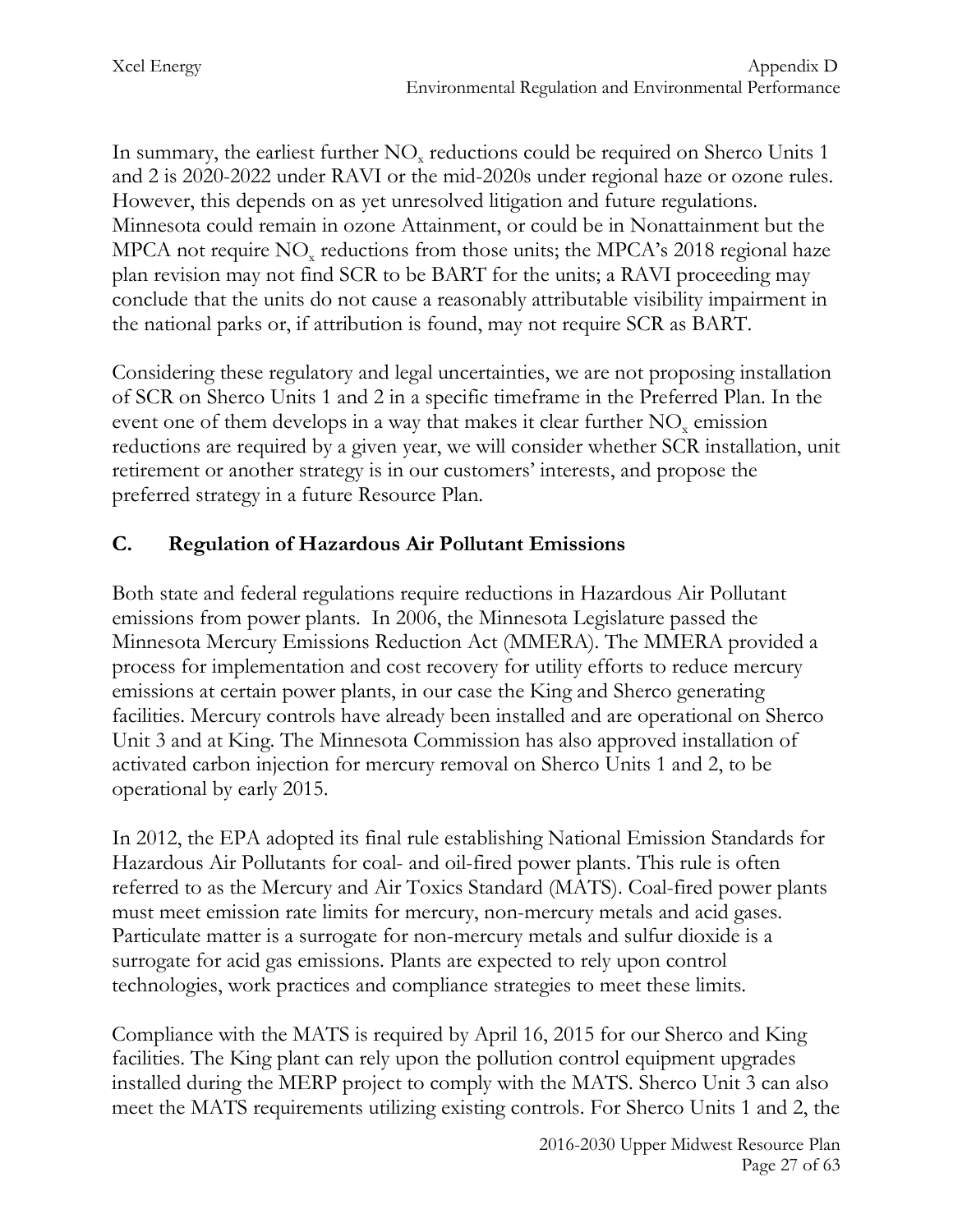Company is in the process of improving the PM removal performance of the Wet Electrostatic Precipitators to comply with the MATS at these units. In addition, the MPCA's Regional Haze SIP required us to add sparger modules to the existing wet scrubbers to reduce  $SO_2$  emissions, which will also reduce acid gases. Finally, the installation of activated carbon injection under MMERA controls mercury emissions. All of these technologies operating together will reduce emissions of the pollutants regulated by MATS to levels below the emission rate limits. The conversion of our Bay Front Unit 5 from coal to natural gas and the retirement of Black Dog Units 3 and 4 prior to the compliance deadline of April 16, 2015 exclude these units from MATS requirements.

On December 19, 2014, the EPA released a proposed rule containing technical corrections to the MATS rule.<sup>[27](#page-28-0)</sup> While we are still evaluating the corrections, they appear to provide additional flexibility for some of our units without imposing additional requirements or fundamentally changing our MATS compliance strategy.

On November 25, 2014, the U.S. Supreme Court agreed to hear several petitions for review of the U.S. Court of Appeals for the D.C. Circuit's decision upholding the MATS rule. The Court will consider only whether the EPA unreasonably refused to consider costs in determining whether it is appropriate to regulate hazardous air pollutants emitted by electric utilities. Because the mercury controls at our King and Sherco plants are required by state law as well as federal law, and the controls for  $SO<sub>2</sub>$ and PM are already in place at these plants, we do not anticipate that the Court's decision will impact our power plants.

In 2011, the EPA adopted emission limits for hazardous air pollutants from industrial boilers (IB MACT) to regulate boilers and process heaters fueled with coal, biomass and liquid fuels. These standards apply to biomass combustion at Bay Front Units 1 and 2 as well as to several small heating boilers located at our facilities. Compliance is required by early 2016, and we expect to complete the installation of a baghouse and mercury controls at the Bay Front facility that are designed to meet the requirements of this rule by early 2015. For the small heating boilers, no upgrades are required for IB MACT compliance. The only requirements are for tuning and inspections.

# **D. Regulation of Coal Combustion Residuals (Ash)**

Coal Combustion Residuals (CCRs), often referred to as coal ash, are currently considered exempt wastes under the federal Resource Conservation and Recovery Act

<span id="page-28-0"></span><sup>27</sup> See [http://www.epa.gov/mats/actions.html.](http://www.epa.gov/mats/actions.html)  $\overline{a}$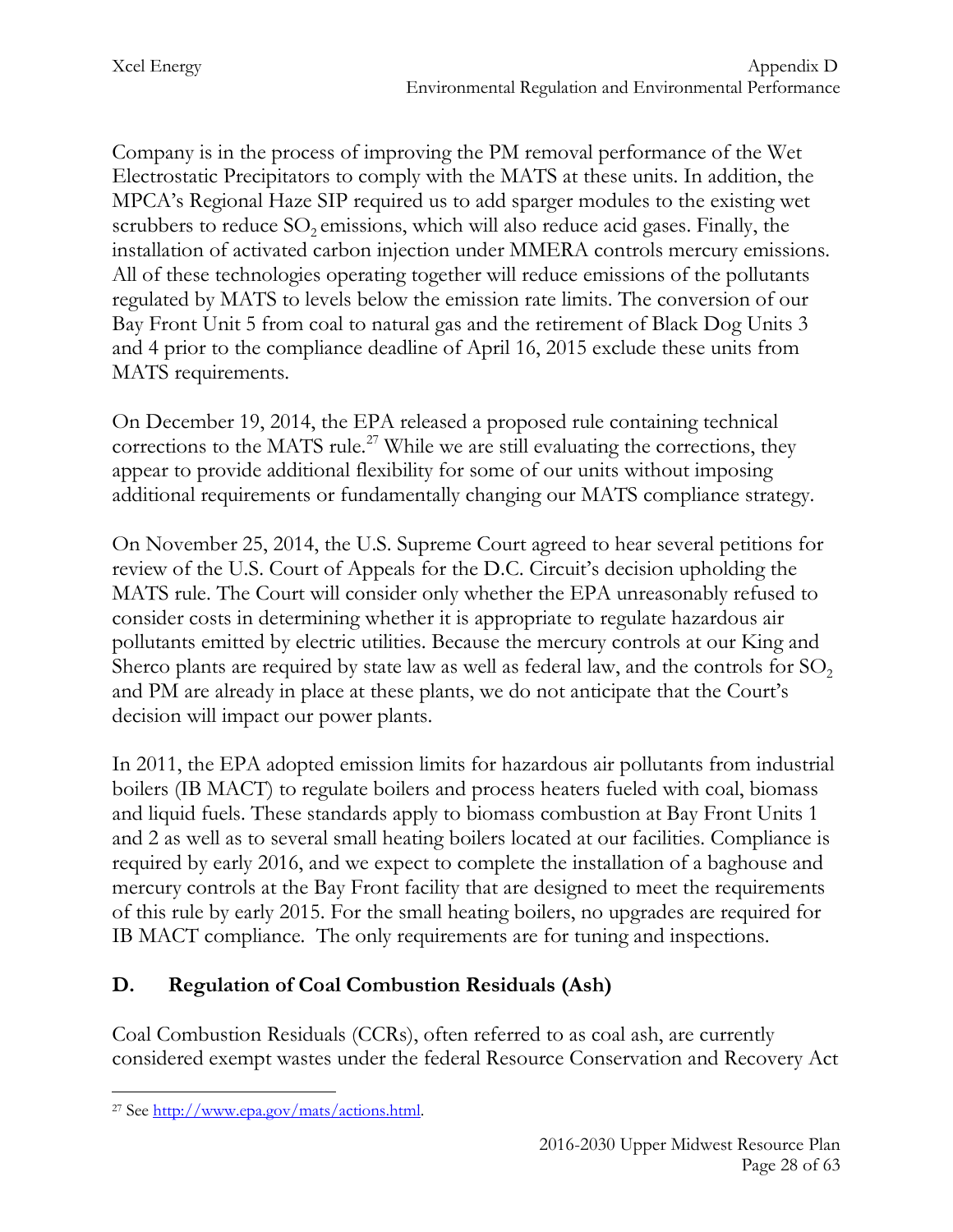Xcel Energy Appendix D Environmental Regulation and Environmental Performance

(RCRA), and are regulated under state solid waste programs. Coal ash is residue from the combustion of coal in power plants. Generally, CCRs are captured by pollution control equipment and either recycled for beneficial reuse or disposed of appropriately as non-hazardous industrial waste. Environmental issues involving coal ash derive from concerns regarding structural failure of large surface impoundments (e.g. the 2008 Tennessee Valley Authority Kingston ash pond failure, and more recent incidents at Duke Energy power plants in the Southeast U.S.), allegations of inconsistent oversight by the states, and the potential for releases from unlined ash impoundments and landfills to impact drinking water sources.

Currently the CCRs that result from the combustion of coal at Sherco Units 1 and 2 are stored or disposed of wet within permitted, engineered and lined ponds as a nonhazardous industrial waste. The fly ash generated from Sherco Unit 3 is disposed of within a permitted, engineered and lined ash disposal facility located on plant property, while the bottom ash from this facility is stored with the bottom ash from Units 1 and 2 within a lined pond as a non-hazardous waste until it can be beneficially used as a construction material within the pond or properly disposed. The fly ash from the King plant is disposed of within a permitted, engineered and lined commercial disposal facility as a non-hazardous industrial waste, while the bottom ash from this facility is beneficially utilized in the manufacture of products.<sup>28</sup>

Xcel Energy's operations are subject to federal and state laws that impose requirements for handling, storage, treatment and disposal of wastes. On December 19, 2014, the EPA signed a final rule establishing national standards for the management and disposal of CCRs.<sup>[29](#page-29-1)</sup> The rule regulates this material as a nonhazardous waste under Subtitle D of the RCRA. The rule establishes minimum design and operating requirements for CCR landfills and surface impoundments that are comparable to Xcel Energy's current requirements under State enforceable, sitespecific permits and operating plans. While we are still evaluating the 745-page rule, a review of the EPA's own rule summary and a spot-check of key provisions of the rule reaffirm our opinion that the rule will have minimal direct impact on Xcel Energy operations or costs.

<span id="page-29-0"></span><sup>28</sup> Further information on Xcel Energy's coal ash management practices can be found at [http://www.xcelenergy.com/Environment/Doing\\_Our\\_Part/Compliance\\_Programs/Coal\\_Ash\\_Manageme](http://www.xcelenergy.com/Environment/Doing_Our_Part/Compliance_Programs/Coal_Ash_Management) [nt.](http://www.xcelenergy.com/Environment/Doing_Our_Part/Compliance_Programs/Coal_Ash_Management)  $\overline{a}$ 

<span id="page-29-1"></span><sup>29</sup> *Hazardous and Solid Waste Management System; Disposal of Coal Combustion Residuals from Electric Utilities*. Final Rule, December 19, 2014. See [http://www2.epa.gov/coalash/coal-ash-rule.](http://www2.epa.gov/coalash/coal-ash-rule)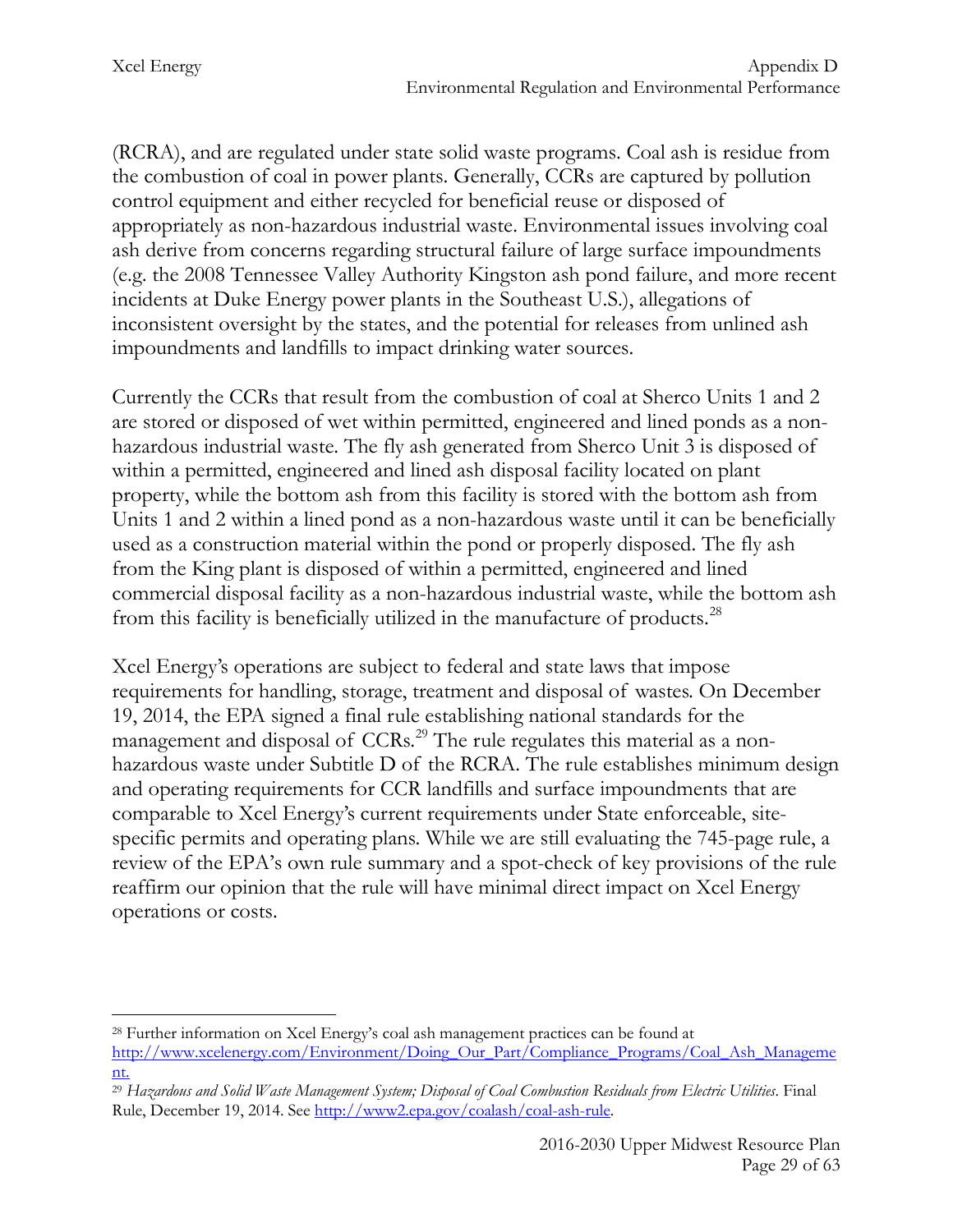## **E. Water Quality Regulation**

#### *1. Cooling Water Intake Structures*

Section 316(b) of the federal Clean Water Act (CWA) requires the EPA to develop regulations governing the design, maintenance and operation of cooling water intake structures to assure that these structures reflect the best technology available for minimizing adverse impacts to aquatic species. The regulations must address both impingement (the trapping of aquatic biota against plant intake screens) and entrainment (the protection of small aquatic organisms that pass through the intake screens into the plant cooling systems).

The EPA released the 316(b) rule on May 19, 2014, along with a Biological Opinion issued by the U.S. Fish and Wildlife Service (FWS) and National Marine Fisheries Service (NMFS), and published the final rule in August 2014. The rule requires companies:

- To adopt one of seven options addressing impingement of biota at the entrance to cooling water intake structures, with approval by state or federal National Pollutant Discharge Elimination System (NPDES) permit writers;
- To minimize entrainment of biota into the structures, as directed by the permit writer taking a number of factors into account;
- To implement the impingement, entrainment, and other measures as soon as practicable after the entrainment measures have been identified, with interim milestones the permit writer may set, or for new units upon commencing operations;
- To provide extensive information in permit applications, including source water physical and biological data, intake structure and system data, proposed impingement compliance methods and supporting study plans, previously conducted entrainment studies, and the operational status of the plants; and
- For plants that withdraw more than 125 million gallons per day, to provide two-year comprehensive entrainment characterization studies, technical feasibility and cost evaluation studies, benefit valuation studies, and studies of non-water quality environmental and other impacts, with peer review of the last three.

The rule does not mandate the use of closed-cycle cooling for existing facilities. However qualifying closed-cycle systems will satisfy the final rule's impingement and likely will satisfy its entrainment requirements. The definition of qualified closed-cycle cooling has been broadened to include existing impoundments of waters of the U.S.,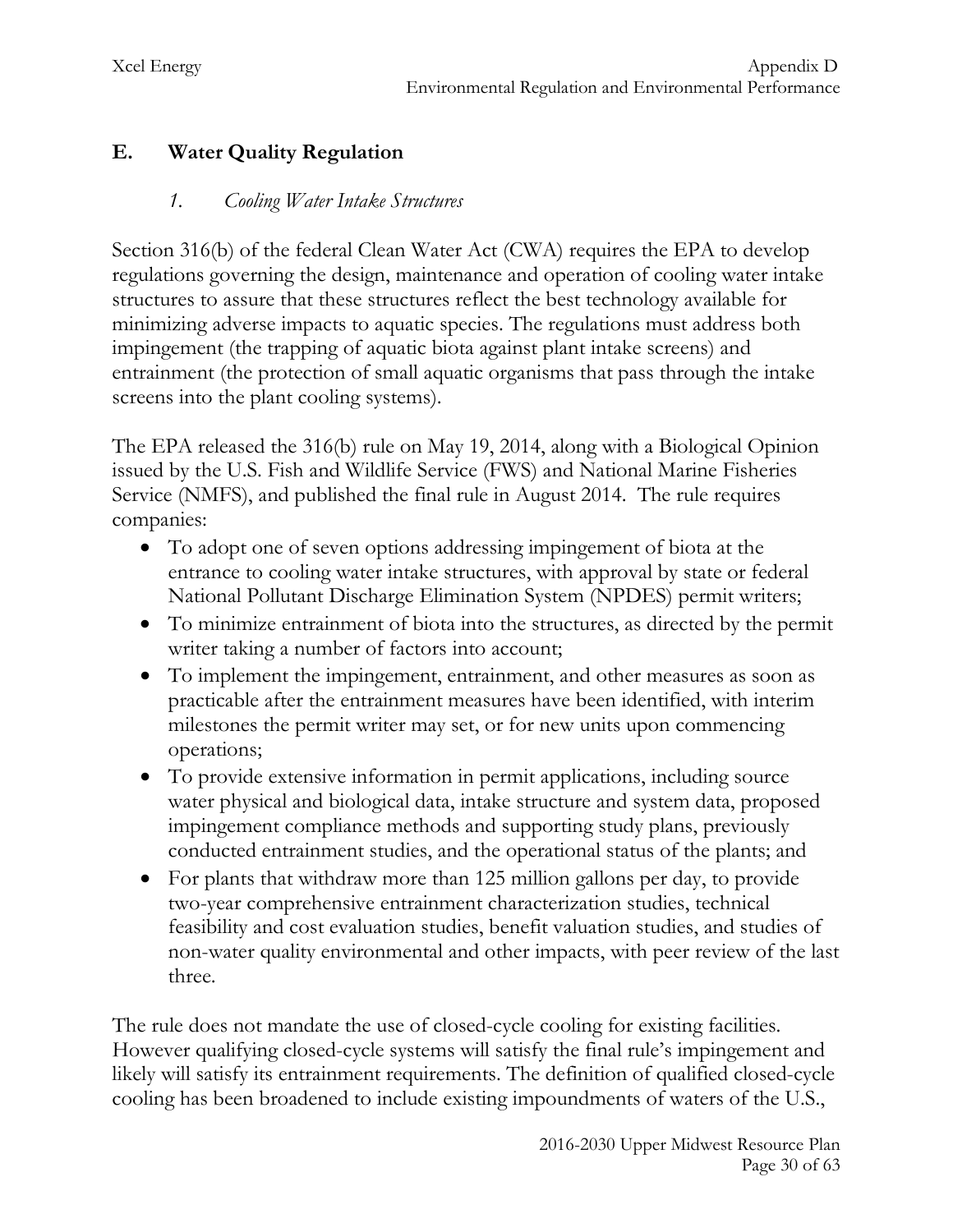if sufficiently documented as having been designed to provide a recirculating cooling function or if built in uplands, and to delete references to specific cycles of concentration, percentage flow reduction, and continuous flow constraints.

Regarding Endangered Species Act (ESA) provisions, the final rule requires permit writers to provide copies of applications to the FWS and NMFS, so these agencies can provide input within 60 days on endangered and threatened species and critical habitat potentially affected by intake structures and recommended permit conditions. If permit writers incorporate those conditions and permittees conduct all measures recommended by the Services, the permit will provide "incidental take" authorization. The FWS/NMFS biological opinion provided with the final rule states that the final rule is not likely to jeopardize listed species or destroy or adversely modify designated critical habitat.

The definition of "existing facilities" would include nuclear uprates and other repowered and significantly modified units, even if the turbine, condenser, or fuel are replaced. However, replacement units—essentially newly built, stand-alone units constructed at existing facilities regardless of change in generation capacity, cooling water flow, or use of an existing intake structure—would be considered a "new" unit and subject to closed-cycle cooling equivalent requirements.

The final rule provides a *de minimis* exception for impingement mortality requirements for very low impingement rates, but cautions that ESA-listed species may not be taken. The rule also provides less stringent impingement standards for low-capacity utilization units.

NSP System power plants that use greater than 2 million gallons per day of surface water are required to comply with the rule: Sherco, Monticello, Riverside, High Bridge, Black Dog, King, Prairie Island, Red Wing, Wilmarth, Bay Front and French Island. Additionally, three plants may be required to reduce entrainment mortality: Monticello, King and Black Dog.

The Sherco plant is already a closed-cycle cooling facility and as such, will not likely be required to make significant cooling water intake structure upgrades to comply with the rule.

## *2. Thermal Discharge*

The EPA regulates the impacts of heated cooling water discharge from power plants under CWA Section 316(a). States with authority to implement and enforce CWA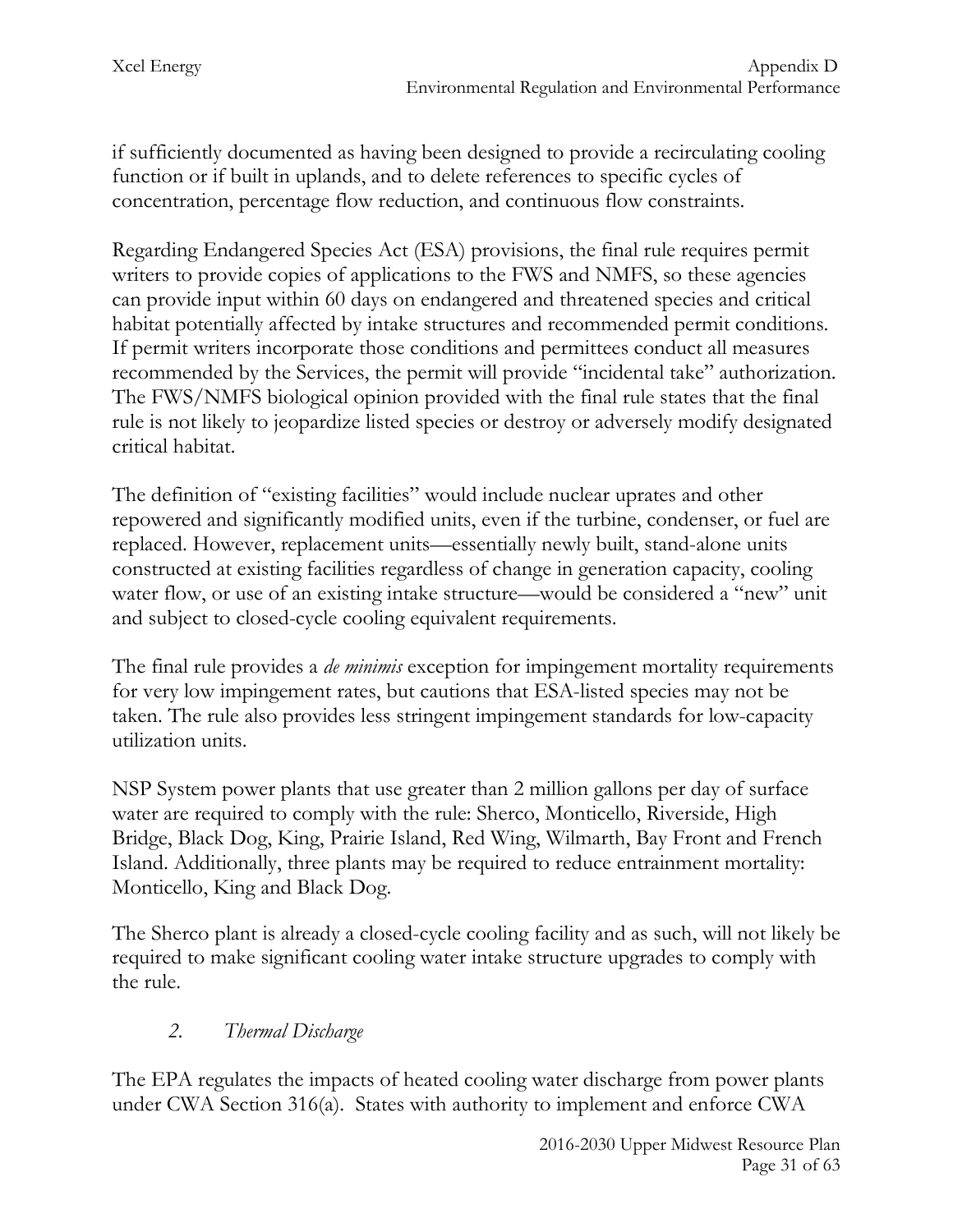programs (e.g. Minnesota, Wisconsin) have state-specific water quality criteria including thermal discharge temperature parameters to protect aquatic biota. Plants must operate in compliance with the thermal discharge temperature parameters. No changes have been made to the thermal discharge temperature parameters in Minnesota. In 2010, Wisconsin implemented new water quality standards regulating the thermal discharge temperature from facilities with state-issued NPDES permits. The new requirements are being incorporated into facility permits as the permits come due for renewal.

Our Bay Front plant in northern Wisconsin was the first Xcel Energy plant to receive new thermal discharge limits, in 2012. The new discharge limits are being implemented over a five-year period to allow the plant to determine appropriate compliance and operational options needed to achieve compliance. Modeling of the plant discharge indicates that there are challenges to meeting the new requirements for approximately nine out of twelve months each year. We are evaluating both regulatory and operational options to achieve compliance, and we anticipate that there will be some as yet undetermined impacts on plant operations and possible cost implications to achieve compliance by the five-year deadline.

French Island does not currently have to comply with the thermal rules until its existing permit is renewed sometime after 2014. Typically, facilities are given up to five years to achieve compliance. Preliminary modeling indicates that French Island will have challenges to achieve compliance during the late summer and early fall periods of the year. We are continuing to evaluate the potential impacts and possible options for compliance.

# *3. Effluent Limitation Guidelines*

As part of the NPDES process, the EPA identifies technology-based contaminant reduction requirements called Effluent Limitation Guidelines (ELGs). The ELGs are used by permit writers as the maximum amount of a pollutant that may be discharged to a water body and apply to power plants that use coal, natural gas, oil or nuclear materials as fuel and discharge treated effluent to surface waters, as well as to utilityowned landfills that receive coal combustion residuals. ELGs are periodically updated to reflect improvements in pollution control and reduction technologies.

The EPA published a proposed ELG rule in June 2013. The EPA is currently reviewing public comments and anticipates issuing a final rule in September 2015. The revised ELGs would be implemented as each facility's NPDES permit is renewed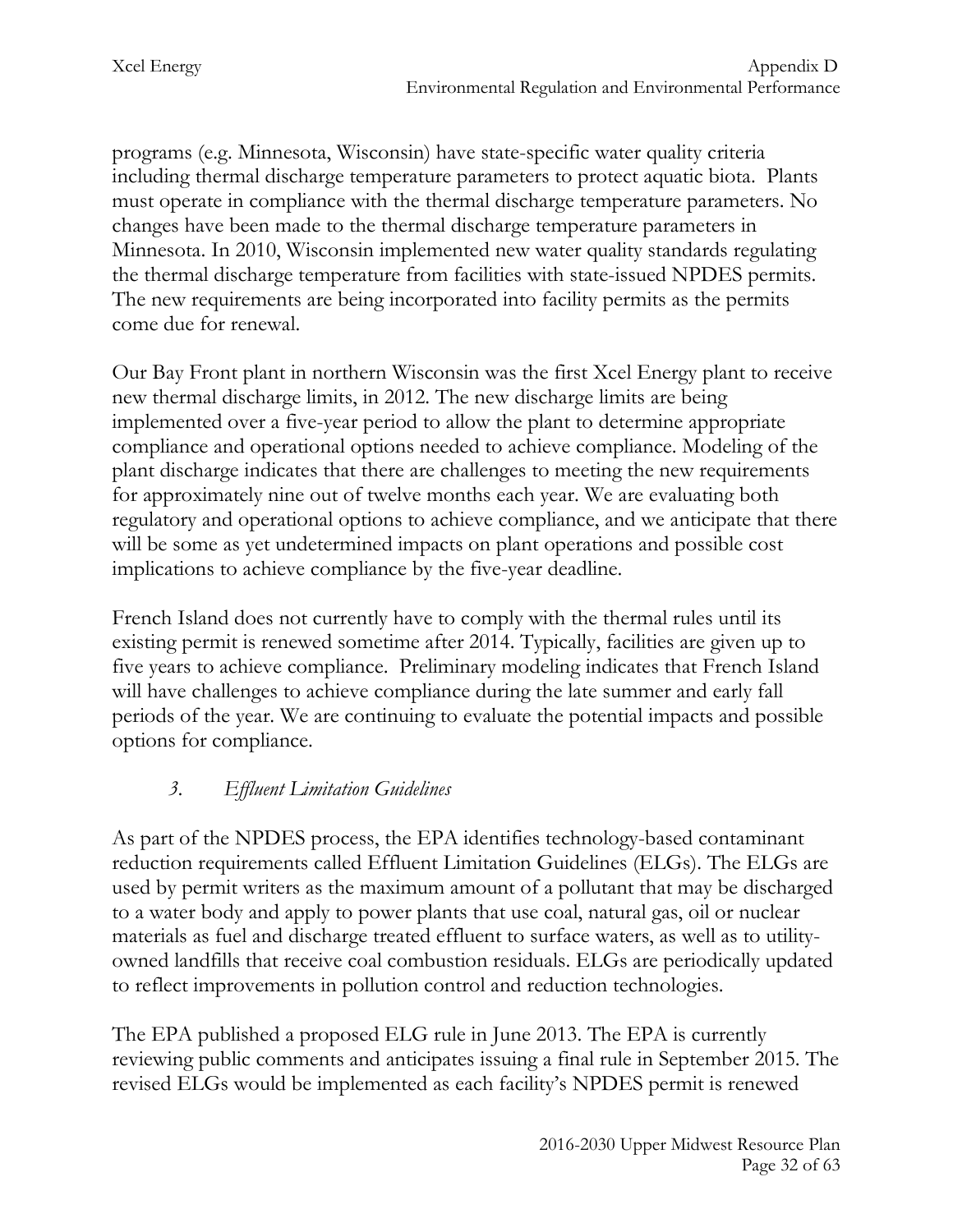between 2015 and 2020, with final facility compliance following five years after permit issuance.

The EPA will continue to regulate contaminants in the effluent discharged from power plants to surface waters. It is expected that some of the existing ELGs will be made more restrictive, but the extent of the reductions and the impacts to power plant operations is not estimable at this time. States that implement the federal NPDES have the authority to implement more restrictive requirements than are currently in place and it is possible that states will utilize the extensive docket of information published in the EPA proposal to justify more stringent discharge limits. Because of public comments received on the King NPDES permit, the MPCA is reviewing whether more restrictive discharge limits are necessary for the plant. A decision by the MPCA is expected sometime in 2016 at the soonest.

# *4. Waters of the United States*

In April 2014, the EPA and the U.S. Army Corps of Engineers (USACE) issued a proposed rule to revise the regulatory definition of "waters of the United States" (WOTUS). The proposal would significantly expand the universe of land features and water bodies that are subject to CWA jurisdiction. Under the CWA, federal permitting and oversight are required for any activity having the potential to impact WOTUS. Although the plain language of the CWA limits federal jurisdiction to "navigable" waters, federal agencies have broadly interpreted that to include adjacent waters, wetlands, man-made ditches and ephemeral streams. A final rule is not anticipated before the first quarter of 2015.

Our review of the EPA's proposal indicates that the new definition would impact the Company in a number of ways by adding complexity, cost and delay to project permitting. Current operations would also be impacted by the imposition of new regulatory requirements to previously exempt on-site or adjacent water bodies or ditches. The proposed changes would:

- Increase the difficulty of siting gas pipeline and transmission line projects, since many more areas will need to be avoided or else be subject to extensive and time-consuming CWA permitting;
- Complicate certain distribution line routing/re-routing work by triggering a lengthy permitting process before work can be conducted in or near WOTUS, for example, when the Company is required to reroute our lines due to state and local highway projects;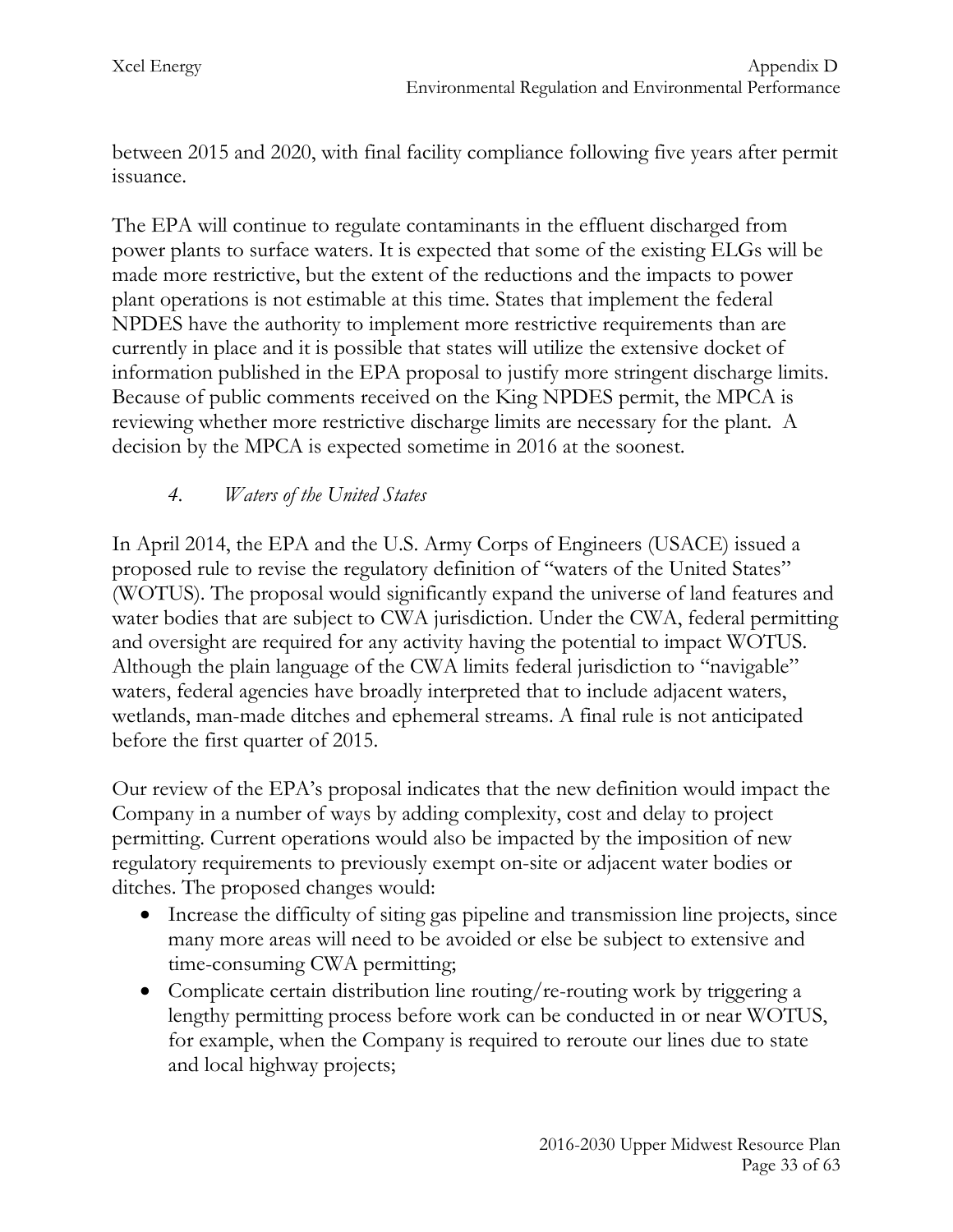- Complicate the process to site, permit and construct wind and solar facilities, particularly in areas that have isolated water features. Additional time and cost will be incurred to either obtain the permits or to avoid areas that would trigger the need for federal permitting; and
- Increase cost and potential reliability issues as existing facilities, especially substations, must be retrofitted with additional oil-spill prevention and containment features to prevent an oil release from reaching WOTUS.

#### **III. MINNESOTA STATUTES AND GOALS RELATED TO CARBON DIOXIDE**

# A. **CO<sub>2</sub> Regulatory Proxy Cost**

Minn. Stat.§ 216H.06 required the Minnesota Public Utilities Commission to establish an estimate of the likely range of costs of future  $CO<sub>2</sub>$  regulation on electricity generation, and update the estimate annually following informal proceedings conducted by the Commissioners of Commerce and Pollution Control that allow interested parties to submit comments. Initial values were established in 2007 and have been updated several times subsequently.

In the latest (2014) update, following recommendations from the MPCA and the Department of Commerce (DOC), the Commission retained the range of \$9 to \$34 per short ton of  $CO<sub>2</sub>$  from previous years, finding that there is little additional certainty regarding the future costs of  $CO<sub>2</sub>$  regulation than existed in prior updates. The Commission decided, based on the agencies' assessment of the earliest reasonable timeframe for the forthcoming EPA GHG regulations to be in effect, that utility resource plans should apply this range of values beginning in 2019. (The EPA's GHG rule for existing power plants under CAA section 111(d), which was released subsequent to the Commission decision, proposes a first compliance year of 2020.) The Commission adopted this cost range as the annual update for both 2014 and  $2015^{30}$  $2015^{30}$  $2015^{30}$ 

## *1. Application of Regulatory Proxy Values in this Resource Plan*

<span id="page-34-0"></span><sup>30</sup> ORDER ESTABLISHING 2014 AND 2015 ESTIMATE OF FUTURE CARBON DIOXIDE REGULATION COSTS. *In the Matter of Establishing an Estimate of the Costs of Future Carbon Dioxide Regulation on Electricity Generation Under Minn. Stat. § 216H.06*. Docket No. E999/CI-07-1199. April 28, 2014.  $\overline{a}$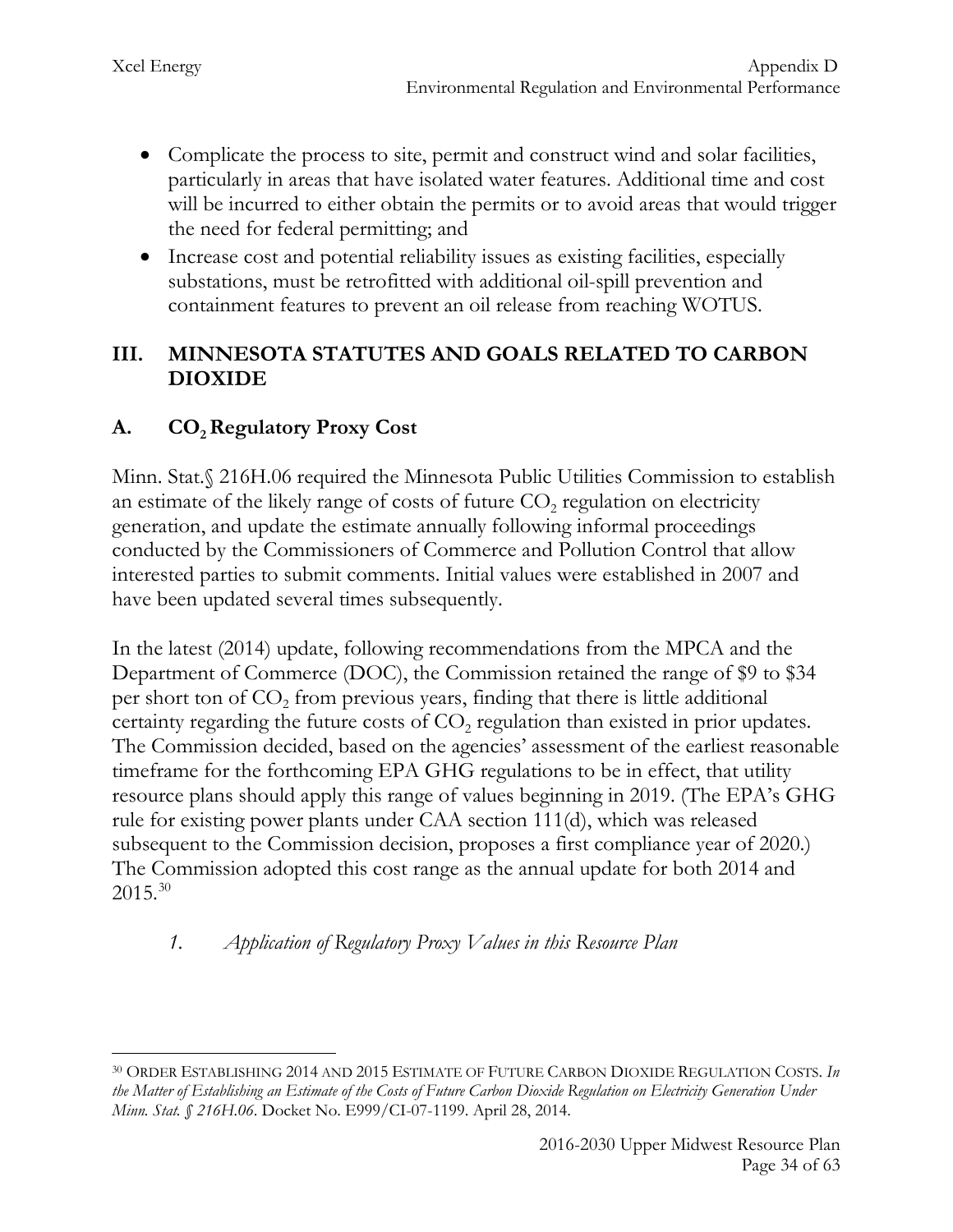We have applied the midpoint of the Commission's 2014/15 updated range,  $$21.50/s$  hort ton  $CO<sub>2</sub>$ , as a base assumption in all scenarios modeled in Strategist. We have also modeled, as sensitivities:

- The two ends of the range, \$9 and \$34/ton, starting in 2019;
- \$9 and \$34/ton starting in 2024, to represent the possibility that the first compliance year for  $CO<sub>2</sub>$  regulations may be delayed; and
- A \$0 value to represent the possibility that  $CO<sub>2</sub>$  remains unregulated, as well as to provide an indication of the imputed costs and emissions impacts of the other  $CO<sub>2</sub>$  price assumptions on the planning scenarios.

The Industrial Commission of North Dakota has repeatedly challenged application of the  $CO<sub>2</sub>$  regulatory cost values to out-of-state facilities, but to our knowledge the Commission has so far rejected this challenge, contending Minn. Stat.§ 216H.06 does not suggest there should be a different application of the regulatory cost values depending on location.<sup>[31](#page-35-0)</sup> We have thus applied the  $CO<sub>2</sub>$  regulatory cost values to units both within and outside Minnesota.

# *2. Perspective #1: CO2 Prices in Existing Carbon Markets*

When the estimate of the likely range of costs of  $CO<sub>2</sub>$  regulation was first established in 2007, the values were based on expert forecasts of prices in carbon markets not yet in existence. Since that time, carbon markets have been put in place in some U.S. states and in other countries. Recent prices in these markets, shown in Figure 2 below, provide some perspective on the Commission's proxy for the cost of future carbon regulation.

<span id="page-35-0"></span><sup>31</sup> In its April 2014 decision in *State of North Dakota et al. v. Heydinger*, the U.S. District Court for the District of Minnesota concluded that Minn. Stat.§ 216H.03, subd. 3(2)-(3) "constitutes impermissible extraterritorial legislation and is a per se violation of the dormant Commerce Clause." However, this decision to our knowledge only affects the cited sections of the statute, not  $$216H.06$  that governs the application of  $CO<sub>2</sub>$ regulatory cost values.  $\overline{a}$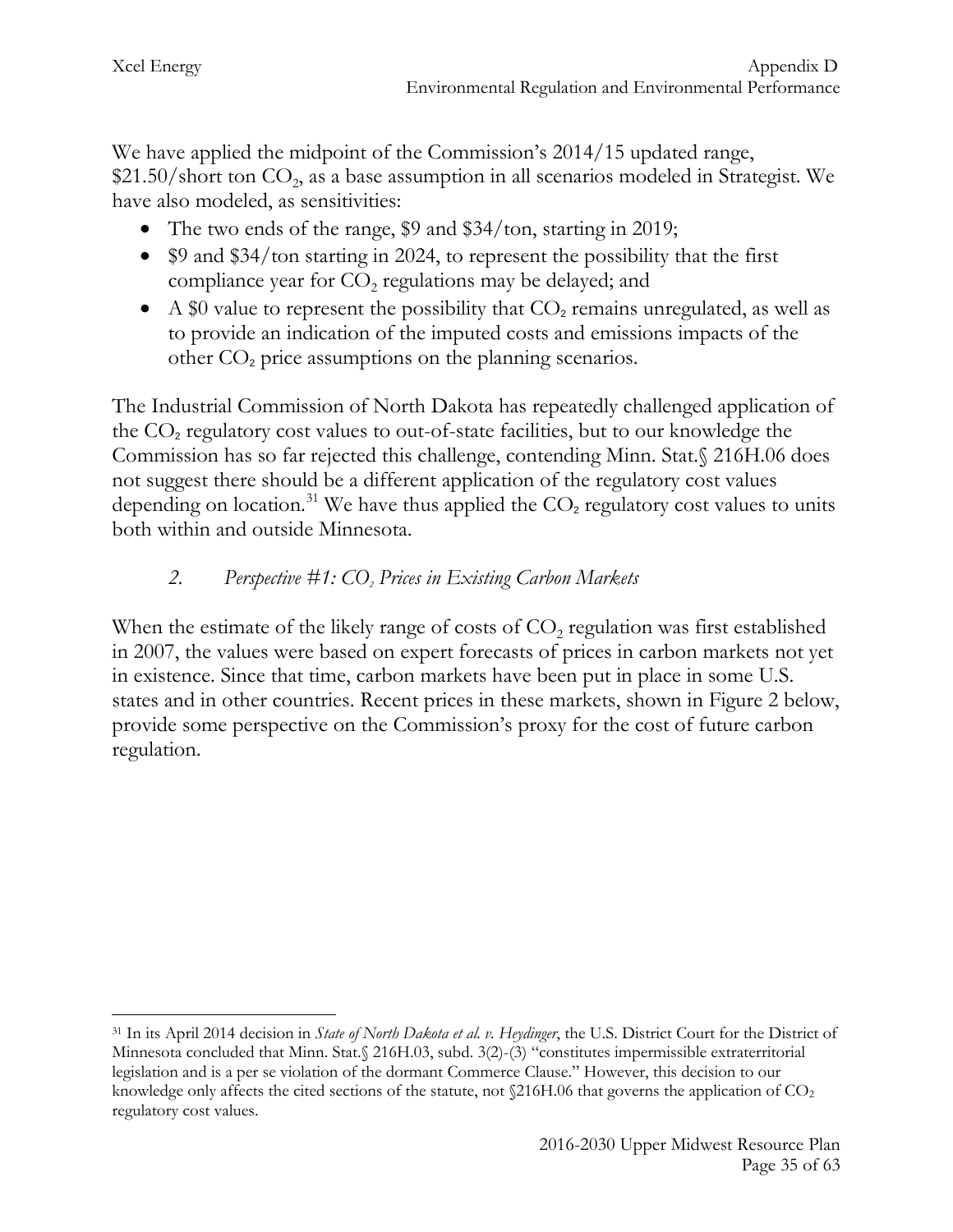

## Figure 2: Global Carbon Prices (US dollars per metric ton of CO<sub>2</sub>) **as of September 2014**

*Source: California and the Carbon World, September 2014, from [http://californiacarbon.info](http://californiacarbon.info/)*. [32](#page-36-0)

Where  $CO<sub>2</sub>$  emissions are currently regulated and market-based mechanisms are available for compliance, prices are generally in the low end of the Commission's adopted range of \$9-34/ton. In California, the  $CO<sub>2</sub>$  allowance price at the August 2014 auction was  $$11.50/m$ etric tonne ( $$10.43/t$ on).<sup>[33](#page-36-1)</sup> In the northeastern United States' Regional Greenhouse Gas Initiative (RGGI), the allowance price in the September 3, 2014 auction was \$4.88/ton.<sup>[34](#page-36-2)</sup> Only in one market, with a fixed price -British Columbia – was the  $CO<sub>2</sub>$  price above \$20.

Thus our base assumption of \$21.50/ton may be a conservatively high estimate of the costs that  $CO<sub>2</sub>$  regulations will impose on our customers. However, this assumes that state plans under EPA's 111(d) rule allow  $CO<sub>2</sub>$  markets or pricing mechanisms similar

<span id="page-36-0"></span> $32$  Note that the carbon proxy range is in dollars per short ton of  $CO<sub>2</sub>$ , whereas the prices in the figure are (with the exception of RGGI) in dollars per metric ton, so may be multiplied by 0.907 to give the analogous price per short ton.  $\overline{a}$ 

<span id="page-36-1"></span><sup>33</sup> See August 18, 2014 California Air Resources Board auction results at: [http://www.arb.ca.gov/cc/capandtrade/auction/august-2014/results.pdf.](http://www.arb.ca.gov/cc/capandtrade/auction/august-2014/results.pdf) Prices were slightly higher in the November 25, 2014 joint California-Quebec auction, at \$12.10/tonne (\$10.97/short ton); results at https://www.wci-auction.org.<br><sup>34</sup> See September 3, 2014 RGGI auction results at <u>http://www.rggi.org/market/co2\_auctions/results</u>. The

<span id="page-36-2"></span>December 3, 2014 auction closed at \$5.21/short ton.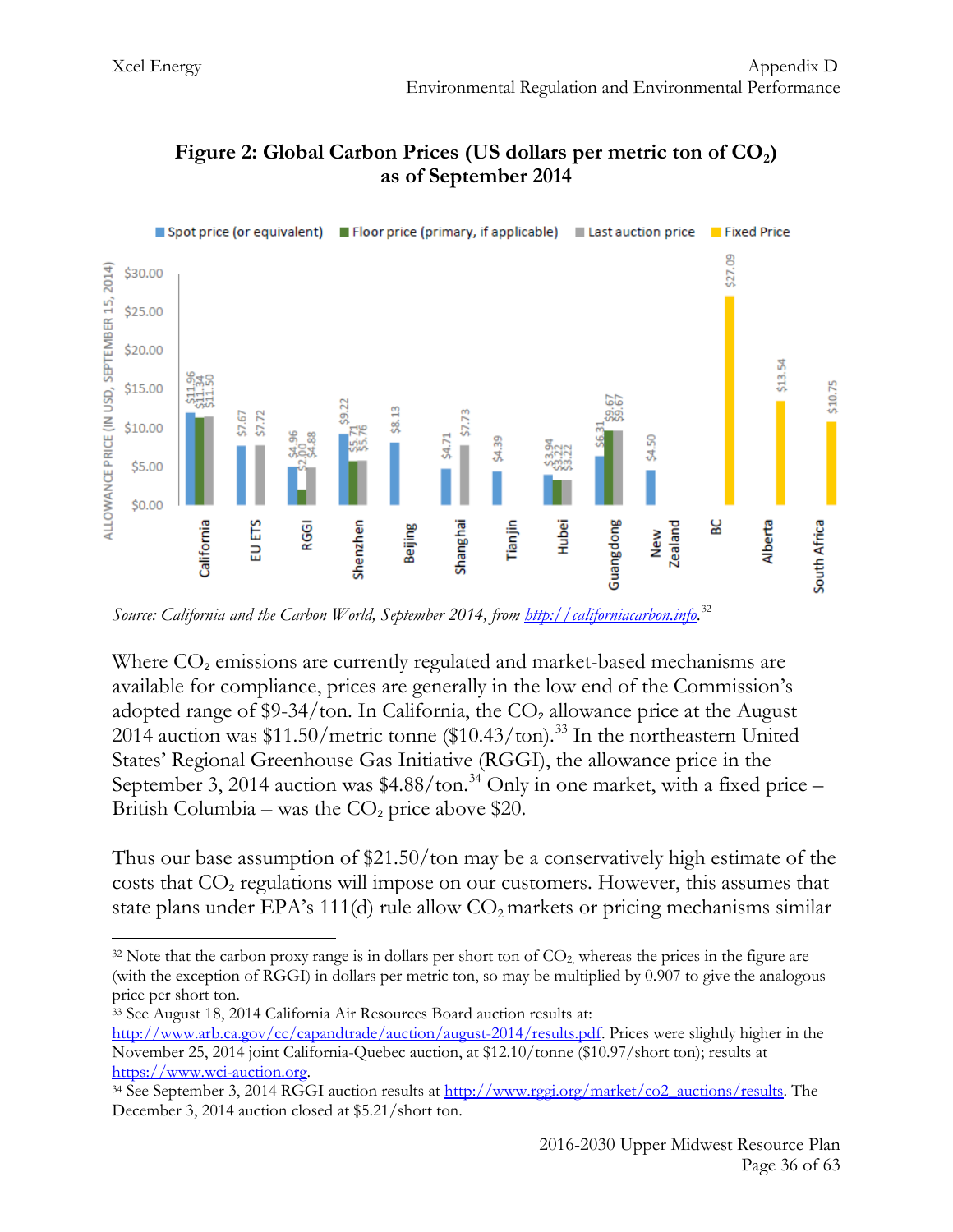to the markets above, or allow other compliance flexibilities that contain costs in a similar range. This remains uncertain at this time, and the ultimate cost of compliance will depend on the final 111(d) rule, whether the goals for our states are more or less stringent than those in the proposed rule, whether our states' 111(d) plans include market mechanisms and other compliance flexibilities, whether they collaborate with each other or with other states, and other factors. Based on the information currently available, we believe \$21.50 remains a reasonable assumption.

## *3.* Perspective #2: Possible Alternatives to a CO<sub>2</sub> Price

When the estimate of the likely range of costs of future  $CO<sub>2</sub>$  regulation was established in 2007, and for some years thereafter, there was a general expectation that  $CO<sub>2</sub>$  regulation would take the form of a market-based policy such as a carbon tax or cap and trade program. However, efforts to establish market-based carbon policy at the national level have failed; the American Clean Energy and Security Act (H.R. 2454) passed in 2009 by the U.S. House of Representatives failed to pass the Senate, and no similar cap and trade legislation has been introduced since. Discussions of a carbon tax proposal continue, but appear equally unlikely to secure bipartisan support.

The focus of climate policy has shifted to existing authorities, specifically section 111 of the Clean Air Act, as summarized in Section II.A of this Appendix. The EPA's proposed GHG rule for new power plants under CAA section 111(b) is an emission standard that new units must meet, with no market-based compliance option. The EPA's proposed rule for existing power plants under CAA section 111(d) allows states' plans to adopt market-based approaches, but does not require them to do so.

Thus the Commission may find it useful to consider other methods to simulate the effect of the 111(b) and 111(d) regulations. For example, the proposed 111(b) regulation mandates that any new coal plant emit no more than  $1,100$  lbs of  $CO$ , per MWh – an emissions rate only achievable through partial carbon capture and sequestration  $(CCS)$ .<sup>[35](#page-37-0)</sup> This mandate could be captured by including in the cost assumptions for any new coal plant the costs of capturing, transporting and sequestering enough  $CO<sub>2</sub>$  to reach the 1,100 lb/MWh standard.

In Minnesota, these costs would be high – even higher than in other parts of the country, since Minnesota has few geologic storage or enhanced oil recovery

<span id="page-37-0"></span><sup>35</sup> *Standards of Performance for Greenhouse Gas Emissions from New Stationary Sources: Electric Generating Units*, Docket No. EPA-HQ-OAR-2013-0495, 79 Fed. Reg. 1,430 (Jan. 8, 2014). *See* [http://www2.epa.gov/carbon](http://www2.epa.gov/carbon-pollution-standards/2013-proposed-carbon-pollution-standard-new-power-plants)[pollution-standards/2013-proposed-carbon-pollution-standard-new-power-plants.](http://www2.epa.gov/carbon-pollution-standards/2013-proposed-carbon-pollution-standard-new-power-plants)  $\overline{a}$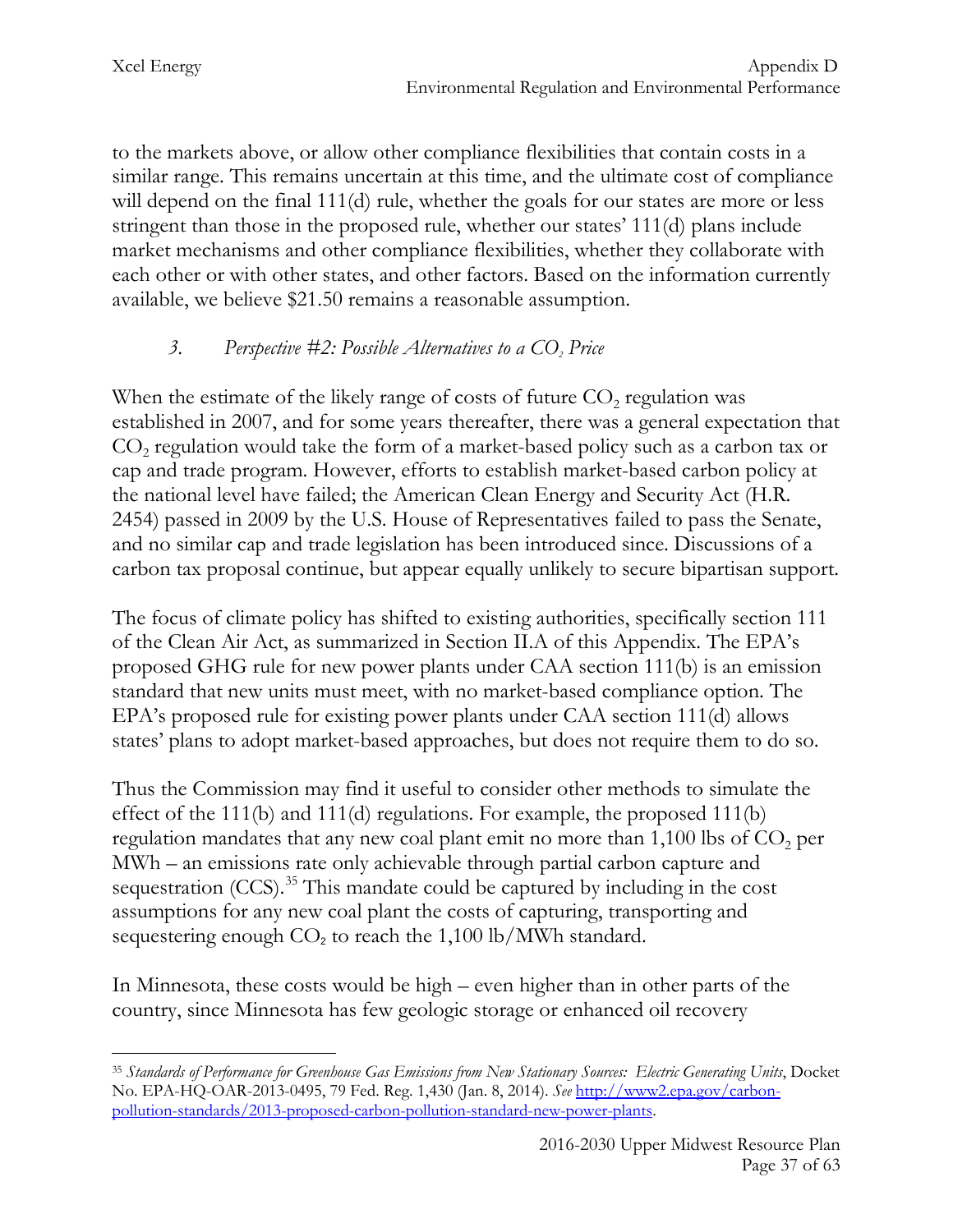opportunities – and may make a new coal plant uneconomic. Similarly, the 111(d) existing source rules indicate multiple compliance pathways other than market-based mechanisms, making a carbon proxy price not the only, or necessarily the best way, to plan future resources.

As Minnesota's approach to 111(d) implementation becomes clearer over the coming years – for example, when it is known whether the state's 111(d) plan will include market mechanisms, whether the state will adopt an emission rate-based (lbs  $CO<sub>2</sub>/MWh$ ) or mass-based (total tons  $CO<sub>2</sub>$ ) approach, and whether the state will adopt a state-only compliance approach or collaborate with other states – the Commission may consider other ways to capture the potential cost of  $CO<sub>2</sub>$  regulation for the remaining years before 111(d) compliance goes into effect.

# **B. Environmental Externalities**

Minn. Stat. § 216B.2422, subd. 3 required the establishment of a range of environmental costs (or "externality" values) associated with electricity generation, to be used when evaluating and selecting resource options in all proceedings before the Commission. The Commission established interim externality values in 1994 and final values in 1997 for sulfur dioxide  $(SO<sub>2</sub>)$ , carbon monoxide  $(CO)$ , carbon dioxide  $(CO<sub>2</sub>)$ , oxides of nitrogen  $(NO_x)$ , lead  $(Pb)$ , and particulate matter less than 10 microns in diameter  $(PM_{10})$ <sup>[36](#page-38-0)</sup> Since their establishment, the externality values have been adjusted periodically using the U.S. Department of Commerce's GDP Deflator Index, but not otherwise updated.

The most recent inflation adjustment was issued May 22, 2014. Low and high values are provided for  $PM_{10}$ , CO, NO<sub>x</sub>, Pb, and CO<sub>2</sub>. For  $PM_{10}$ , CO, NO<sub>x</sub>, and Pb; the values vary depending on the location of the emission source: urban, metropolitan fringe, rural, and within 200 miles of the Minnesota border. For  $CO<sub>2</sub>$ , the low and high values are the same regardless of location, except that  $CO<sub>2</sub>$  is assigned a zero value outside of Minnesota. No externality value is provided for  $SO<sub>2</sub>$  due to the Commission's January 3, 1997 Order finding that  $SO<sub>2</sub>$  damages were considered internalized after 2000, when federal regulation was established for  $SO_2$ , and therefore continuing to apply externality costs would be unwarranted. $37$ 

<span id="page-38-1"></span><span id="page-38-0"></span><sup>36</sup> ORDER ESTABLISHING ENVIRONMENTAL COST VALUES. *In the Matter of the Quantification of Environmental Costs Pursuant to Laws of Minnesota 1993, Chapter 356, Section 3*. Docket No. E999/CI-93-583. January 3, 1997. <sup>37</sup> NOTICE OF COMMENT PERIOD ON UPDATED ENVIRONMENTAL EXTERNALITY VALUES. *In the Matter of the Investigation into Environmental and Socioeconomic Costs Under Minn. Stat. §216B.2422, Subd. 3*. Docket Nos. E999/CI-93-583 and E999/CI-00-1636. May 22, 2014.  $\overline{a}$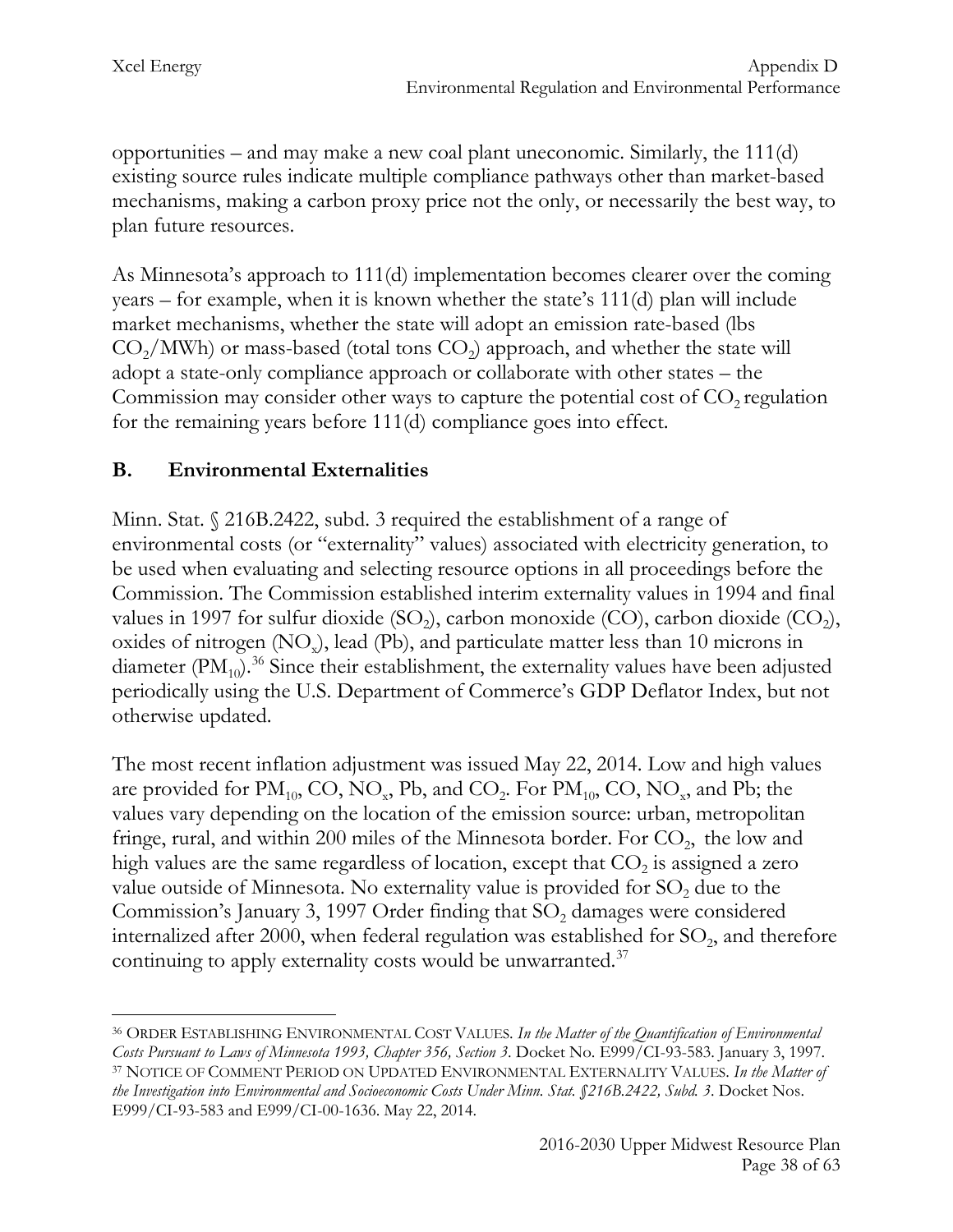The externality values must be used by utilities when evaluating resource options in all proceedings before the Commission, including Resource Plan and Certificate of Need proceedings. However the values are not themselves determinative; the Commission may consider other factors, including socioeconomic costs, when making its decisions, and the values are not applied to decisions regarding the dispatch of electricity.<sup>[38](#page-39-0)</sup>

## *1. Proceeding to Update Externality Values*

On October 9, 2013 the Minnesota Center for Environmental Advocacy, Izaak Walton League of America – Midwest Office, Fresh Energy, the Sierra Club, the Center for Energy and Environment, and the Will Steger Foundation petitioned the Commission to update its externality values for  $CO<sub>2</sub>$  and  $NO<sub>x</sub>$  emissions, establish an externality value for  $PM_{2.5}$ , and reestablish an externality value for  $SO_2$ .<sup>[39](#page-39-1)</sup> The Commission found that the scientific evidentiary support for the existing externality values had been reasonably called into question and granted the motion, referring the matter to the Office of Administrative Hearings for a contested case proceeding. The Commission also directed the Department and the MPCA to convene stakeholders to address the scope of the investigation, whether to retain an expert under Minn. Stat. § 216B.62, subd. 8, and the possible role of an expert. $40$ 

After receiving comments from the parties regarding the scope of the proceeding, the Commission held that:

- All four pollutants ( $\text{PM}_{2.5}$ ,  $\text{SO}_2$ ,  $\text{NO}_x$ , and  $\text{CO}_2$ ) should be included in the contested case proceeding;
- Because  $CO<sub>2</sub>$  represents 99 percent of GHG emissions from power plants, an accurate environmental cost value for CO<sub>2</sub> will account for almost all GHG costs. Therefore, environmental costs of non-CO<sub>2</sub> GHGs will not be included in the investigation;
- The Commission agrees with the arguments from several parties that it would be premature to adopt the Social Cost of Carbon (SCC) values for  $CO<sub>2</sub>$ developed by a federal Interagency Working Group prior to the contested case

<span id="page-39-1"></span><span id="page-39-0"></span><sup>38</sup> ORDER ESTABLISHING ENVIRONMENTAL COST VALUES. *In the Matter of the Quantification of Environmental Costs Pursuant to Laws of Minnesota 1993, Chapter 356, Section 3*. Docket No. E999/CI-93-583. January 3, 1997. <sup>39</sup> MEMORANDUM IN SUPPORT OF CLEAN ENERGY ORGANIZATIONS' MOTION TO UPDATE EXTERNALITY VALUES FOR USE IN RESOURCE DECISIONS. *In the Matter of the Quantification of Environmental Costs*. Docket No. E999/CI- 93-583. October 9, 2013.  $\overline{a}$ 

<span id="page-39-2"></span><sup>40</sup> ORDER REOPENING INVESTIGATION AND CONVENING STAKEHOLDER GROUP TO PROVIDE RECOMMENDATIONS FOR CONTESTED CASE PROCEEDING. *In the Matter of the Investigation into Environmental and Socioeconomic Costs Under Minn. Stat. § 216B.2422, Subd. 3*. Docket No. E999/CI-00-1636. February 10, 2014.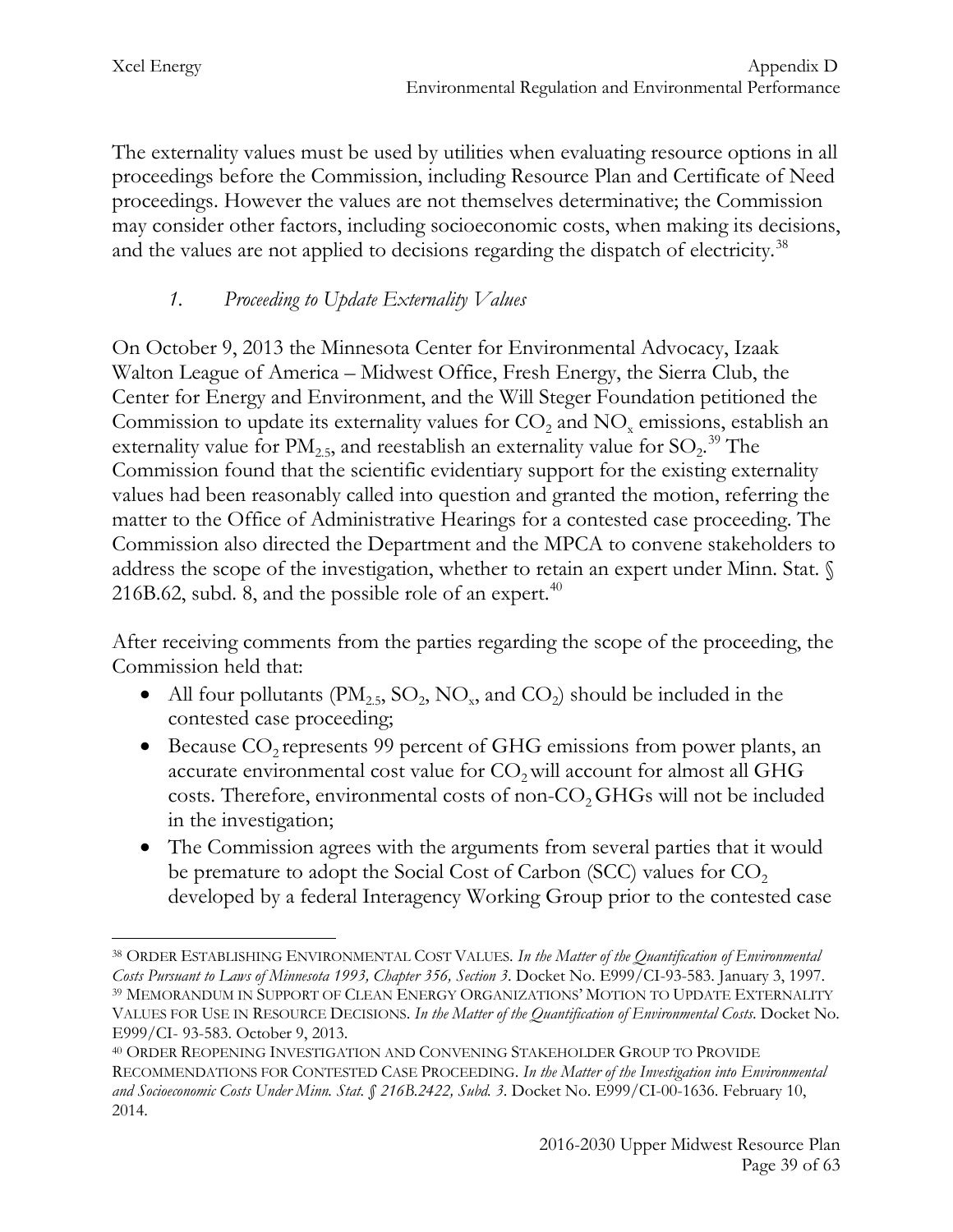proceeding. However, the Commission asked the Administrative Law Judge (ALJ) to determine whether the SCC is reasonable and the best available measure to determine the environmental cost of  $CO<sub>2</sub>$  and, if not, what measure is better supported by the evidence;

- Parties to the contested case proceeding must evaluate environmental costs using a damage cost approach, as opposed to (for example) market-based or cost-of-control values;
- The Department is authorized to take the steps necessary to retain a consultant under Minn. Stat. § 216B.62, subd. 8, if it determines such action is necessary. The Commission will play no role in the retention of a consultant and does not intend to communicate with the consultant;
- Reduced-form modeling shall be used to update externality values for  $PM_{2.5}$ ,  $SO_2$ , and  $NO_x$ ; and
- The proceeding shall be assigned a new docket number E999/CI-14-643.<sup>[41](#page-40-0)</sup>

Northern States Power Company, doing business as Xcel Energy, petitioned to intervene in the contested case proceeding, since the environmental cost values ultimately adopted will have a significant impact on our resource planning decisions.

The assigned ALJ held a pre-hearing conference on November 25, 2014. The ALJ granted all petitions to intervene; requested the Department's attorney to develop a proposal for accepting public comment on the proceeding; requested memoranda from parties summarizing their views on which parties should bear the burden of proof in the proceeding; and set a schedule for the initial phases of the proceeding. The ALJ bifurcated the proceeding into separate schedules for discussion of  $CO<sub>2</sub>$ externality values and criteria pollutant externality values. Direct testimony related to externality values for  $CO_2$  is due June 1, 2015. The due dates for direct testimony on criteria pollutants, as well as the schedule for the following steps (public hearings, rebuttal testimony, surrebuttal testimony, evidentiary hearing, initial briefs, reply briefs, and ALJ report), have not yet been set.

# *2. Application of Externality Values in this Resource Plan*

Because the outcome of the proceeding to update environmental cost values remains unknown, our Strategist modeling uses the latest inflation-adjusted values as published by the Commission in May 2014:

<span id="page-40-0"></span><sup>41</sup> NOTICE AND ORDER FOR HEARING. *In the Matter of the Investigation into Environmental and Socioeconomic Costs Under Minn. Stat. § 216B.2422, Subd. 3*. Docket Nos. E999/CI-00-1636 and E999/CI-14-643. October 15, 2014.  $\overline{a}$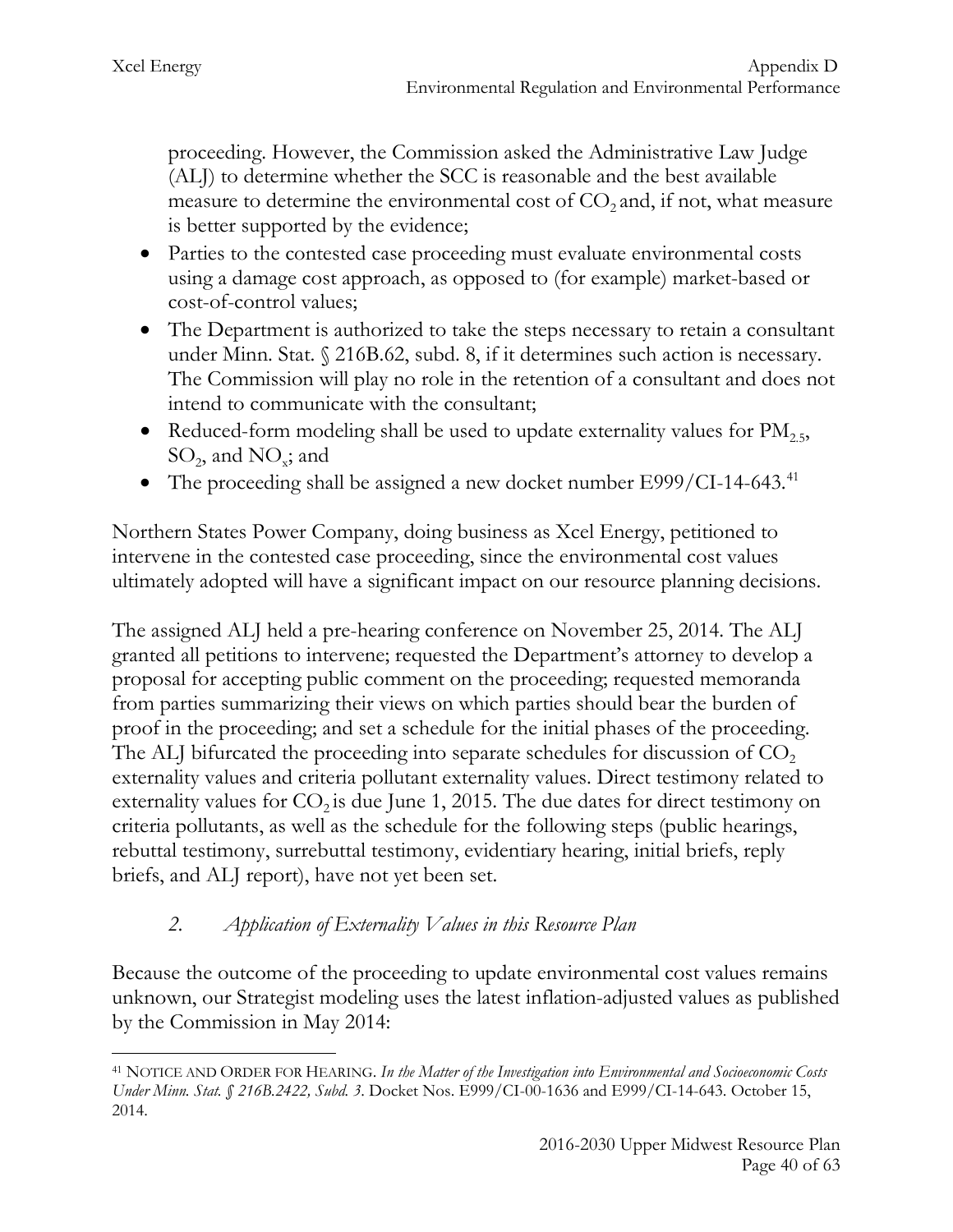- For  $PM_{10}$ , CO, NO<sub>x</sub>, and Pb, all modeled scenarios use the High externality value, chosen by location of emission source (urban, metro fringe, rural, within 200 miles from state line). We have also modeled zero values as a sensitivity. We have not modeled the Low externality values, since they will not drive a different decision;
- For  $SO_2$ , modeled scenarios do not incorporate externality values, per the Commission's current guidance;<sup>[42](#page-41-0)</sup> and
- We did not apply the Commission's current  $CO<sub>2</sub>$  externality values of \$0.43 to  $$4.46$ /ton because these are well below the  $CO<sub>2</sub>$  regulatory proxy cost midpoint of \$21.50/ton, which we applied in all scenarios. Per the Commission's current guidance, utilities need not apply the  $CO<sub>2</sub>$  externality value in any year in which they apply the  $CO_2$  regulatory proxy cost value.<sup>[43](#page-41-1)</sup> In our judgment, applying the relatively low  $CO<sub>2</sub>$  externality values in 2015-2018 prior to shifting to the \$21.50  $CO<sub>2</sub>$  regulatory proxy midpoint in 2019 would not drive different outcomes.

For  $CO<sub>2</sub>$ , a sensitivity was run in which we applied the federal SCC.<sup>[44](#page-41-2)</sup> We selected the 3 percent discount rate variant of the SCC developed by the federal Interagency Working Group, which we converted from 2007 dollars per metric ton of  $CO<sub>2</sub>$  into inflation-adjusted dollars per short ton of  $CO<sub>2</sub>$ . As indicated in our comments in Docket No. E999/CI-00-1636, Xcel Energy does not support the adoption of the 3 percent discount rate SCC as the sole  $CO<sub>2</sub>$  externality value to update environmental cost values. We believe the Commission should consider the full range of options for assigning appropriate damage cost values to  $CO<sub>2</sub>$  emissions, and set a range of values considering different discount rate options and the high level of uncertainty in the

<span id="page-41-0"></span> $42$  "In the January 3, 1997 Order Establishing Environmental Cost Values the Commission found that  $SO<sub>2</sub>$ damages would be internalized after 2000 and applying externality costs would be unwarranted." See NOTICE OF COMMENT PERIOD ON UPDATED ENVIRONMENTAL EXTERNALITY VALUES. *In the Matter of the Investigation into Environmental and Socioeconomic Costs Under Minn. Stat. §216B.2422, Subd. 3*. Docket Nos. E999/CI-93-583 and E999/CI-00-1636. May 22, 2014. Page 6.  $\overline{a}$ 

<span id="page-41-1"></span><sup>43 &</sup>quot;A utility need not apply the CO<sub>2</sub> externality values... established pursuant to Minn. Stat.§216B.2422, subd. 3, in any year to which the utility applies the  $CO<sub>2</sub>$  costs derived pursuant to Minn. Stat.  $$216H.06"$  See NOTICE OF COMMENT PERIOD ON UPDATED ENVIRONMENTAL EXTERNALITY VALUES. *In the Matter of the Investigation into Environmental and Socioeconomic Costs Under Minn. Stat. §216B.2422, Subd. 3*. Docket Nos. E999/CI-93-583 and E999/CI-00-1636. May 22, 2014. Page 7.

<span id="page-41-2"></span><sup>44</sup> *Technical Support Document: Technical Update of the Social Cost of Carbon for Regulatory Impact Analysis Under Executive Order 12866*. Interagency Working Group on Social Cost of Carbon, United States Government. May 2013 – Revised November 2013.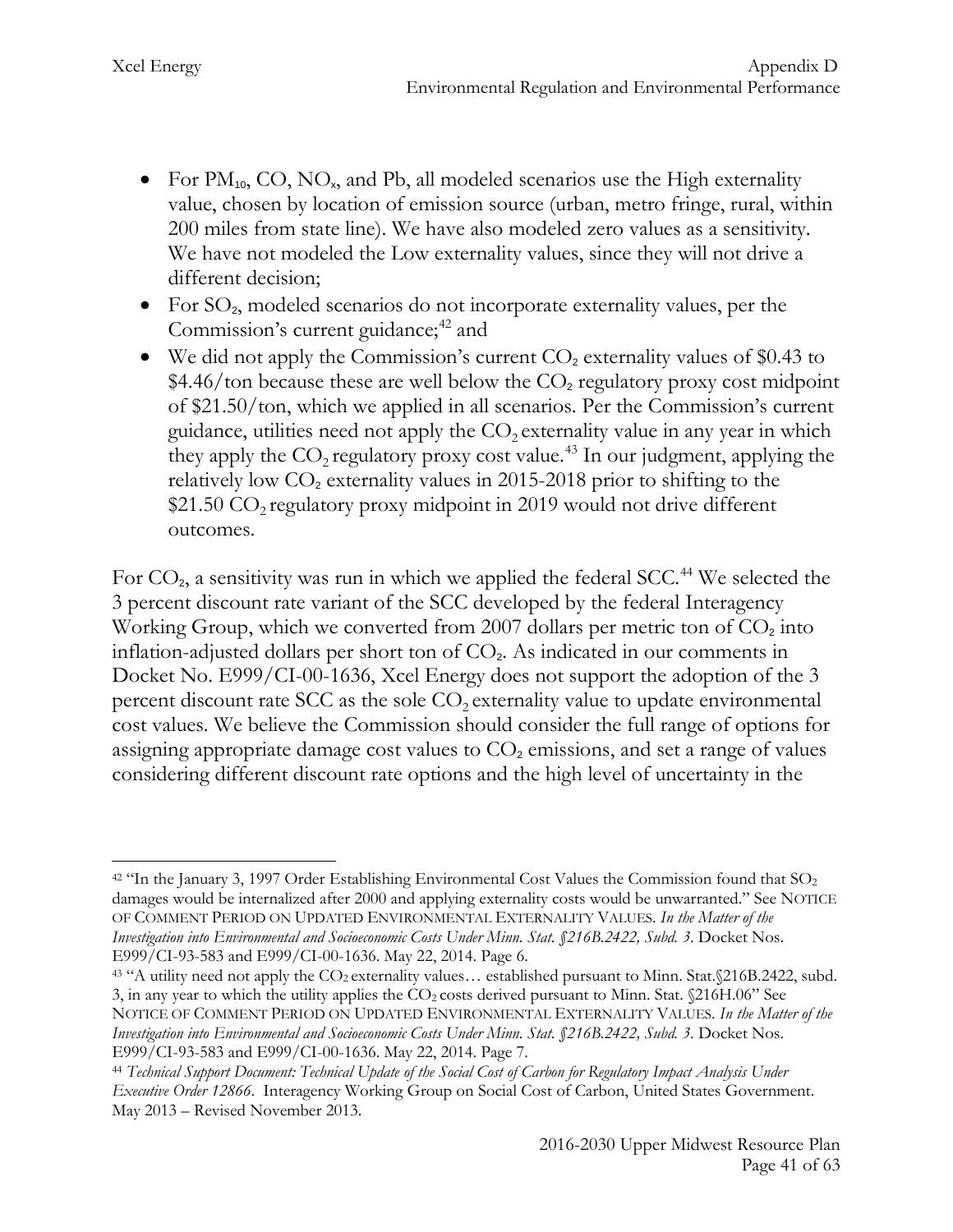SCC.<sup>[45](#page-42-0)</sup> The SCC is imprecise, is methodologically and procedurally flawed, is intended for the limited purpose of federal regulatory impact analysis that is fundamentally different from utility resource planning, and has yet to be finalized by the federal Office of Management and Budget in response to public comments taken in March 2014. Thus, we emphasize that we have applied the SCC values in this Resource Plan only as a sensitivity, to examine the implications for resource choices and costs without any suggestion that the SCC is an appropriate approach.

# **C. Minnesota GHG Goals**

The Next Generation Energy Act (NGEA) of 2007 stated that:

*It is the goal of the state to reduce statewide greenhouse gas emissions across all sectors producing those emissions to a level at least 15 percent below 2005 levels by 2015, to a level at least 30 percent below 2005 levels by 2025, and to a level at least 80 percent below 2005 levels by 2050*. [46](#page-42-1)

According to the MPCA, between 2005 and 2010 Minnesota's overall GHG emissions declined by 5 million tons  $CO<sub>2</sub>e$ , or about 3 percent, with the most significant reductions coming from electric power utilities and transportation energy use. GHG emissions from the electric sector accounted for 32 percent of the state's total in 2010, and between 2005 and 2010 declined by about 13 percent.<sup>[47](#page-42-2)</sup>

The Company's GHG emissions have declined more than those of the electric sector overall. In the base year of 2005, NSP's carbon dioxide emissions from owned and purchased power were 30.6 million short tons; by 2013, these had declined to 23.4 million tons, a decrease of 23 percent. The Company's  $CO<sub>2</sub>$  intensity from owned and purchased power declined over the same period from 1,284 lbs/MWh to 1,041 lbs/MWh, a decrease of 19 percent. See Figure 3 below.

<span id="page-42-0"></span><sup>45</sup> See Xcel Energy initial comments (November 8, 2013), reply comments (November 18, 2013), comments to Department of Commerce – Division of Energy Resources and the Pollution Control Agency (May 9, 2014), and comments on the agencies' recommendations (June 26, 2014*). In the Matter of the Investigation into Environmental and Socioeconomic Costs Under Minn. Stat.. § 216B.2422, subd. 3*. Docket No. E999/CI-00-1636.  $\overline{a}$ 

<span id="page-42-1"></span><sup>46</sup> Minn. Stat. § 216H.02, subd. 1.

<span id="page-42-2"></span><sup>47</sup> See [http://www.pca.state.mn.us/index.php/topics/climate-change/climate-change-in-minnesota/report](http://www.pca.state.mn.us/index.php/topics/climate-change/climate-change-in-minnesota/report-on-greenhouse-gas-emissions-in-minnesota.html)[on-greenhouse-gas-emissions-in-minnesota.html.](http://www.pca.state.mn.us/index.php/topics/climate-change/climate-change-in-minnesota/report-on-greenhouse-gas-emissions-in-minnesota.html)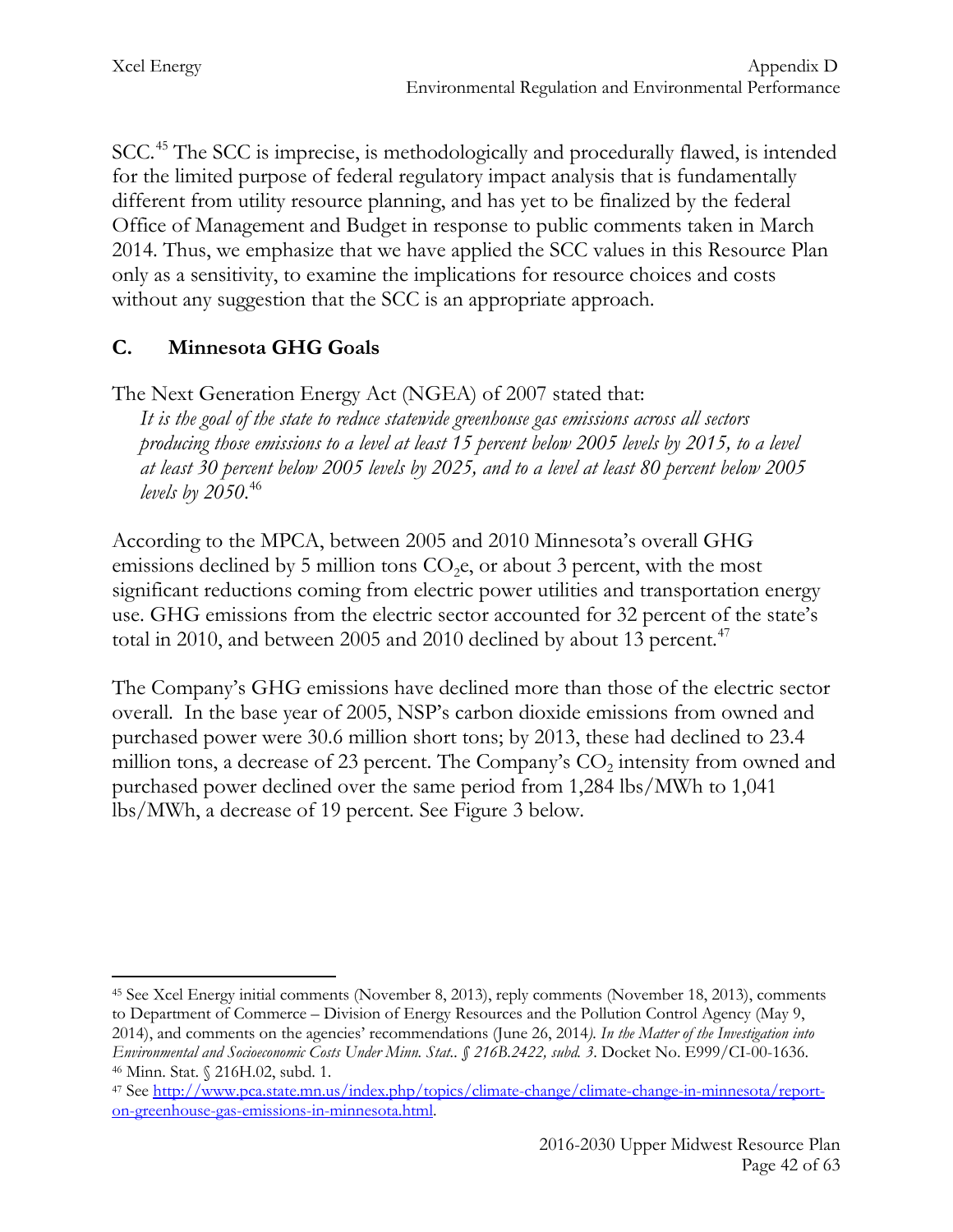

#### Figure 3: CO<sub>2</sub> emissions from owned and purchased power, **Northern States Power Company, 2005 to 2013**

These declines in total  $CO<sub>2</sub>$  emissions and  $CO<sub>2</sub>$  emission intensity are the result of a proactive strategy by the Company, implemented in cooperation with the Minnesota Public Utilities Commission and Minnesota Legislature, that includes retirement of coal power plants and repowering to gas under the Metropolitan Emissions Reduction Project; addition of renewable resources, particularly wind, with lesser shares of biomass and solar; DSM program energy savings; and nuclear uprates.

#### *1. Minnesota's 2015 Goal*

As of 2013 the Company had already exceeded the NGEA goal for 2015. Under the Preferred Plan, the Company's  $CO<sub>2</sub>$  emissions from owned and purchased power are projected to be 23.7 million tons, or 23 percent below 2005 levels. See Figure 4 below.

## *2. Minnesota's 2025 Goal*

Under the Preferred Plan, the Company is on track to exceed the NGEA goal of 30 percent below 2005 levels in 2025. Our  $CO<sub>2</sub>$  emissions from owned and purchased power would be 19.2 million tons in that year, or 37 percent below 2005 levels. See Figure 4 below.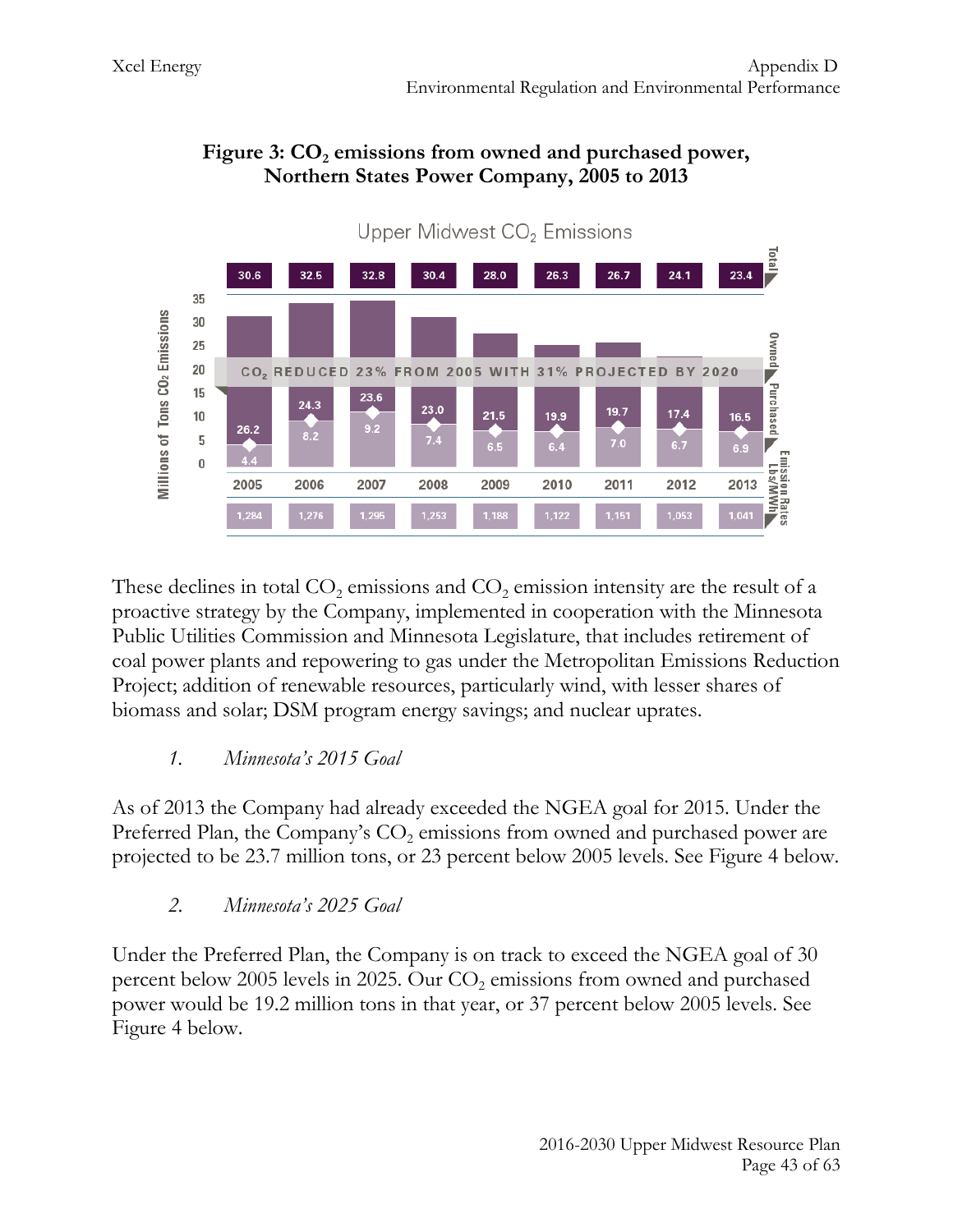

Figure 4: NSP CO<sub>2</sub> emissions from owned and purchased power, **under Reference Case and Preferred Plan**

#### 3. Non-CO<sub>2</sub> Greenhouse Gas Emissions

The above estimates for emissions, emissions intensity, and percent reductions are for  $CO<sub>2</sub>$  only, not non- $CO<sub>2</sub>$  greenhouse gases. Emissions of methane (CH<sub>4</sub>) and nitrous oxide  $(N<sub>2</sub>O)$  from power plants are generally about six orders of magnitude lower than emissions of  $CO<sub>2</sub>$ . While methane and nitrous oxide do have significantly higher Global Warming Potential (GWP) factors than  $CO<sub>2</sub>$ , these two gases contribute only an additional one half of one percent to total  $CO<sub>2</sub>$  emissions even after multiplying

*Note*: Chart shows CO<sub>2</sub> emissions from 2005 to 2030 (actual emissions for 2005 through 2013, forecast emissions for 2014 through 2030). Percentage reductions are relative to 2005**.**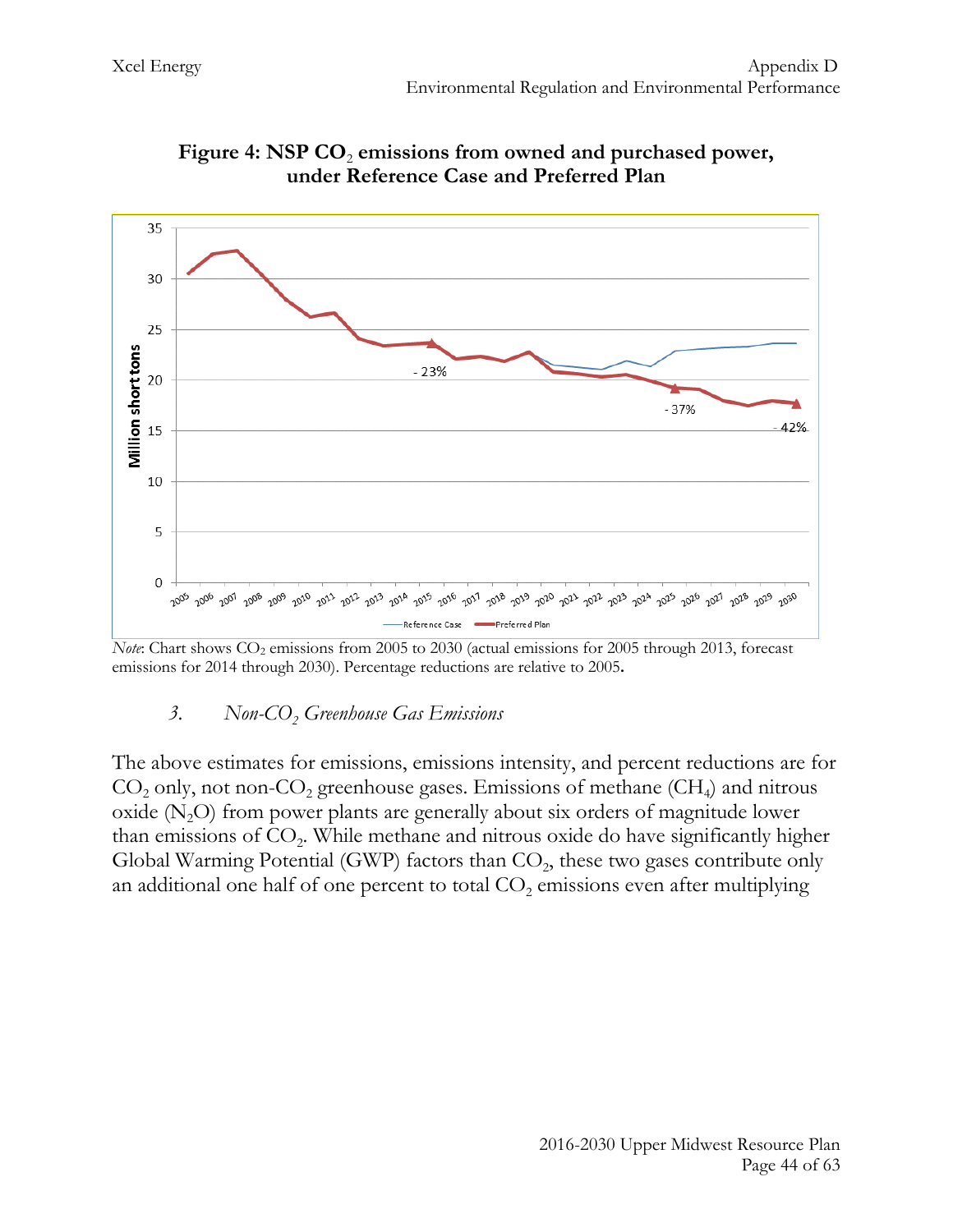these by GWP factors to put their impacts in terms of  $CO<sub>2</sub>$  equivalents.<sup>[48](#page-45-0)</sup>

Since the Commission's requirement is to evaluate progress against the statewide GHG reduction goals in percentage terms, the very small non-CO<sub>2</sub> GHG emissions would be added to both the base year of 2005 and the target years of 2015 and 2025. Emissions of non- $CO<sub>2</sub>$  GHGs from power generation are likely to have negligible effects on achievement of the State goals.<sup>[49](#page-45-1)</sup>

## *4. Minnesota's 2050 Goal*

The NGEA includes a statewide goal to reduce GHG emissions "across all sectors producing those emissions… to a level at least 80 percent below 2005 levels by 2050."[50](#page-45-2) Also, in 2014 the Minnesota Legislature passed energy legislation that requires:

*Long-range emission reduction planning*. Each utility required to file a resource plan under subdivision 2 shall include in the filing a narrative identifying and describing the costs, opportunities, and technical barriers to the utility continuing to make progress on its system toward achieving the state greenhouse gas emission reduction goals established in section 216H.02, subdivision 1, and the technologies, alternatives, and steps the utility is considering to address those opportunities and barriers.<sup>51</sup>

Since the Company already projects achievement of the goals for 2015 and 2025, we address here only the costs, opportunities, and technical barriers relative to the 2050 goal.

A GHG reduction of 42 percent below 2005 in 2030 under the Preferred Plan represents strong progress toward the 2050 goal; however, it is important to

<span id="page-45-0"></span><sup>48</sup> Examination of the USEPA's Emissions & Generation Resource Integrated Database (eGRID) substantiates these conclusions [\(http://epa.gov/cleanenergy/energy-resources/egrid/index.html\)](http://epa.gov/cleanenergy/energy-resources/egrid/index.html). For example, the latest (Ninth Edition) eGRID data shows that for the MRO West region, the output emission rate of  $CO_2$  was 1,536 lb/MWh while the output emission rate of CH<sub>4</sub> was 28.53 lb/GWh (0.028 lb/MWh) and the output emission rate of N<sub>2</sub>O was 26.29 lb/GWh (0.026 lb/MWh). Once the CH<sub>4</sub> and N<sub>2</sub>O emissions are multiplied by their 100-year GWP factors and added to the  $CO<sub>2</sub>$  emissions, the total  $CO<sub>2</sub>$ -equivalent output emission rate is 1,545 lb/MWh, or 0.57 percent greater than the output emission rate for CO<sub>2</sub> alone. This is not a characteristic specific to MRO West or to this particular year; the order-of-magnitude differences are relatively consistent across eGRID regions and across years, simply reflecting the relatively efficient combustion in modern power plants.  $\overline{a}$ 

<span id="page-45-1"></span><sup>49</sup> For added detail see Xcel Energy's Reply Comments, *Southern Minnesota Municipal Power Agency's (SMMPA) 2014-2028 Integrated Resource Plan*. Docket No. ET9/RP-13-1104. May 27, 2014.

<span id="page-45-2"></span><sup>50</sup> Minn. Stat. 216H.02, subd. 1.

<span id="page-45-3"></span><sup>51</sup> HF2834, signed into law May 16, 2014, Sec. 13 Subd. 2c.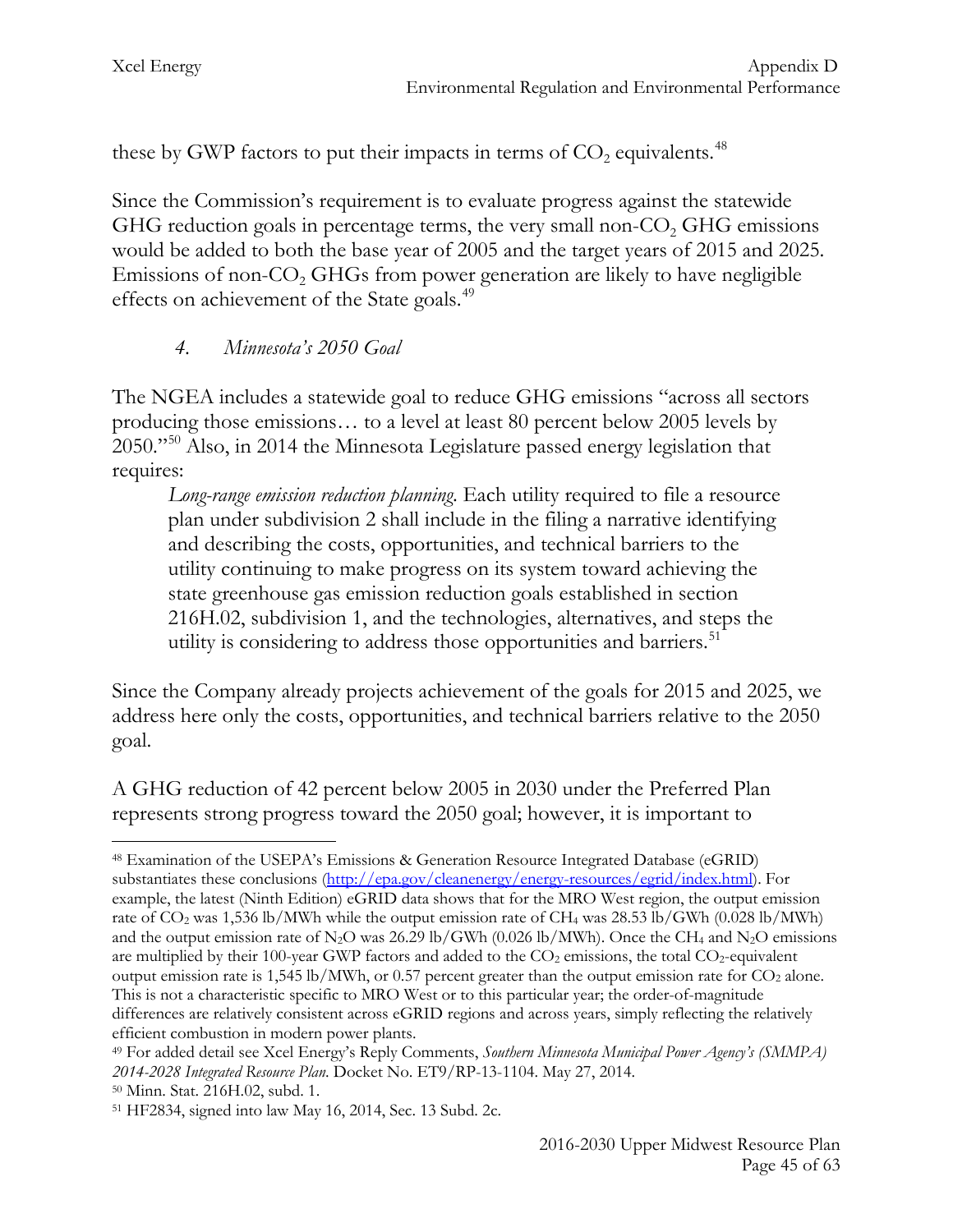acknowledge that an 80 percent reduction in GHG emissions implies a complete transformation in the way electricity is produced and used. The Company's  $CO<sub>2</sub>$ emissions of 30.6 million tons in 2005 would need to decline to about 6 million tons per year by 2050.[52,](#page-46-0)[53](#page-46-1) This means an electricity generation, transmission, distribution and storage system that is largely carbon-free, supported by a small fossil fuel share – probably highly efficient natural gas combined cycle and combustion turbines – used primarily for integrating intermittent renewables and to a limited extent for peaking power and ancillary service needs. It would likely require energy storage technologies not available today.

Importantly, each increment of  $CO<sub>2</sub>$  reduction may be more challenging and costly than the last. Initially, it was possible to retire relatively older, smaller and less efficient coal units, to invest in the most cost-effective renewable resources, and to invest in the "low-hanging fruit" among DSM opportunities. To reach an 80 percent reduction implies retiring larger, highly efficient and cost-effective baseload units, whose generation is expensive to replace. It means developing potentially more expensive renewable resources (though this may be mitigated to some extent by declining costs), and capturing more difficult and costly DSM savings. It may mean less portfolio diversity and greater reliance on a single fuel (natural gas), with historically volatile prices. There could be greater challenges managing reliability in a system increasingly made up of variable resources.

## a. Key variables and unknowns

**Utility business models and regulatory frameworks may change.** An 80 percent  $CO<sub>2</sub>$  reduction could be pursued primarily under the model in place today – a vertically integrated utility operating under cost-of-service regulation and investing primarily in large-scale, centralized generation – or under new utility business models and regulatory frameworks in which electricity generation, distribution and storage are more decentralized, with an increasing role for unregulated actors in the marketplace.

<span id="page-46-0"></span> $52$  This interprets the 80 percent reduction goal in reference to the  $CO<sub>2</sub>$  emissions from electricity supply (owned and purchased) of Northern States Power Company overall. The goal could instead be interpreted as applicable to NSP-Minnesota electricity emissions, not the share assigned to NSP-Wisconsin, since Wisconsin does not have a GHG reduction goal comparable to Minnesota's; or as applicable only to  $CO<sub>2</sub>$  emissions from electric generating facilities physically located in Minnesota. However the NSP system generation portfolio is operated as an integrated system, with costs and revenues allocated per the FERC interchange agreement between NSP-Minnesota and NSP-Wisconsin, and the Company generally does not attempt to  $\overline{a}$ 

<span id="page-46-1"></span>split CO<sub>2</sub> emissions or emission reductions between NSP-Minnesota and NSP-Wisconsin.<br><sup>53</sup> The City of Minneapolis has adopted a similar goal, but using a 2006 rather than 2005 baseline. An 80 percent reduction from the Company's  $2006$  CO<sub>2</sub> emissions from owned and purchased power (32.5 million tons) would allow slightly higher annual  $CO<sub>2</sub>$  emissions, at 6.5 million tons.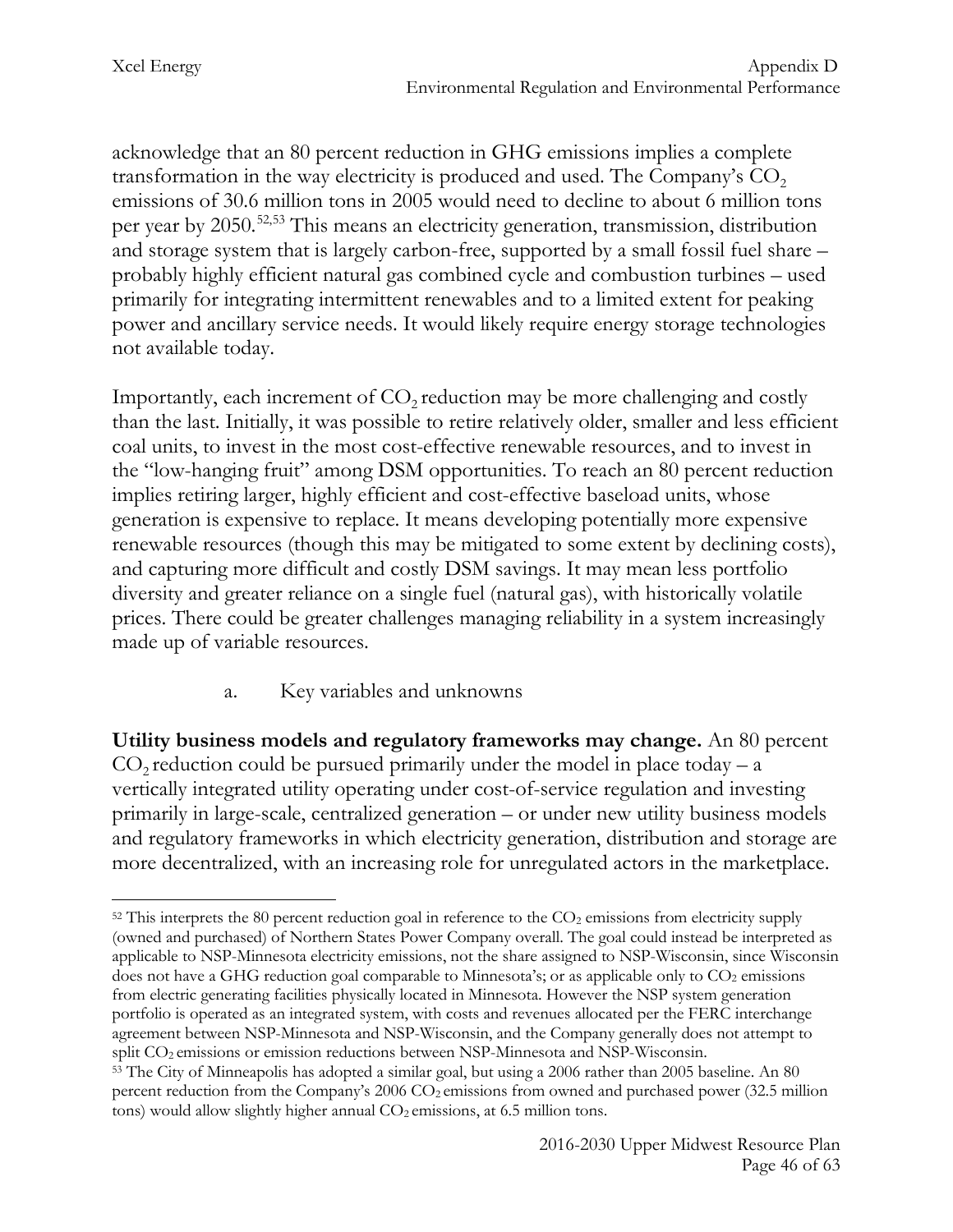Centralized utility-scale renewables are today significantly more cost-effective, in terms of levelized cost per MWh or cost per ton of  $CO<sub>2</sub>$  abatement, than decentralized distributed generation and storage. Achieving an 80 percent reduction could be more costly in a distributed framework that does not enjoy the same economies of scale and bargaining leverage in power purchase agreements that large centralized utilities have historically enjoyed. However, technology and costs are evolving rapidly – as are utility business models, regulatory frameworks, and customer preferences – so we cannot assume the same structure will exist in 2050 as exists today.

**The future of our nuclear units is unclear**. NSP's almost 1,700 MW of baseload nuclear power represent a highly cost-effective resource that is a large contributor to our ability to provide our customers 51 percent carbon-free energy today.<sup>[54](#page-47-0)</sup> These units are currently slated for retirement in 2030 (Monticello), 2033 (Prairie Island Unit 1), and 2034 (Prairie Island Unit 2). If they retire as planned, this generation will have to be replaced by other carbon-free options; if they are replaced by intermittent renewables, significantly more MW will have to be installed than the baseload nuclear MW retiring, and these resources will have to be balanced with  $CO<sub>2</sub>$ -emitting natural gas or with large-scale energy storage. While the Company has not yet begun the formal process to meet Nuclear Regulatory Commission (NRC) requirements for license renewal beyond 60 years, we have made life cycle management investments that have positioned Monticello and Prairie Island to operate safely and reliably long into the future. Achieving  $CO<sub>2</sub>$  reductions of 80 percent will be much more challenging without these units.

**Large-scale energy storage technologies are not available today.** Only scattered examples of large-scale bulk power storage, such as pumped hydro, exist today. Xcel Energy and other utilities are exploring battery technologies as a means to balance intermittent wind and solar generation and to better match their generation to load. Battery costs are declining, and battery storage may one day be available at commercial scale, but costs are still high and the largest examples today are only in the 1 to 8 MW range.[55](#page-47-1) Without large-scale, lower-cost storage options, and with a 6 million ton  $CO_2$ /year constraint on natural gas generation, it will be challenging to integrate 80 percent or more intermittent renewable energy. Some types of renewable generation, such as hydro and biomass, can function as baseload resources, but the cost of new capacity is high.

<span id="page-47-0"></span><sup>54</sup> Approximately 60 percent of our clean non-carbon emitting energy comes from Monticello and Prairie Island.  $\overline{a}$ 

<span id="page-47-1"></span><sup>55</sup> See [http://www.businessweek.com/news/2014-10-13/giant-battery-unit-aims-at-wind-storage-holy-grail](http://www.businessweek.com/news/2014-10-13/giant-battery-unit-aims-at-wind-storage-holy-grail-commodities%23p2)[commodities#p2.](http://www.businessweek.com/news/2014-10-13/giant-battery-unit-aims-at-wind-storage-holy-grail-commodities%23p2)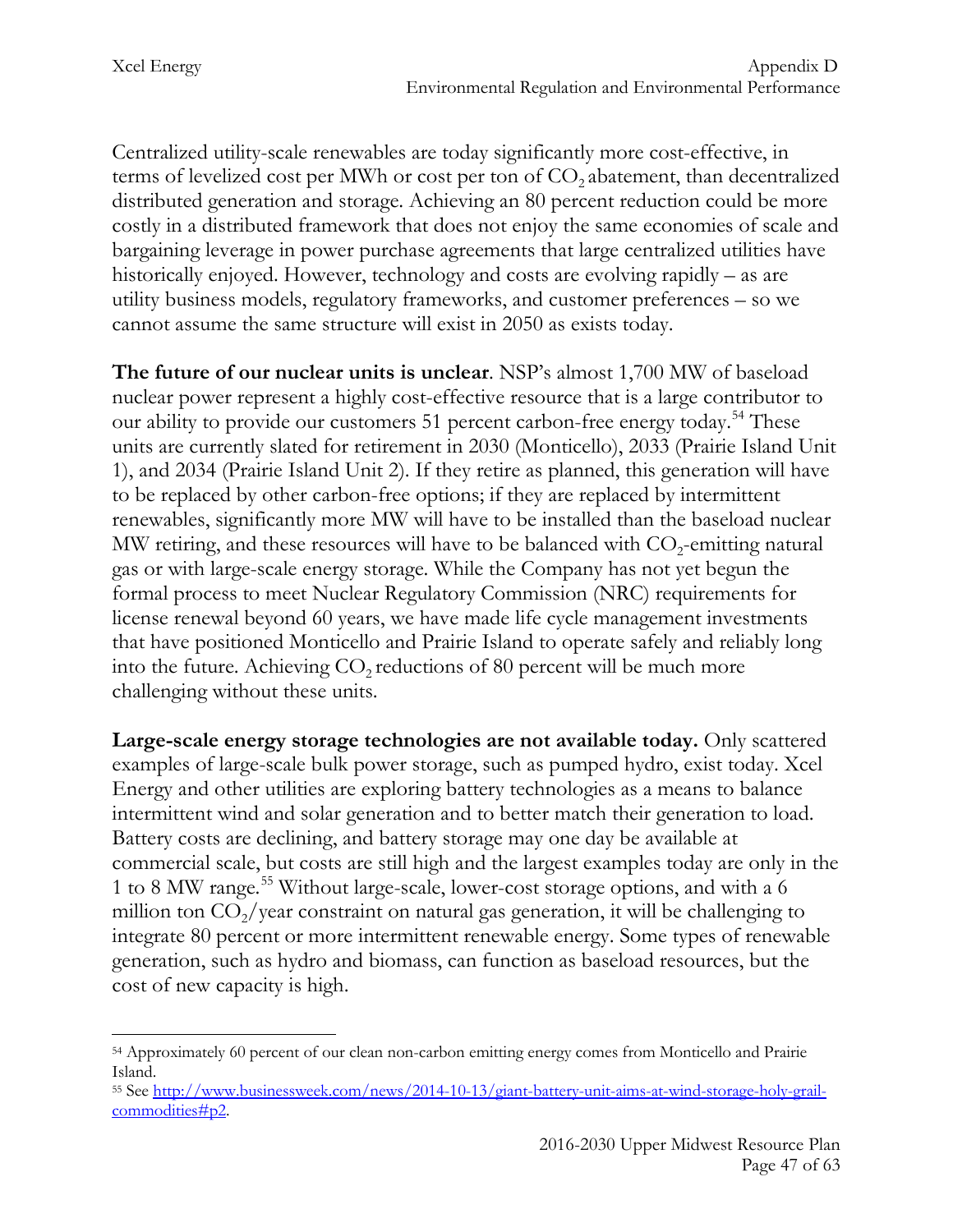**The price of natural gas is a key driver, and historically volatile.** The shale gas revolution and hydraulic fracturing have revolutionized the natural gas industry, resulting in lower long-term natural gas price forecasts. Our current modeling uses a current gas price of around \$4.00/MMbtu, escalating to around \$10 in 2050 in the reference scenario (with sensitivities from \$6 to \$15/MMbtu in 2050). However, it is not possible to predict gas prices in 2050. A higher or lower gas price will affect the mix of resources and the overall cost of achieving an 80 percent  $CO<sub>2</sub>$  reduction. A higher gas price would make wind and solar more competitive, but also increase the costs of natural gas generation needed to balance their variable generation. A lower gas price would make natural gas generation more competitive, but since total natural gas generation will be limited by the 6 million ton annual  $CO_2$  cap, the Company would still be required to meet most of its load with carbon-free resources, and the cost to our ratepayers (relative to natural gas generation) would be higher. Significantly greater reliance on natural gas also exposes our customers to greater fuel price risk.

# b. Costs, opportunities and technical barriers

The box at the right qualitatively characterizes generation technologies by levelized cost of electricity, as of today, not including externalized costs or benefits. The costs of some technologies are declining quickly. Since technological advances and future costs are so difficult to predict, particularly to 2050, we have not attempted to attach specific long-term cost estimates to any of these technologies.

Cost, technical, and political barriers to achieve an 80 percent  $CO<sub>2</sub>$  reduction include, but are not limited to:

• Costs of renewable generation, particularly in the absence of the PTC and ITC, remain higher than fossil alternatives. However, the costs of fossil alternatives could increase, and the costs of many renewable technologies are declining.

Most mature and lowest cost:

- Existing coal, nuclear, hydro for baseload power
- Natural gas combined cycle and combustion turbines for intermediate and peaking power and for balancing renewable generation
- Wind, especially with tax credits

Medium maturity and/or cost:

- Wind without tax credits
- Utility-scale solar and solar gardens, with tax credits
- Biomass

Least mature and/or highest cost:

- New coal with CCS (as may be required by the EPA's 111(b) proposed rule)
- New nuclear
- Distributed rooftop solar
- Energy storage (battery) technologies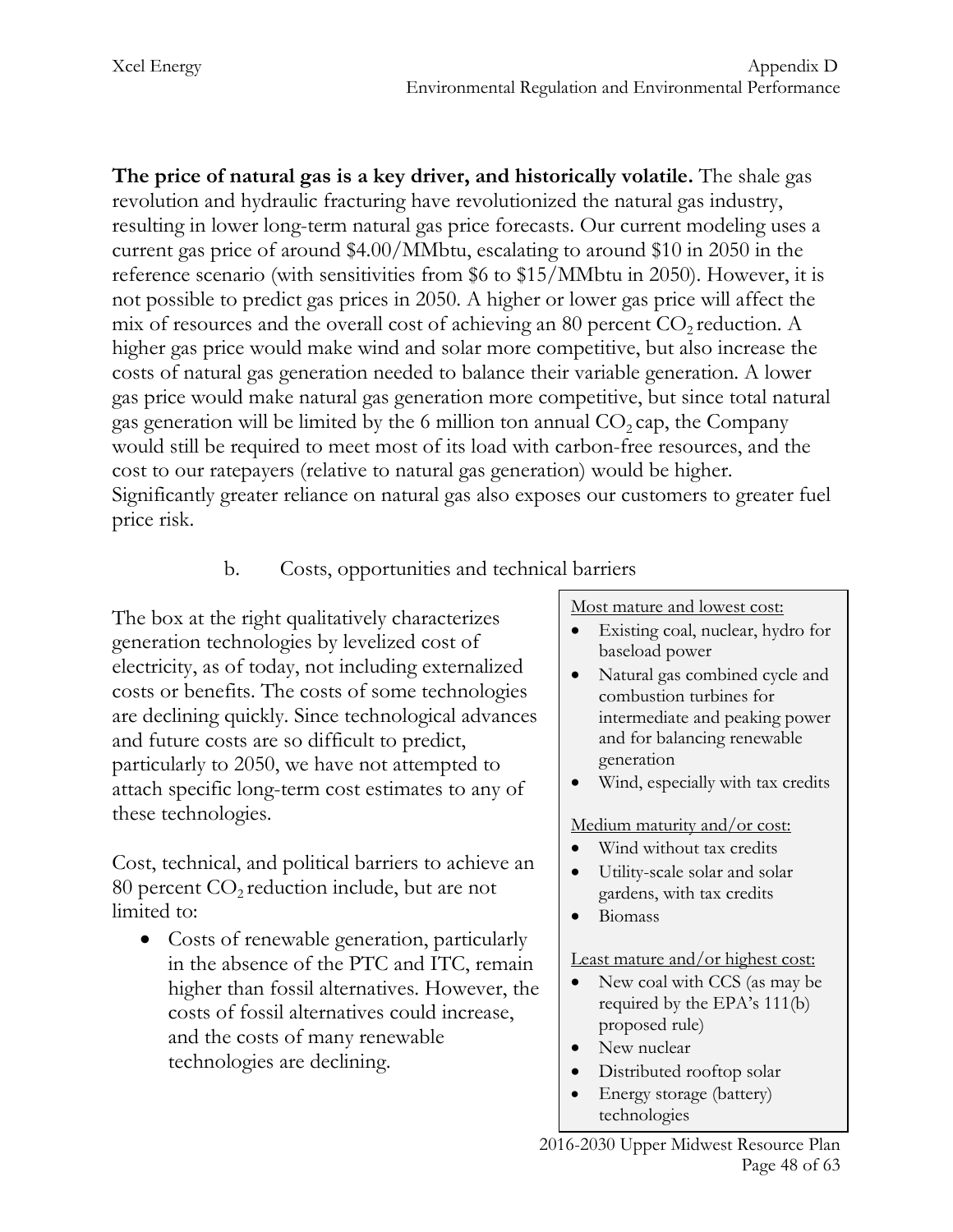- While experience with renewable integration is growing quickly, integrating much higher (80 percent or more) levels of intermittent renewable generation will be a challenge – particularly if commercial scale energy storage remains unavailable or prohibitively expensive, and our ability to use natural gas units for load following is limited by the 6 million tons  $CO_2$ /year cap.
- Environmental regulations are generally making it more difficult to maintain a diverse energy portfolio, which can mean higher and more volatile costs and a greater challenge to provide reliable and affordable electricity. Public reaction to higher costs could make it more difficult to secure support for ongoing  $CO<sub>2</sub>$ reductions.
- Public opposition to nuclear power, and the lack of a long-term solution for nuclear waste management, could make it more difficult to extend the licenses of our existing nuclear units, resulting in higher costs to achieve an 80 percent  $CO<sub>2</sub>$  reduction.
- Public opposition to other baseload zero-carbon or low-carbon alternatives, including hydro and biomass, is generally increasing as well.
- Today  $CO_2$  capture and storage is challenged by the cost of  $CO_2$  capture, parasitic load, cost of  $CO<sub>2</sub>$  transport to areas with better geologic sequestration options than Minnesota, and concerns related to long-term liability and permanence of storage. If CCS remains unavailable in 2050, less fossil generation will be possible within the 6 million tons  $CO<sub>2</sub>/year$  cap.
- Today the cost of small-scale, distributed generation and storage makes these a relatively higher-cost way to achieve an 80 percent  $CO<sub>2</sub>$  reduction. If the cost of solar PV, smart grid infrastructure, and energy storage decline significantly, with batteries and electric vehicles (EVs) integrated into the grid becoming the primary means for balancing renewable generation with load, this scenario becomes more feasible.
	- c. Steps Xcel Energy is taking to address these opportunities and barriers

Xcel Energy is working to address these barriers and explore new opportunities through:

**Continued investment in carbon-free generation**. We continue to invest in wind and solar resources. The 1,867 MW of wind currently in our Upper Midwest portfolio will increase to 2,617 MW by 2016 under previous Commission decisions. Under the Preferred Plan, we propose to add another 1,800 MW of wind by 2030. Our solar energy portfolio, under the Preferred Plan, will grow to 1,887 MW of large solar plus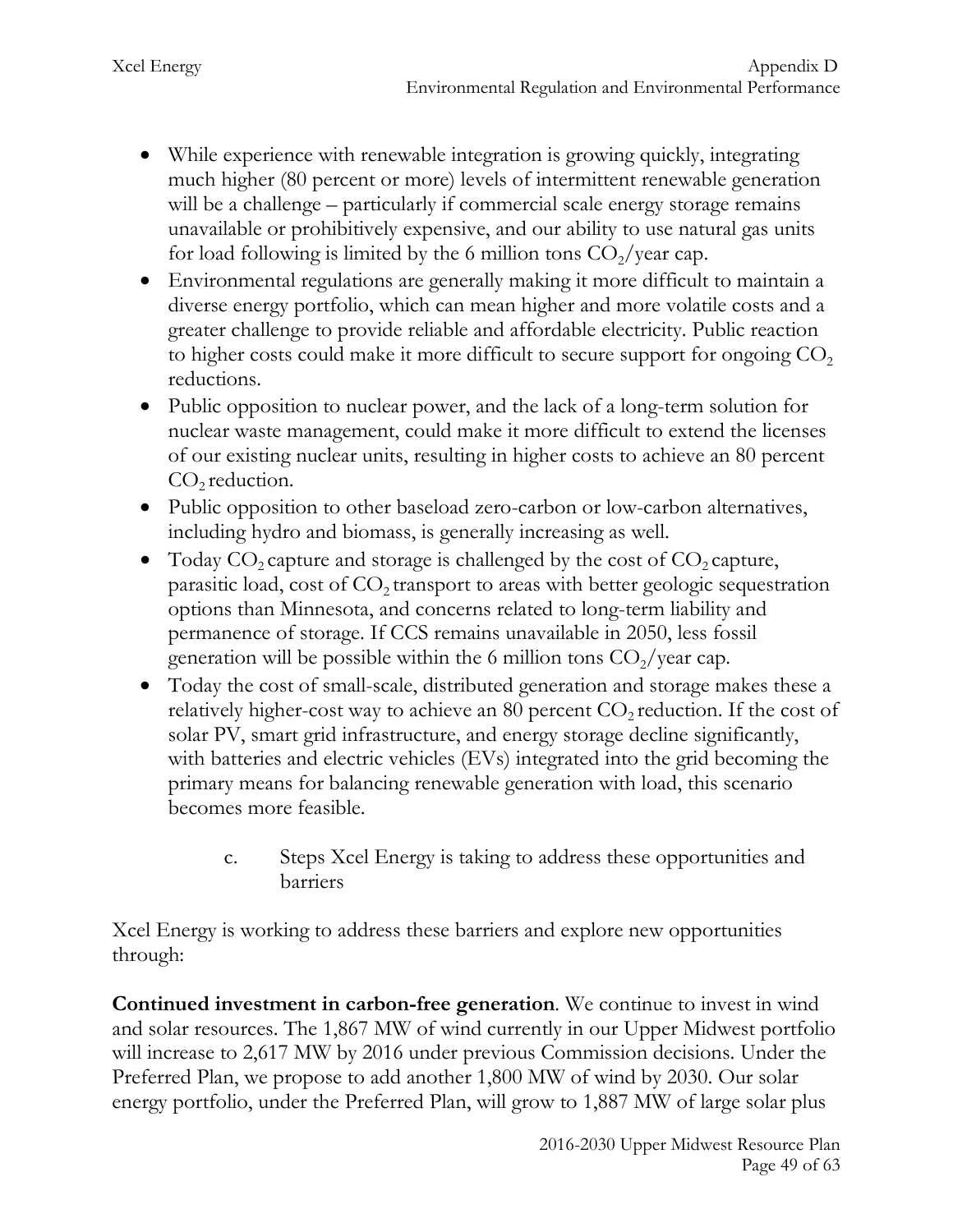506 MW of small solar. We are on track to meet the mandate of 1.5 percent solar energy by 2020, and under the Preferred Plan propose to increase solar energy's contribution to 10 percent of NSP retail sales by 2030.

**Sophisticated wind forecasting**. As our renewable portfolio grows, we are pursuing a number of industry-leading initiatives to improve the operation and integration of variable energy. Since 2009, we have worked with Global Weather Corp., an affiliate company of the National Center for Atmospheric Research, to implement a highly detailed forecasting system that has increased our wind forecasting accuracy by more than 37 percent since 2009, and saved customers an estimated \$37.5 million in fuel costs through more efficient dispatch of our generating units. Improving our ability to predict and dispatch variable resources has allowed for the off-line cycling of baseload resources. We now regularly park fossil-fuel plants at low production levels and use wind energy for system balancing.

**Energy storage research and development**. Xcel Energy is currently testing two battery storage projects at our Solar Technology Acceleration Center (SolarTAC) in Colorado. The first uses a 1.5 MW battery to smooth fluctuations that can occur when solar output from large-scale installations changes rapidly due to cloud cover or other factors. In the second, we are examining how smaller battery technology can mitigate the effects of high solar penetration in residential areas. A 25 kW battery is connected to four simulated homes powered by photovoltaic panels, modeling solar integration in a neighborhood. We also are working with the Electric Power Research Institute (EPRI) on a smart inverter project that will improve the integration of solar power. In our earlier Wind2Battery (W2B) project, we tested a 1 MW battery energy storage system connected directly to a wind farm, storing wind energy to return it to the grid when needed. Fully charged, the battery could power 500 homes for more than seven hours. Benefits include expected long-term emission reductions from increased availability of wind, reduction of impacts of wind variability, and modernization of the grid to allow for easier integration of renewable energy sources. The W2B project has provided us with experience and information that will allow us to assess and improve upon the viability of scaling-up battery storage on our system as more wind power is added to meet the renewable policies in the states we serve.

**Electric vehicle (EV) research and deployment**. Xcel Energy created the Repowering Transportation group in 2011, an internal team working on a comprehensive strategy to enable electrified transportation. We participate in community events to educate our customers about charging options, the benefits of EVs, specialized rate options for EV charging, and options to drive with 100 percent renewable energy by participating in *Drive with GUST-o* (residential charging of EVs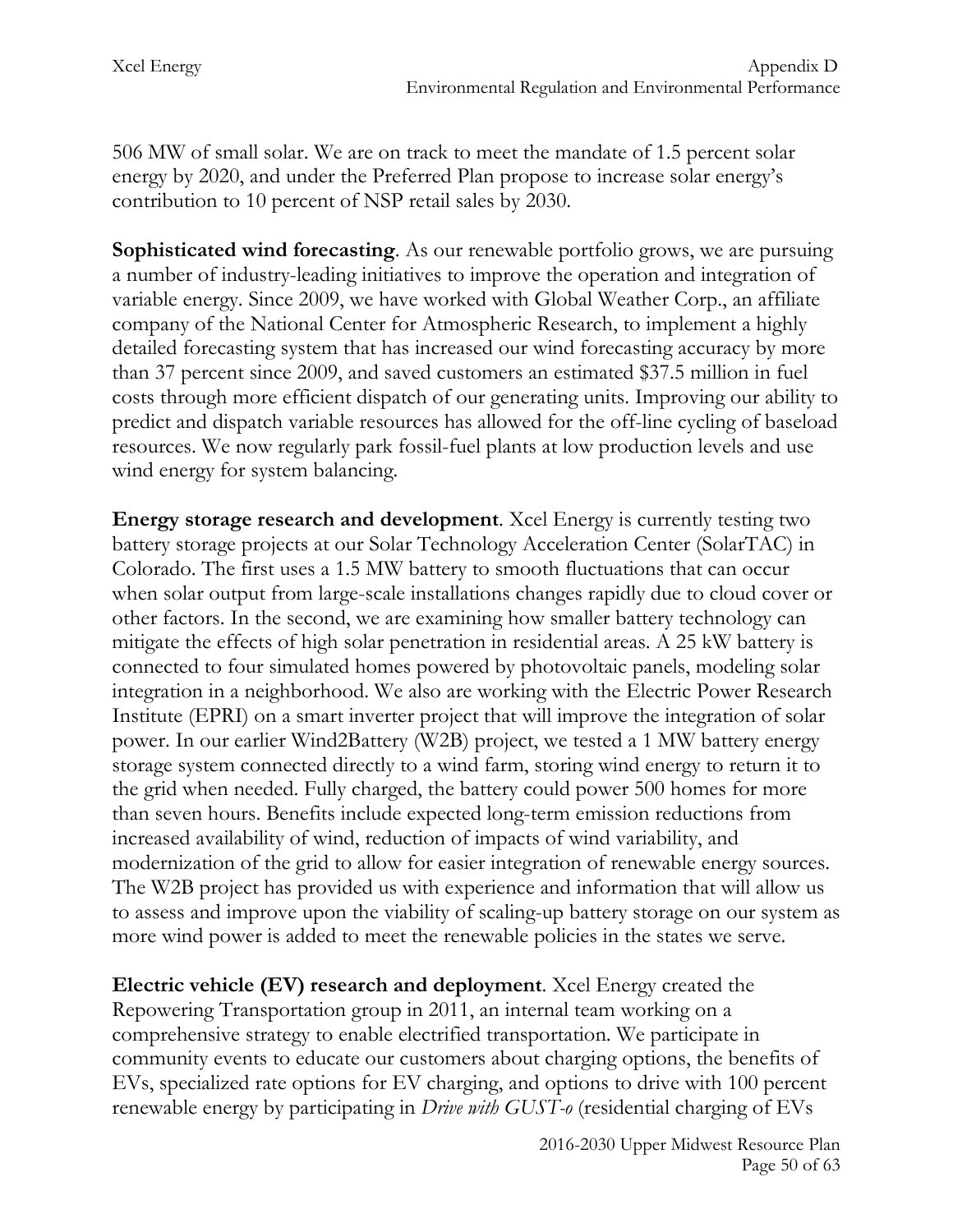with WindSource) and *Zero Emissions Challenge* (EV charging in public and workplace locations). We are also a partner in Drive Electric Minnesota (DEM), working with local and state governments, businesses and non-profits to bring EVs and plug-in charging infrastructure to Minnesota. Xcel Energy collaborated with DEM to facilitate the purchase of 12 Transit Connect electric vehicles for demonstration in highly visible fleets, and supported the installation of 76 public charging stations in city, university, and public transit locations.

The value of transportation electrification includes both GHG reduction and, in the future, a possibility for distributed energy storage. The transportation sector is the second-largest source of GHG emissions in Minnesota, responsible for 24 percent of emissions.[56](#page-51-0) Shifting vehicles to electricity not only reduces GHG emissions at the tailpipe – EV emissions are about one-third lower than conventional internal combustion engine vehicles<sup>[57](#page-51-1)</sup> – but can also reduce overall emissions as Xcel Energy continues to reduce the  $CO<sub>2</sub>$  intensity of our generation portfolio. This enables us to support Minnesota's 80 percent by 2050 goal even beyond our own sector. Over time as vehicle-to-grid (V2G) technology improves, EVs may become an important way to store energy and balance increasing penetration levels of renewable generation with load.

**Support for renewable energy deployment and demonstrations***.* The Renewable Development Fund (RDF), financed by our Minnesota and Wisconsin electricity customers, supports the startup, expansion and attraction of renewable electric energy projects and companies. RDF also stimulates research and development into renewable electric energy technologies. Our RDF efforts are designed to increase the market penetration of renewable electric energy resources at reasonable costs. Our latest (March 2014) RDF grant cycle awards include 29 projects totaling \$42 million, in the areas of energy production, research and development projects, and educational research initiatives.[58](#page-51-2)

**Monitoring CCS technology, cost and regulations***.* Xcel Energy is not conducting CCS tests at any of our power plants, but we monitor on an ongoing basis the evolution of CCS technologies, costs, and regulations affecting  $CO<sub>2</sub>$  injection and long-term storage. We also participate in and co-fund the U.S. Department of

<span id="page-51-0"></span><sup>&</sup>lt;sup>56</sup> Data for 2010 from MPCA; see [http://www.pca.state.mn.us/index.php/topics/climate-change/climate](http://www.pca.state.mn.us/index.php/topics/climate-change/climate-change-in-minnesota/report-on-greenhouse-gas-emissions-in-minnesota.html)change-in-minnesota/report-on-greenhouse-gas-emissions-in-minnesota.html.<br>
<sup>57</sup> [http://www.afdc.energy.gov/vehicles/electric\\_emissions.php.](http://www.afdc.energy.gov/vehicles/electric_emissions.php)<br>
<sup>58</sup> A list of funded projects is at  $\overline{a}$ 

<span id="page-51-1"></span>

<span id="page-51-2"></span>

[https://www.xcelenergy.com/staticfiles/xe/Corporate/Corporate%20PDFs/RDFCurrent%20Funding%20](https://www.xcelenergy.com/staticfiles/xe/Corporate/Corporate%20PDFs/RDFCurrent%20Funding%20Cycle_Projects.pdf) [Cycle\\_Projects.pdf.](https://www.xcelenergy.com/staticfiles/xe/Corporate/Corporate%20PDFs/RDFCurrent%20Funding%20Cycle_Projects.pdf)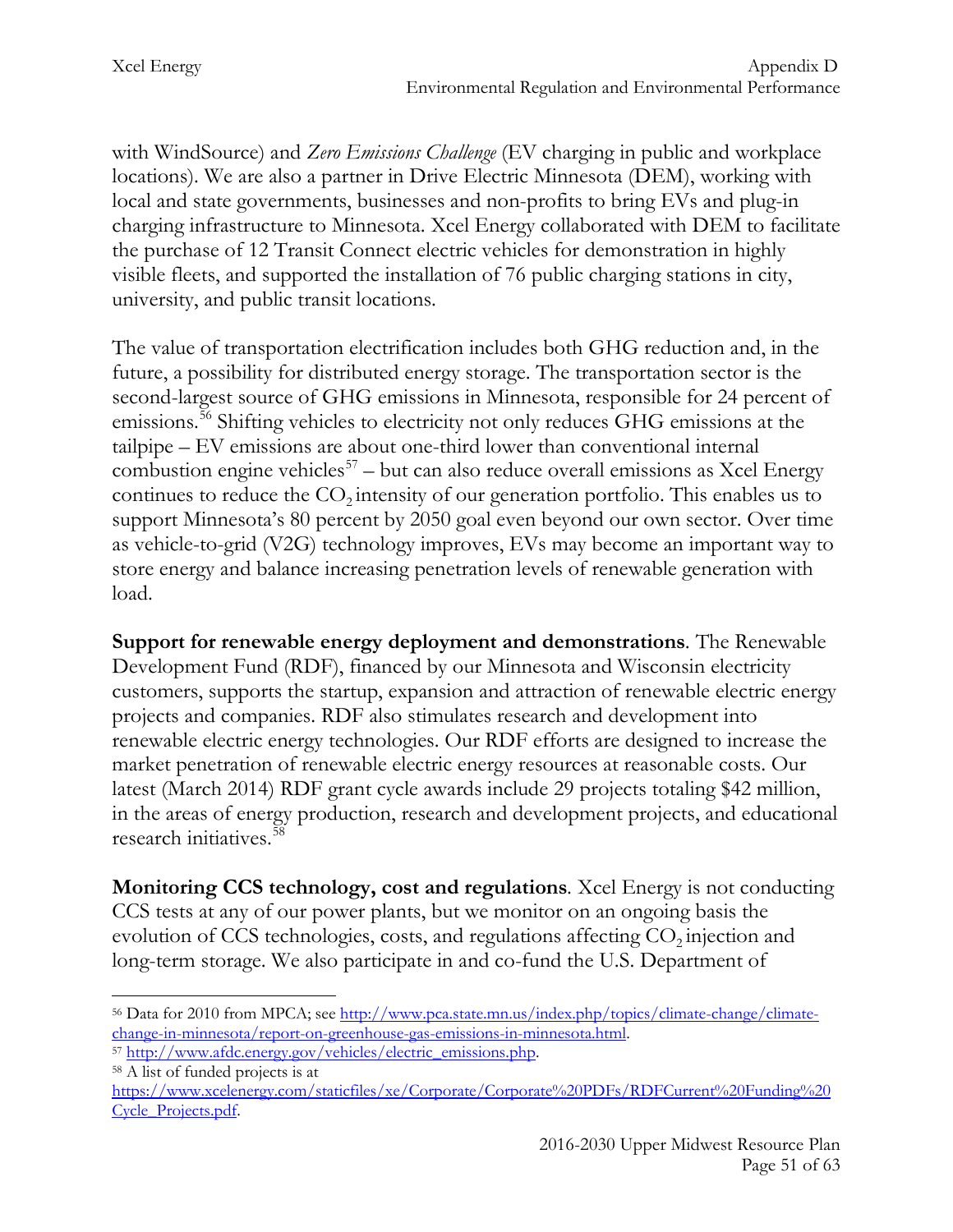Energy's Plains Carbon Dioxide Reduction Partnership (PCOR).<sup>[59](#page-52-0)</sup> Commercially viable CCS on gas would allow more natural gas generation, and possibly even some CCS retrofits on the most advanced existing coal units (Sherco 3 and King), to exist within the 6 million tons  $CO<sub>2</sub>$  per year constraint. However, Minnesota has no favorable geologic formations for sequestration, so this would also require build-out of  $CO<sub>2</sub>$  pipelines to more favorable regions.

**Exploring new utility business models and regulatory frameworks***.* Xcel Energy actively participates in the e21 Initiative, which is evaluating new ratemaking models that would, among other objectives, "align utility and customer interests with the pursuit of Minnesota's goal of an 80 percent reduction in GHGs by 2050 and the transition to a sustainable, carbon neutral energy system."[60](#page-52-1) On December 22, 2014, we submitted a letter to the Commission that builds on the e21 recommendations and seeks to advance the discussion on how to put these into action. Four areas prioritized are cost-effective carbon reductions of 40 percent by 2030, distribution grid modernization, providing our customers with new innovative services and products, and implementation of a new regulatory framework that allows predictable rates and more timely reviews.

**Minnesota Energy Future Framework (MEFF)**. Xcel Energy participates on the core team of the MEFF, which is evaluating pathways to achieve 80-100 percent clean energy in the electricity, buildings, industrial, transportation and agricultural sectors in Minnesota, by 2030 or 2050.<sup>[61](#page-52-2)</sup> The 80-100 percent "clean energy" goal is not explicitly a GHG emissions goal, and MEFF plans to conduct stakeholder dialogues around the state to better define what constitutes "clean energy." However, the generation resources currently being considered for the electric sector are all low- or zero-carbon resources.

# *5. City of Minneapolis carbon goals*

We are working with the City of Minneapolis to design a new Clean Energy Partnership Agreement that would, among other objectives, help achieve the City's *Climate Action Plan* goals. The *Climate Action Plan* includes the objective to reduce citywide GHG emissions 15 percent by 2015 and 30 percent by 2025, using 2006 as a

<span id="page-52-0"></span><sup>59</sup> *See* [http://www.undeerc.org/pcor/About/.](http://www.undeerc.org/pcor/About/) 60 <http://www.betterenergy.org/projects/e21>  $\overline{a}$ 

<span id="page-52-1"></span>

<span id="page-52-2"></span><sup>61</sup> [http://mn.gov/commerce/energy/topics/resources/energy-legislation-initiatives/studies-and](http://mn.gov/commerce/energy/topics/resources/energy-legislation-initiatives/studies-and-reports/minnesota-energy-future.jsp)[reports/minnesota-energy-future.jsp\)](http://mn.gov/commerce/energy/topics/resources/energy-legislation-initiatives/studies-and-reports/minnesota-energy-future.jsp)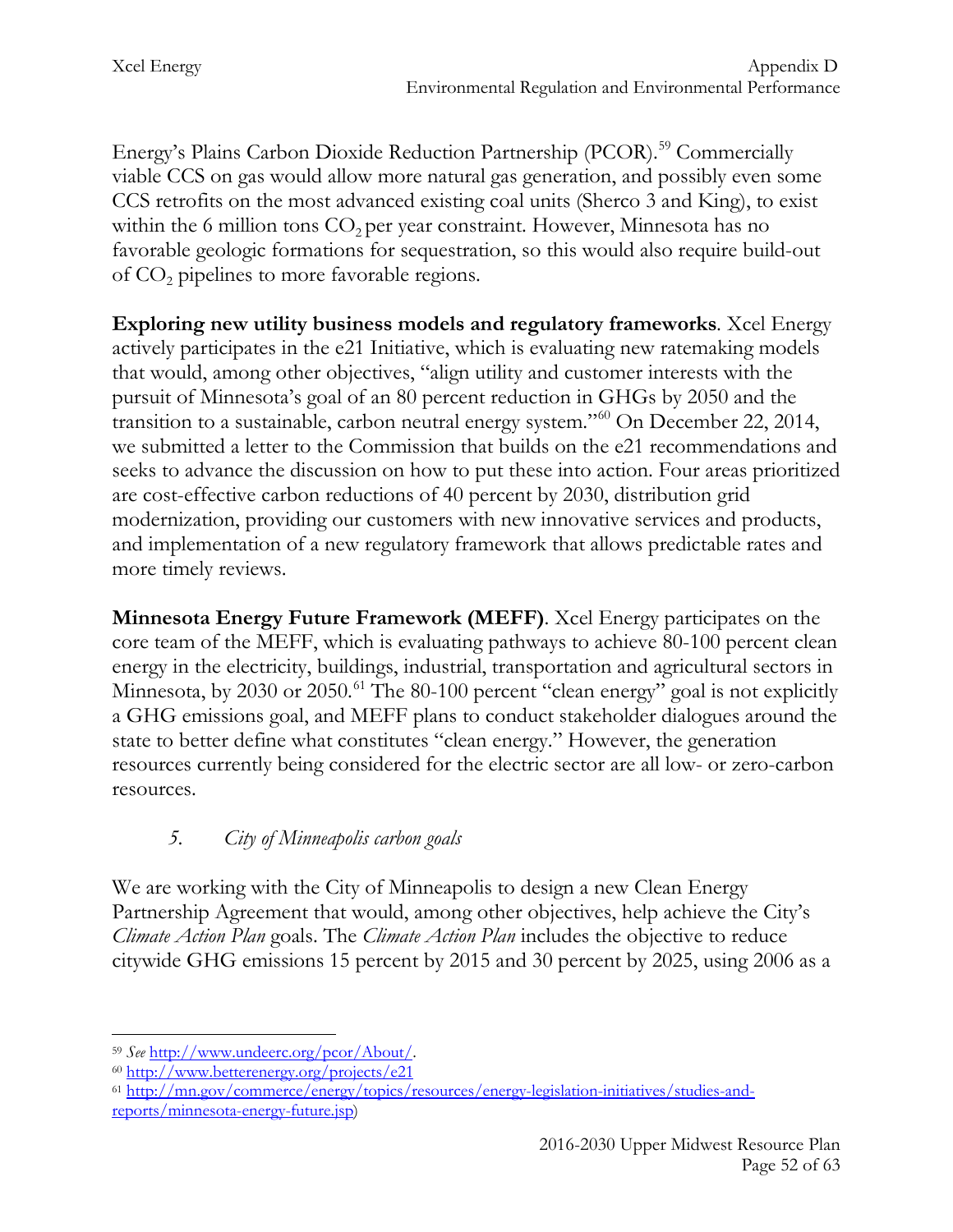baseline. Thus the City's goals are similar to the NGEA goals, except for a different base year.

The City notes that its overall GHG emissions have declined 15 percent between 2006 and 2012, including over 7 percent between 2011 and 2012 alone; and "this change was driven in part by a change in the greenhouse gas intensity of electricity provided by Xcel Energy, which decreased by about 11 percent from 2011."[62](#page-53-0)

The Company is on track to achieve the City's 2015 goal; under our Preferred Plan, our  $CO_2$  emissions from owned and purchased power are projected to be 23.7 million tons in 2015, or 27 percent below 2006 levels. We are also on track to achieve the City's 2025 goal; under the Preferred Plan, our CO<sub>2</sub> emissions from owned and purchased power are projected to be 19.2 million tons in 2025, or 41 percent below 2006 levels.

The City has also adopted a long-term goal to reduce City-wide GHG emissions by 80 percent or more by 2050, from 2006 levels.<sup>[63](#page-53-1)</sup> A GHG reduction of 80 percent below 2006 levels by 2050 implies a complete transformation in the way electricity is produced and used in the Upper Midwest. See the preceding section for discussion of the costs, opportunities, and technical barriers to achieving this goal.

# **IV. ENVIRONMENTAL PERFORMANCE**

In this section, we detail our performance against existing environmental benchmarks illustrating our favorable performance to-date and our anticipated performance into the future.

# **A. Carbon Dioxide Emissions**

Carbon dioxide is the leading greenhouse gas from the electric power sector linked to climate change. Xcel Energy has worked proactively with our public utility commissions, state legislatures, environmental and other stakeholders to reduce total CO<sub>2</sub> emissions from owned and purchased power over the last several years. Companywide – including all three Xcel Energy operating companies – we have reduced  $CO<sub>2</sub>$  emissions by 19 percent since 2005, with 31 percent reductions from

<span id="page-53-0"></span><sup>62</sup> See<http://www.minneapolismn.gov/sustainability/climate/index.htm> and  $\overline{a}$ 

<span id="page-53-1"></span>[http://www.minneapolismn.gov/sustainability/indicators/WCMS1P-087163.](http://www.minneapolismn.gov/sustainability/indicators/WCMS1P-087163) 63 The 3050 goal was adopted by the City Council's Health, Environment & Community Engagement Committee on April 14, 2014, and by the City Council on April 25, 2014.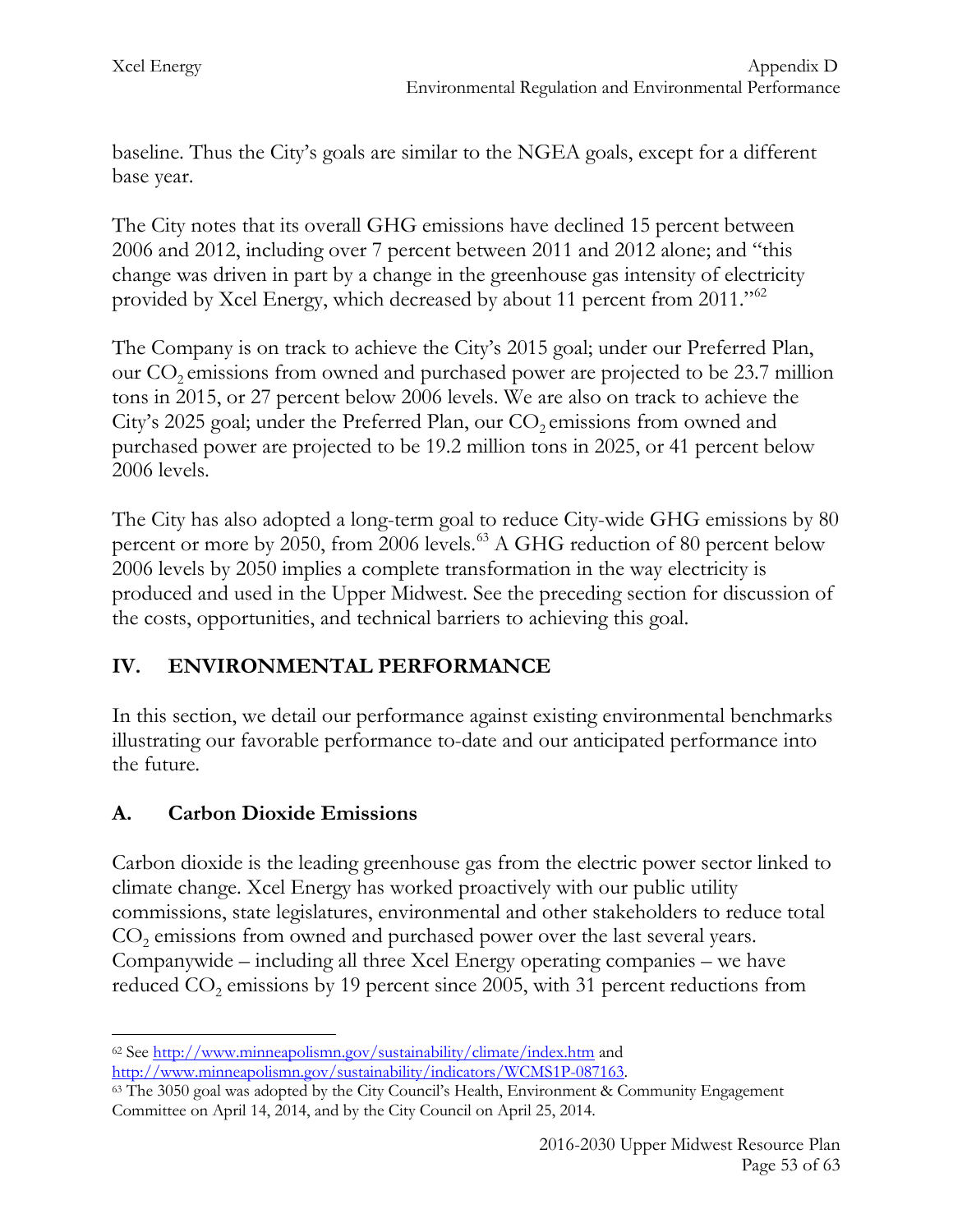2005 levels projected by 2020. For the NSP system, the corresponding percentage reductions are 23 percent since 2005 and 32 percent below 2005 by 2020. Just over half of the electricity provided by the NSP system in 2013 was from carbon-free resources. The figures below illustrate these outcomes:

Figure 5: NSP CO<sub>2</sub> Emissions from Owned and Purchased Power **2005 through 2013**



**Figure 6: NSP System Electricity Supply by Fuel Type Actual for 2013; 2020 and 2030 under the Preferred Plan**



*Note: Includes owned and purchased energy.* 

Our  $CO<sub>2</sub>$  reduction strategy has three primary planks: (1) the increased use of renewable resources; (2) energy saving programs for customers; and (3) fleet modernization initiatives that identify coal-fired power plants for retirement and/or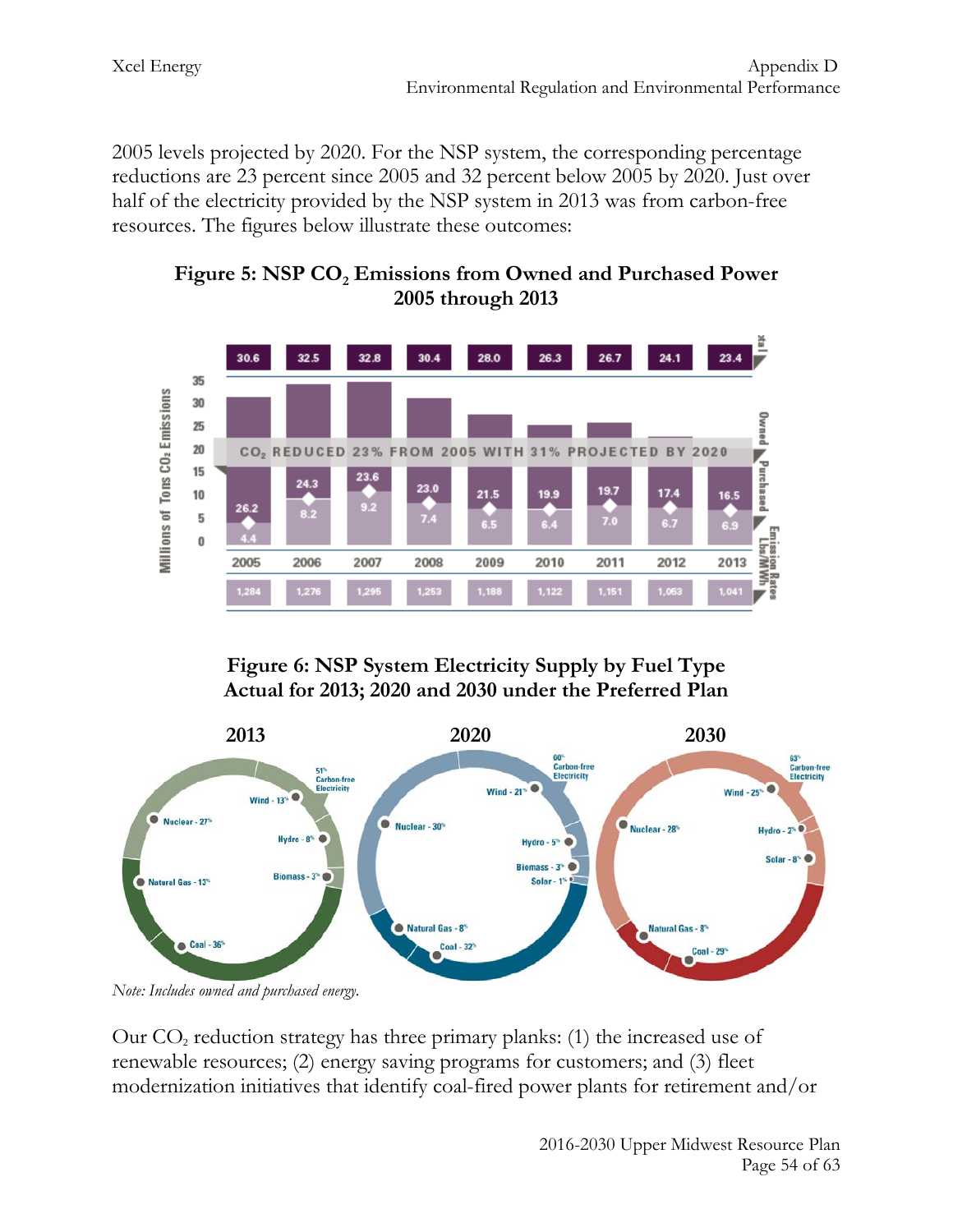repowering. Nuclear fleet optimization also plays a role. The relative contributions of each strategy to our  $CO<sub>2</sub>$  reductions are shown below.





Xcel Energy publicly reports annual  $CO<sub>2</sub>$  emissions, as well as other greenhouse gases, through a number of different reporting programs, including The Climate Registry, The Carbon Disclosure Project, and mandatory GHG reporting to the U.S. Environmental Protection Agency.

Electricity production is Xcel Energy's most significant source of emissions. We consistently report emissions associated with electricity production in short tons and in pounds per megawatt hour in our annual form 10-K and Corporate Responsibility Report. This allows users of these reports to follow our company's emissions trend.

The Climate Registry is a nonprofit organization established to provide consistent and transparent standards for calculating, verifying and reporting GHG emissions into a single registry for North America. Xcel Energy recognizes the value of using a formal emissions protocol and completing third-party verification for emissions reporting. We joined The Climate Registry as a founding member in 2007, and have since worked to third-party verify and register all of our  $CO<sub>2</sub>$  emissions going back to 2005.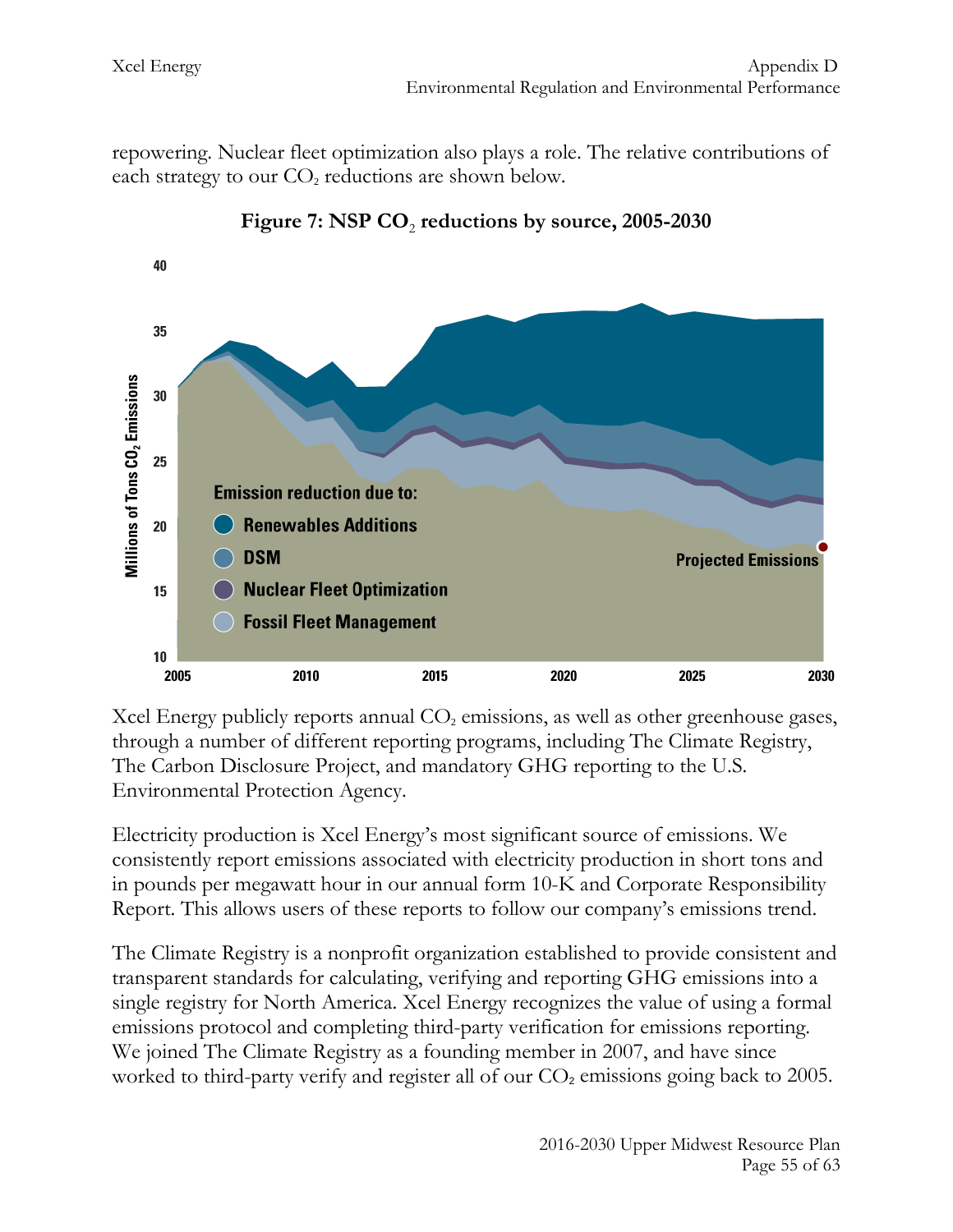Verification for 2008 and 2011 is complete, and verification for all remaining years through 2012 is anticipated to be done in 2014.

## **B. Criteria Pollutant Emissions**

The addition of emissions controls, fleet modernization efforts, renewable capacity additions, and increased energy efficiency savings have also helped reduce the NSP system's emissions of criteria pollutants over time. Figure 8 below shows our reductions in emissions of  $NO<sub>x</sub>$  and  $SO<sub>2</sub>$  since 2005, projected out to 2020:





We continue to implement retirement, retrofit, efficiency, and emission control projects on NSP owned generation facilities. Table 6 below summarizes the current status of these projects as of the end of 2013: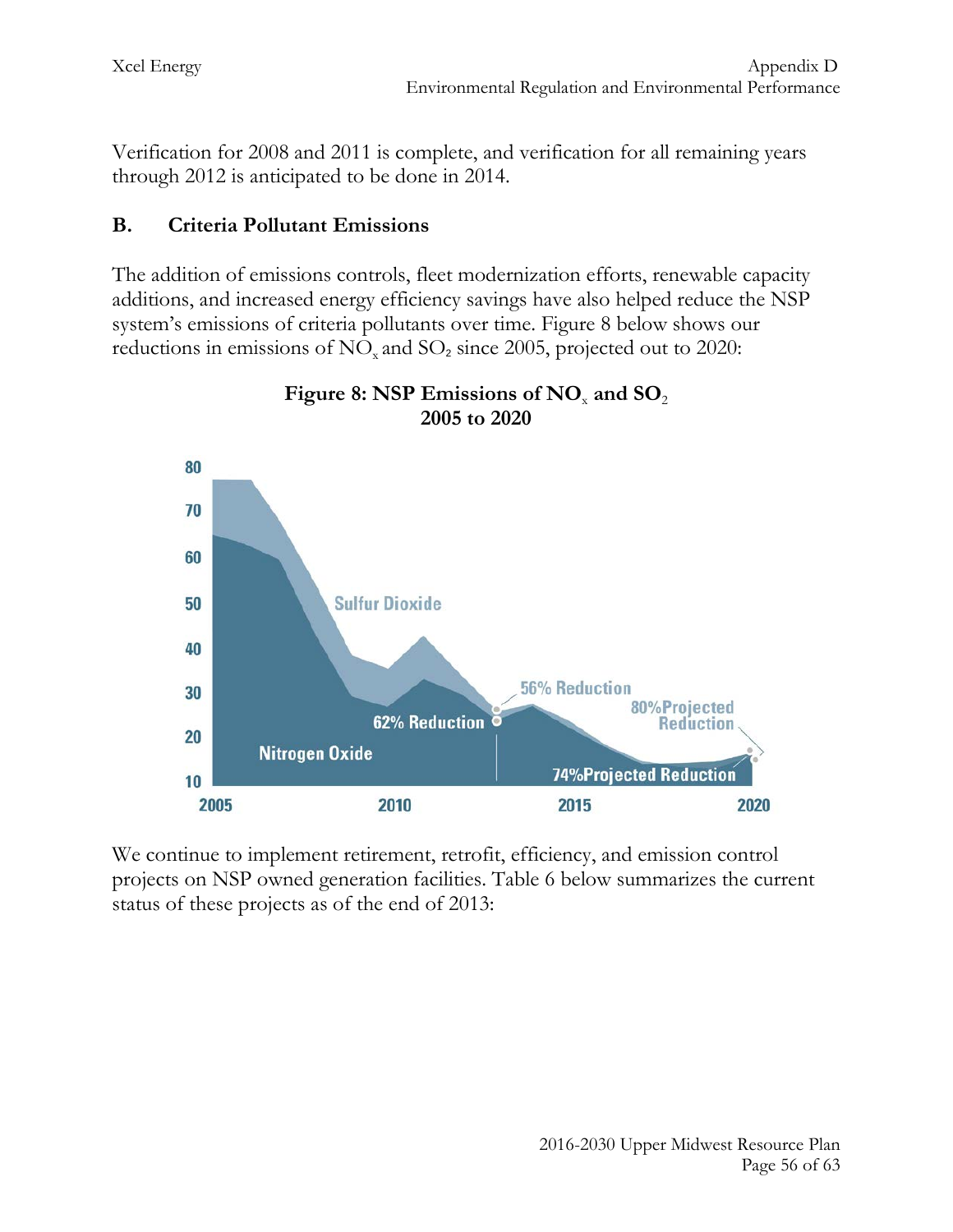| Location                                       | <b>Project Description</b>                                                                                                                                                                                                     | Completion<br>Date |
|------------------------------------------------|--------------------------------------------------------------------------------------------------------------------------------------------------------------------------------------------------------------------------------|--------------------|
| Sherco Units 1 and 2                           | Emission control upgrades: Sparger project for<br>additional SO <sub>2</sub> reductions, as well as tuning and<br>installation of combustion controls and coal mill<br>improvements for additional NO <sub>x</sub> reductions. | 2014               |
| Sherco Units 1 and 2                           | Installation of activated carbon injection (ACI) systems<br>for mercury emission controls with a goal of 90<br>percent reduction.                                                                                              | 2014               |
| <b>Black Dog</b><br>Units 3 and 4              | Retire coal boiler and generator                                                                                                                                                                                               | 2015               |
| Bay Front<br>Units 1 and 2                     | Installation of fabric filters for particulate control and<br>activated carbon injection for mercury control.                                                                                                                  | 2014               |
| Bay Front Unit 5                               | Cease burning coal; burn natural gas only                                                                                                                                                                                      | 2015               |
| St. Anthony Falls<br>$Hydro-$<br>Units 5 and 6 | Turbine upgrades to improve efficiency 82 percent and<br>increase power 6 percent.                                                                                                                                             | 2013               |
| Big Falls Hydro -<br>Unit 2                    | Turbine upgrade to improve efficiency 92 percent and<br>increase power 16 percent.                                                                                                                                             | 2013               |
| Wissota Hydro -<br>Unit 2                      | Turbine upgrade to improve efficiency 90 percent and<br>increase power 26 percent.                                                                                                                                             | 2013               |

#### **Table 6: Efficiency, Control and Retirement Projects on NSP System-Owned Generation Facilities as of 2013**

## **C. Coal Plant Retirements and Retrofits**

Through the Metropolitan Emissions Reduction Project, implemented in 2003-2009, the Company retired coal units at the Riverside and High Bridge facilities totaling 652 MW and constructed high-efficiency natural gas combined cycle units totaling 1,035 MW. We also installed state-of-the-art environmental controls on our 550 MW King coal plant. The project reduced  $CO_2$  emissions from those plants by 21 percent,  $SO_2$ by 93 percent,  $\rm NO_x$  by 91 percent and mercury by 81 percent.  $^{64}$  $^{64}$  $^{64}$ 

Our Black Dog coal units 3 and 4 will be retired in 2015, and Bay Front Unit 5 will cease burning coal in 2015.

<span id="page-57-0"></span><sup>64</sup> See  $\overline{a}$ 

http://www.xcelenergy.com/Environment/Doing\_Our\_Part/Clean\_Air\_Projects/Minnesota\_Metro\_Emissi ons\_Reduction\_Project.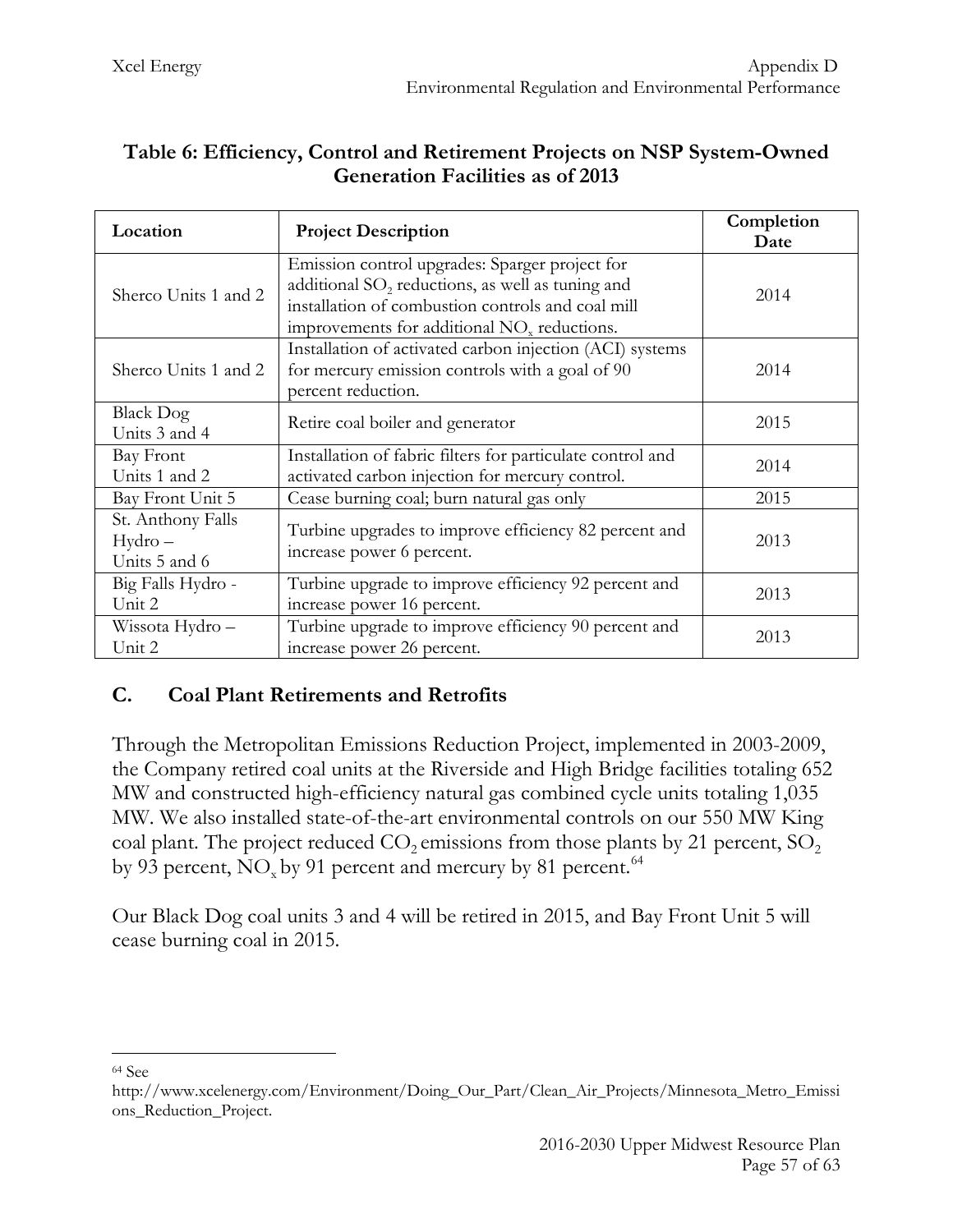# **D. Renewable Energy**

Xcel Energy has been a national leader in wind energy for the past 10 years. Our NSP system has 1,867 MW of wind capacity in its portfolio as of today, which is projected to increase to 2,617 MW by 2016. This includes the four new facilities, totaling 750 MW, approved by the Commission in 2013, but does not include the wind additions we are proposing in the Preferred Plan.

We have been able to acquire additional wind capacity, with the federal Production Tax Credit, at a net savings to our customers. The 750 MW approved in 2013 will save our customers \$225 million in fuel costs over the life of the projects and avoid 1.5 million tons of  $CO<sub>2</sub>$  emissions each year.

Our solar energy portfolio is small today, but projected to grow rapidly with the addition of 187 MW's of utility-scale solar resources by 2017, and additional solar capacity additions under the Preferred Plan. We are on track to meet the mandate of 1.5 percent solar energy by 2020, and our plan will increase solar energy's contribution to 10 percent of NSP retail sales by 2030.

The remainder of our renewable energy portfolio includes more than 600 MW of hydro, biomass, and refuse derived fuel plants.

# **E. Customer Energy Efficiency**

NSP has invested more than \$573 million in customer energy efficiency (or DSM) for electricity since 2005, and another approximately \$80 million in natural gas DSM. We have achieved cumulative electricity savings of 3.4 billion kWh since 2005 – equivalent to avoiding building about five medium-sized (250 MW each) natural gas power plants – and avoided 2.7 million tons of  $CO<sub>2</sub>$  emissions through DSM since 2005. The Company has met or exceeded Minnesota's Conservation Improvement Program (CIP) mandate of 1.5 percent annual electric sales. [65](#page-58-0) In 2013, we achieved 1.7 percent savings.

# **F. Water Management**

A reliable water source is essential to producing power at our hydroelectric and thermal generating plants. We carefully manage our water resources by seeking

<span id="page-58-0"></span><sup>65</sup> The NGEA established an energy savings goal of 1.5 percent of average retail sales for each electric and gas utility beginning in 2010. *Minn. Stat. §216B.241.*  $\overline{a}$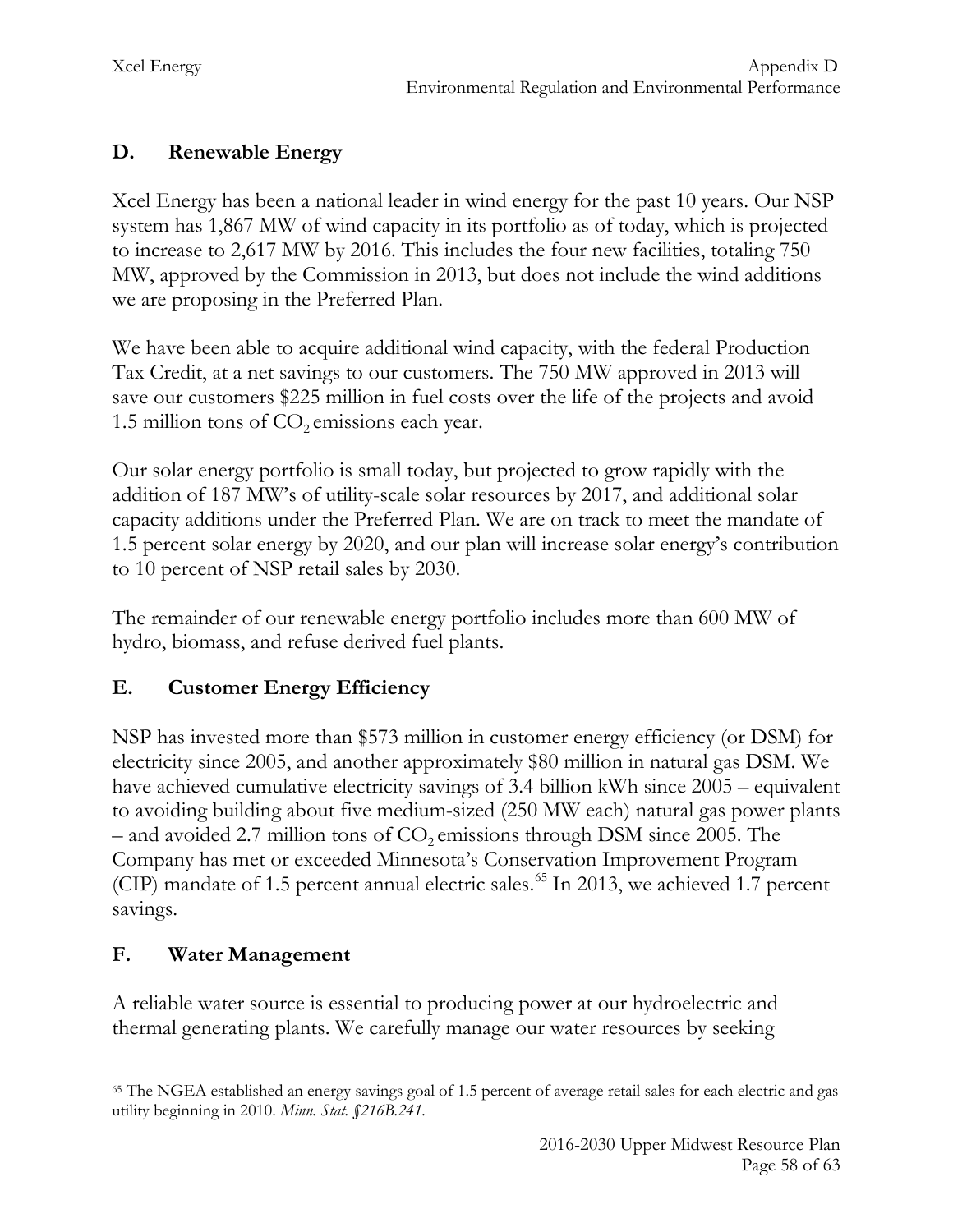responsible and secure supply options, working to conserve water where we can and ensuring we maintain water quality, especially where water is used and then returned to the environment. For our hydro plants, water is the fuel that operates plant turbines to produce electricity – an important source of carbon-free electricity.

At thermal plants, we use water to produce steam and to cool equipment. Cooling makes up more than 95 percent of a thermal power plant's water needs, depending on specific plant operations. Thermal plants generally use one of two cooling options that are each uniquely designed for optimal heat transfer to water:

• *Open-loop cooling* is used at most of the NSP system's thermal generating plants. Water is taken from a river, lake or reservoir and used to cool and condense the steam that drives turbines to produce electricity. Water is then returned to the river, lake or reservoir in accordance with all state and federal permits or requirements and in a condition that protects water quality for human use and the environment. Approximately 99 percent of the water used by these plants is returned to the water bodies from which it comes. (See Figure 9 below.) Discharged process water is treated and monitored to ensure we are meeting discharge requirements and to protect the aquatic environment.



# **Figure 9: NSP Water Supply and Usage**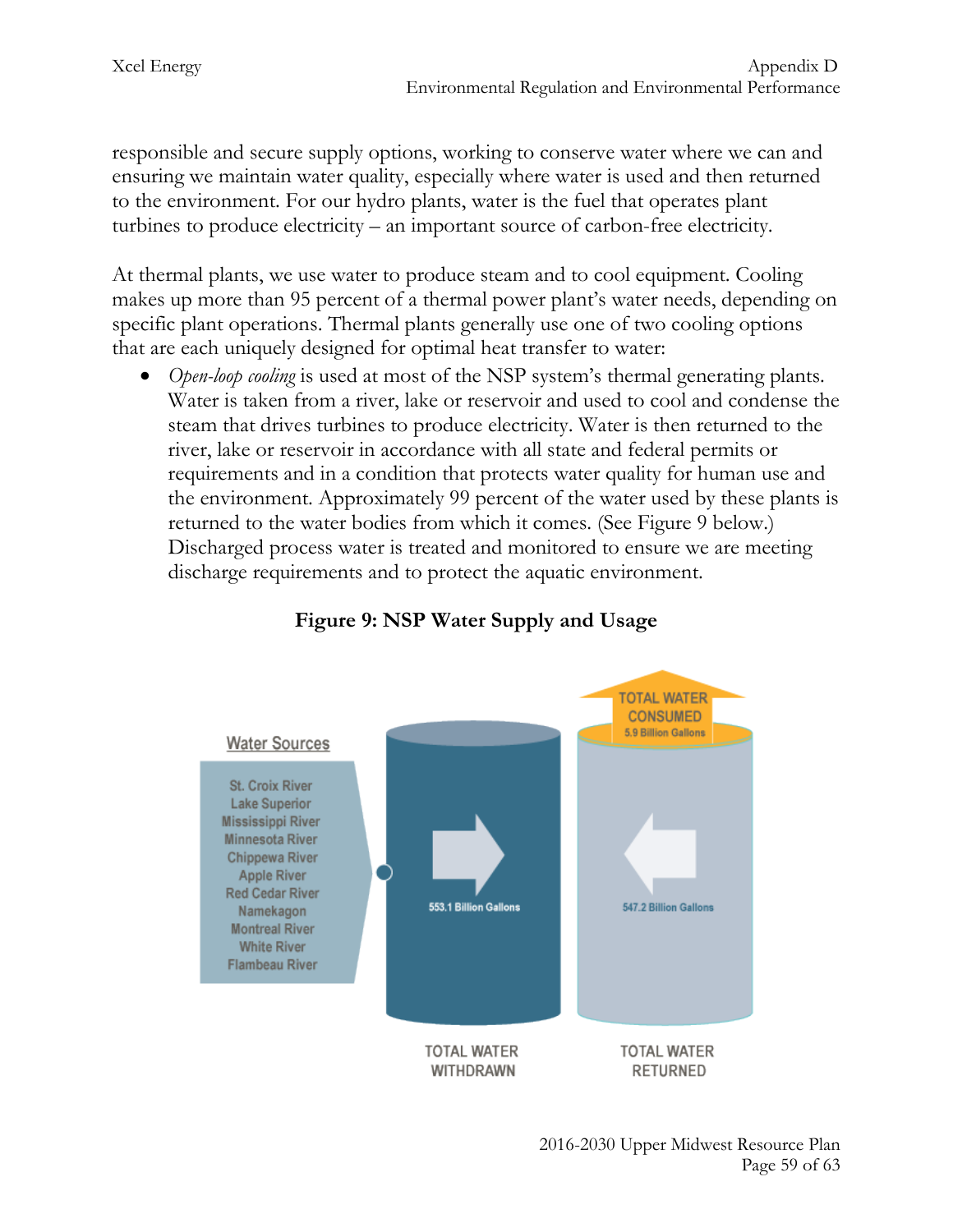• *Closed-loop cooling* is used at one plant, Sherco. Water runs through towers to cool and condense the steam used to drive turbines to produce electricity. The cooling towers are operated to minimize water withdrawals by reusing water several times, and can also provide recycled water for other plant operations. A portion of the water in closed-loop cooling systems may be returned to the river, lake or reservoir in accordance with all state and federal permits or requirements. Water may also be stored in evaporation ponds.

## **G. Waste Management**

Coal-fueled power plants produce a number of coal combustion byproducts commonly referred to as coal ash. We recycle coal ash whenever possible for beneficial use, such as in concrete products, roadbed material, soil stabilization, engineered-fill material and more.

We use ash from Black Dog in the production of cement or concrete. With the cessation of coal burning at Black Dog, ash production will decline by about 30,000 tons per year of fly ash and 10,000 tons per year of bottom ash.

At Sherco, a small portion of the ash from Unit 3 is used in the manufacture of cement products, and ash is used internally as drainage material within the landfills (replaces sand), road base and construction materials for landfills and ponds. At the King plant, 100 percent of the slag (a type of bottom ash) is being beneficially used to produce roofing materials, sandblasting grit and other products.

We use ash from the Bay Front plant as a soil stabilization and engineered fill material. In 2014 the quantities that were beneficially used were significantly less than in the recent past due to regulatory requirements, but we anticipate resumption of these activities so that in 2015 nearly 100 percent of the Bay Front ash will be utilized.

The Company continues to reduce other wastes as well. From 2010 to 2013, we reduced our production of hazardous wastes, "universal" waste (fluorescent light bulbs, rechargeable batteries, mercury switches, etc.), PCBs (see below), asbestos, scrap metal, used oil and oily materials.

## **H. PCB Phase-out**

For the last several years, the Company has been phasing out transmission and distribution equipment that contains polychlorinated biphenyls (PCBs). The Toxic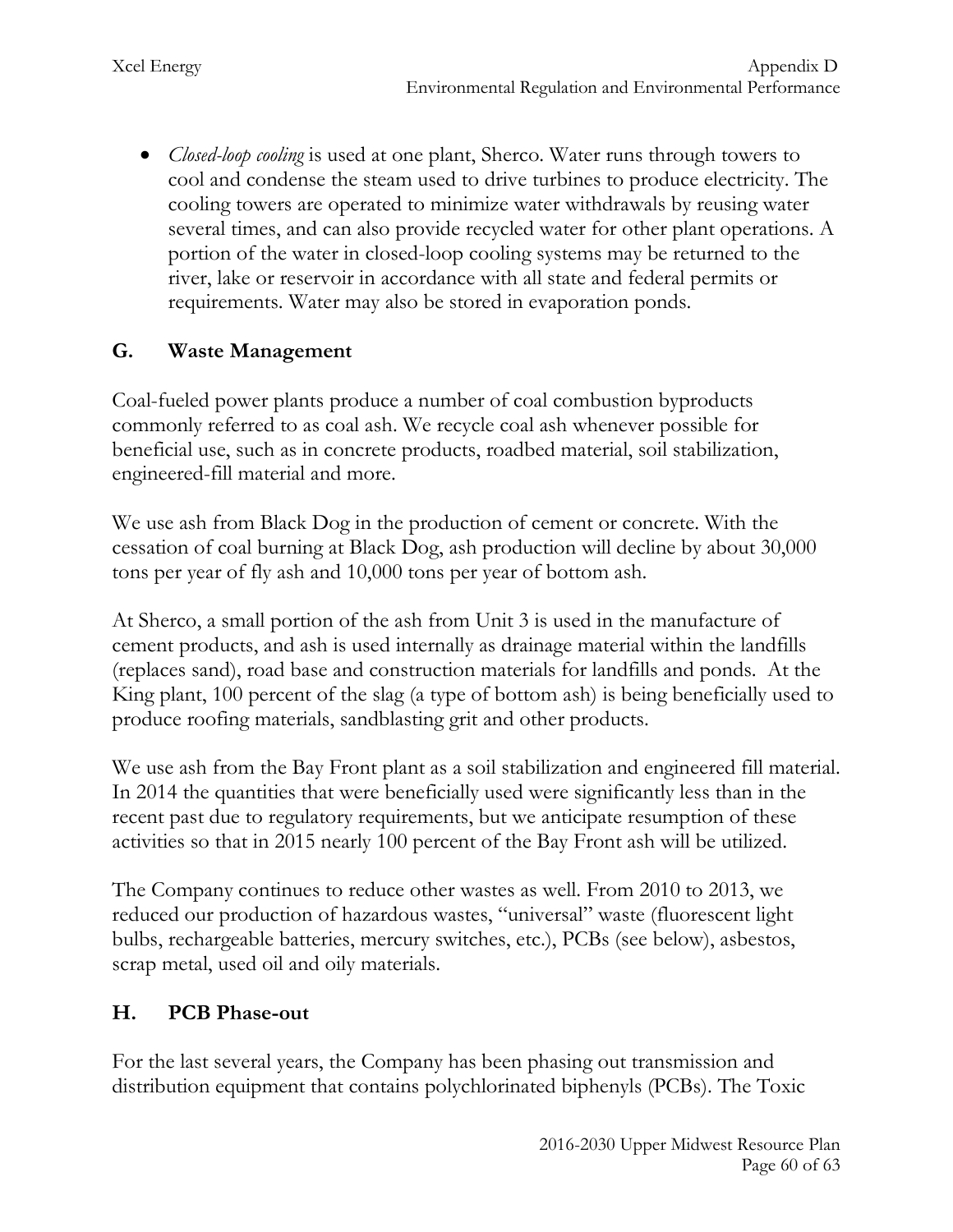Substances Control Act of 1979 defines PCB equipment as equipment having a PCB concentration of 500 parts per million (ppm) or more, while PCB-contaminated equipment has a PCB concentration of 50 to 499 ppm. Our PCB phase-out program focuses on removing all known PCB equipment from our system, including transformers, capacitors and other regulated categories of equipment, and replacing it with non-PCB equipment. Currently NSP-Minnesota and NSP-Wisconsin do not have any known electrical equipment that has a PCB concentration of 500 or more ppm.

In Wisconsin, we are in the final year of a multi-year project to retrofill (remove contaminated oil and replace with clean oil) or replace all known PCB-contaminated electrical equipment within our substations. All known PCB-contaminated equipment in NSP-Wisconsin substations was removed by 2014.

Other phase-out efforts include the replacement of regulated equipment with non-PCB equipment as systems are upgraded. Any regulated equipment removed is immediately disposed of and replaced with non-PCB equipment unless there are extenuating circumstances associated with the design or procurement of the equipment. Xcel Energy personnel are trained on PCB regulations and the proper identification, handling, removal and disposal of this equipment to facilitate phase-out efforts.

# **I. Legacy Manufactured Gas Plant Projects**

In the 1800s up until the mid-1900s, gas was manufactured using coal, oil and petroleum. It was used primarily for heating, cooking and street lighting. The EPA estimates that more than 50,000 manufactured gas plants (MGP) operated in the United States between 1815 and 1960. They were owned by municipalities and corporations, including predecessor companies to today's electric utilities. MGPs produced a variety of wastes and byproducts, including coal tar, some of which were sold for reuse or disposed off-site, and others left at plant sites.

Given the extensive history of our operating companies—going back more than 100 years—Xcel Energy has inherited legacy MGP sites. All the plant facilities were closed and dismantled years ago, and some of the properties where the MGP once operated have been sold. Over the years, Xcel Energy has worked cooperatively with environmental agencies and communities to successfully investigate and/or remediate former MGP sites.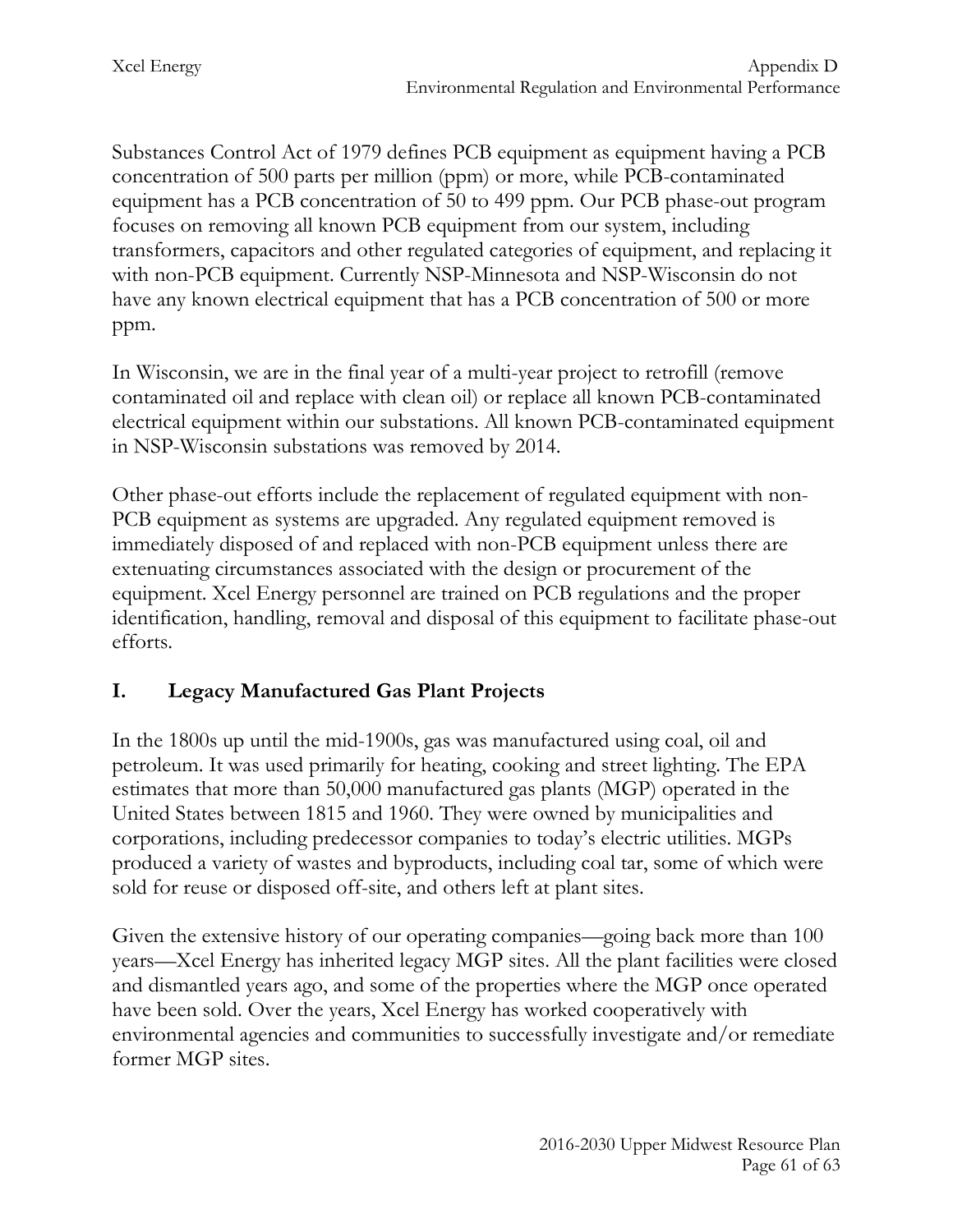NSP-Wisconsin recently completed two such MGP remediation projects: (1) the former Owen Park MGP site located in Eau Claire, completed in 2013; and (2) the La Crosse MGP site, completed in 2014. All activities were completed in accordance with approved Wisconsin Department of Natural Resources (WDNR) clean-up plans.

NSP-Wisconsin is part of an extensive remediation project underway in Ashland, Wisconsin. During the late 1800s and early 1900s, the lakefront in Ashland was one of the busiest industrial ports in the country. It was the site not only of a legacy MGP, but also the site of lumber and wood treatment facilities, as well as a loading area for railroads. The MGP was operated at the site from 1885 to 1947 and provided gas for street lighting and businesses. Later, the site was used for a city-owned landfill and wastewater treatment plant. NSP-Wisconsin has owned a portion of the Ashland site since 1986.

The site is being cleaned under the supervision of the EPA and the WDNR. The EPA has identified several parties responsible for the cleanup. Under an agreement with the U.S. Department of Justice, the EPA and WDNR, we are conducting phase 1 of the project, which includes remediation of the impacted soils and groundwater at the site. In addition, we have initiated litigation against other potentially responsible parties (PRPs) for cost recovery of their fair share of the cleanup costs. Negotiations among the PRPs, the EPA and the WDNR are ongoing for the second phase of the remediation, which will address impacted sediments at the site in an area of Lake Superior's Chequamegon Bay.

## **J. Benchmarking our Environmental Performance**

The United States electric power sector has generally reduced emissions over time. As of 2013, the industry's  $CO<sub>2</sub>$  emissions were approximately 15 percent below 2005 levels.<sup>[66](#page-62-0)</sup> The NSP system compares favorably with this benchmark, having reduced its emissions 23 percent below 2005 levels to date, with a projected 32 percent reduction by 2020 under the Preferred Plan.

Carbon intensity, usually measured in pounds of  $CO<sub>2</sub>$  emitted per MWh generated, is also an important measure, since lower-intensity power generation allows electricity demand growth and economic growth to take place with a lower overall increase in  $CO<sub>2</sub>$  emissions. The U.S. electric power sector overall has reduced its carbon intensity by approximately 16 percent over the last 10 years. The NSP system compares

<span id="page-62-0"></span><sup>66</sup> See [http://www.eia.gov/electricity/data.cfm#elecenv/](http://www.eia.gov/electricity/data.cfm%23elecenv/)  $\overline{a}$